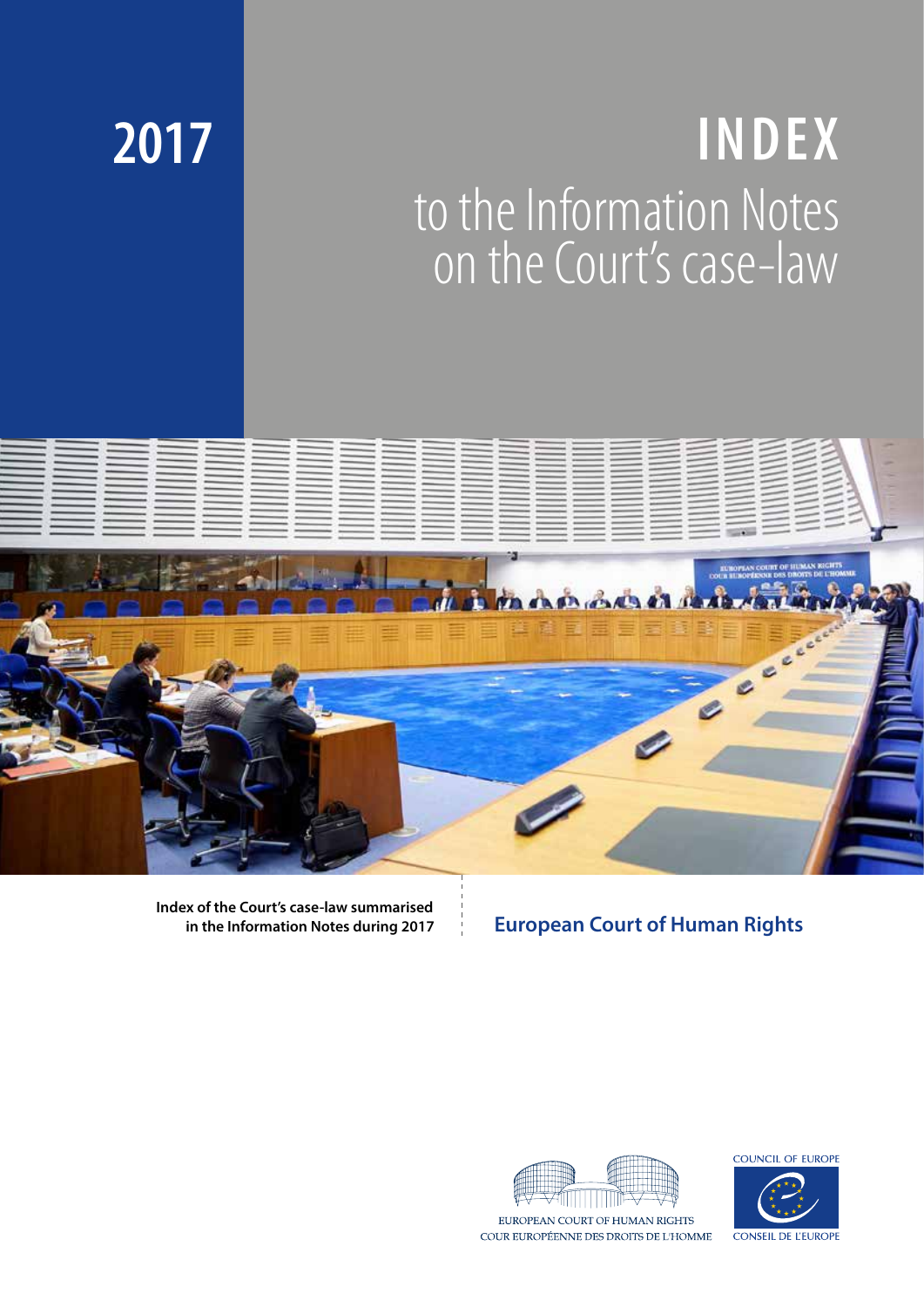The Information Note, compiled by the Court's Case-Law Information and Publications Division, contains summaries of cases examined during the month in question which the Registry considers as being of particular interest. The summaries are not binding on the Court. In the provisional version the summaries are normally drafted in the language of the case concerned, whereas the final single-language version appears in English and French respectively.

An annual index provides an overview of all the cases summarised in each calendar year. To facilitate access to materials in the Information Notes, a running cumulative index will be updated online with each new edition of the provisional version of the Note. The cases summarised in the Information Notes are indexed by Convention Article, keyword, applicant name and respondent State. The Index also contains a list of cases which have been referred to or relinquished in favour of the Grand Chamber, and a list of cases from other European and international jurisdictions summarised in the Information Notes.

The Information Note and the index may be downloaded at [www.echr.coe.int/NoteInformation/en.](http://www.echr.coe.int/NoteInformation/en) Legal summaries published in the Case-law Information Notes are also available in HUDOC under the filter and lilnks "[Legal Summaries](http://hudoc.echr.coe.int/eng#{"sort":["kpdate Descending"],"documentcollectionid2":["CLIN"]})".

The HUDOC database [\(http://hudoc.echr.coe.int\)](http://hudoc.echr.coe.int/eng) is available free-of-charge. It provides access to the case-law of the Court (Grand Chamber, Chamber and Committee judgments and decisions, communicated cases, advisory opinions and legal summaries from the Case-Law Information Note) and of the former European Commission of Human Rights (decisions and reports), and to the resolutions of the Council of Europe's Committee of Ministers.

European Court of Human Rights Council of Europe 67075 Strasbourg Cedex France Tel: +33 (0)3 88 41 20 18 / Fax: +33 (0)3 88 41 27 30 [publishing@echr.coe.int](mailto:publishing%40echr.coe.int?subject=CLIN) [www.echr.coe.int](http://www.echr.coe.int) <https://twitter.com/echrpublication>

Photograph: Council of Europe Cover: interior of the Human Rights Building (Architects: Richard Rogers Partnership and Atelier Claude Bucher)

ISSN 1996-1545

© Council of Europe / European Court of Human Rights, 2017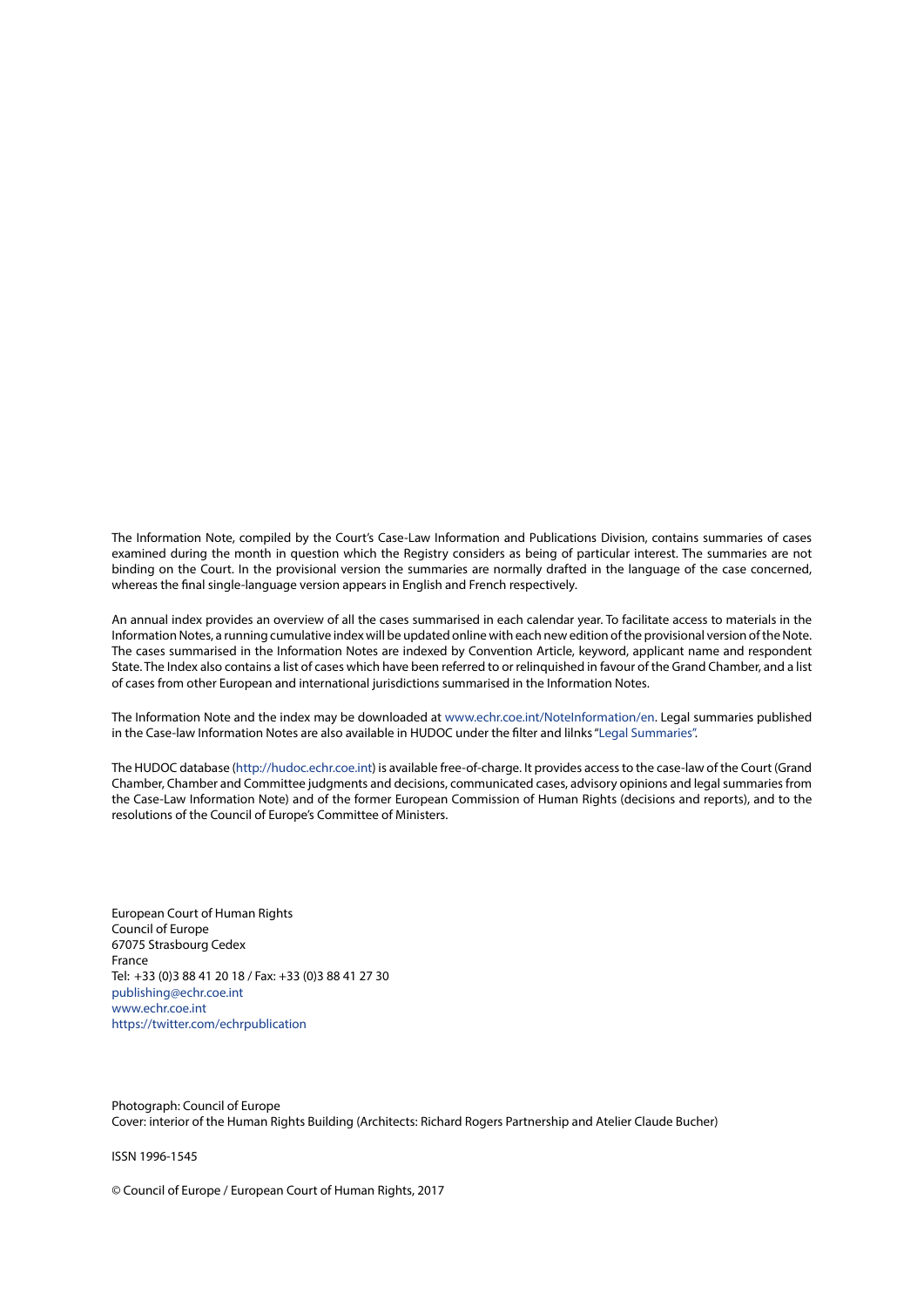# **Table of contents**

#### **CASES LISTED BY CONVENTION ARTICLE AND KEYWORD**

| <b>ARTICLE 2</b>  |  |
|-------------------|--|
|                   |  |
|                   |  |
|                   |  |
|                   |  |
|                   |  |
| <b>ARTICLE 3</b>  |  |
|                   |  |
|                   |  |
|                   |  |
|                   |  |
|                   |  |
|                   |  |
|                   |  |
|                   |  |
|                   |  |
| <b>ARTICLE 4</b>  |  |
|                   |  |
| ARTICLE 4 § 1     |  |
|                   |  |
| ARTICLE 4 § 2     |  |
|                   |  |
|                   |  |
| <b>ARTICLE 5</b>  |  |
| ARTICLE 5 § 1     |  |
|                   |  |
|                   |  |
|                   |  |
|                   |  |
| ARTICLE 5 § 1 (e) |  |
|                   |  |
|                   |  |
| ARTICLE 5 § 1 (f) |  |
|                   |  |
|                   |  |
| ARTICLE 5 § 3     |  |
|                   |  |
| ARTICLE 5 § 4     |  |
|                   |  |
|                   |  |
|                   |  |
| <b>ARTICLE 6</b>  |  |

#### ARTICLE 6 § 1 (civil)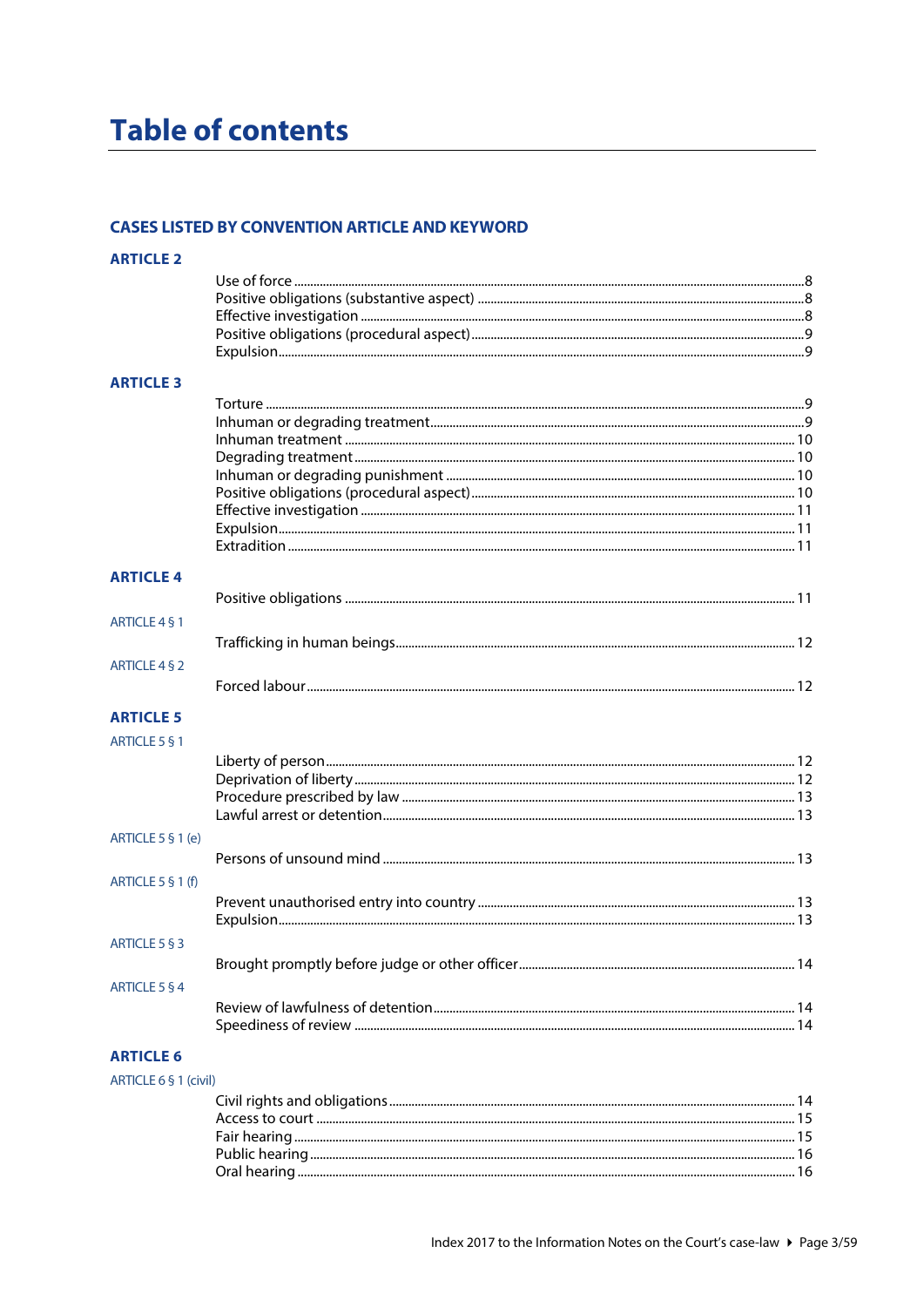| ARTICLE 6 § 1 (criminal)       |                          |    |
|--------------------------------|--------------------------|----|
|                                |                          |    |
|                                |                          |    |
|                                |                          |    |
|                                |                          |    |
|                                |                          |    |
|                                |                          |    |
|                                |                          |    |
|                                |                          |    |
| ARTICLE 6 § 1 (administrative) |                          |    |
|                                |                          |    |
| ARTICLE 6 § 1 (constitutional) |                          |    |
|                                |                          |    |
|                                |                          |    |
| ARTICLE 6 § 1 (disciplinary)   |                          |    |
|                                |                          |    |
|                                |                          |    |
|                                |                          |    |
|                                |                          |    |
| ARTICLE 6 § 1 (enforcement)    |                          |    |
|                                |                          |    |
| ARTICLE 6 § 2                  |                          |    |
|                                |                          |    |
| ARTICLE 6 § 3 (a)              |                          |    |
|                                |                          |    |
|                                |                          |    |
| ARTICLE $6 \S 3$ (b)           |                          |    |
|                                |                          |    |
|                                |                          |    |
| ARTICLE 6 § 3 (c)              |                          |    |
|                                |                          |    |
|                                |                          |    |
| ARTICLE $6 \S 3$ (d)           |                          |    |
|                                | Examination of witnesses | 20 |
|                                |                          |    |
| <b>ARTICI F 7</b>              |                          |    |
|                                |                          |    |
|                                |                          |    |
|                                |                          |    |
|                                |                          |    |
| <b>ARTICLE 8</b>               |                          |    |
|                                |                          |    |
|                                |                          |    |
|                                |                          |    |
|                                |                          |    |
|                                |                          |    |
|                                |                          |    |
| <b>ARTICLE 9</b>               |                          |    |
|                                |                          |    |
|                                |                          |    |
|                                |                          |    |
|                                |                          |    |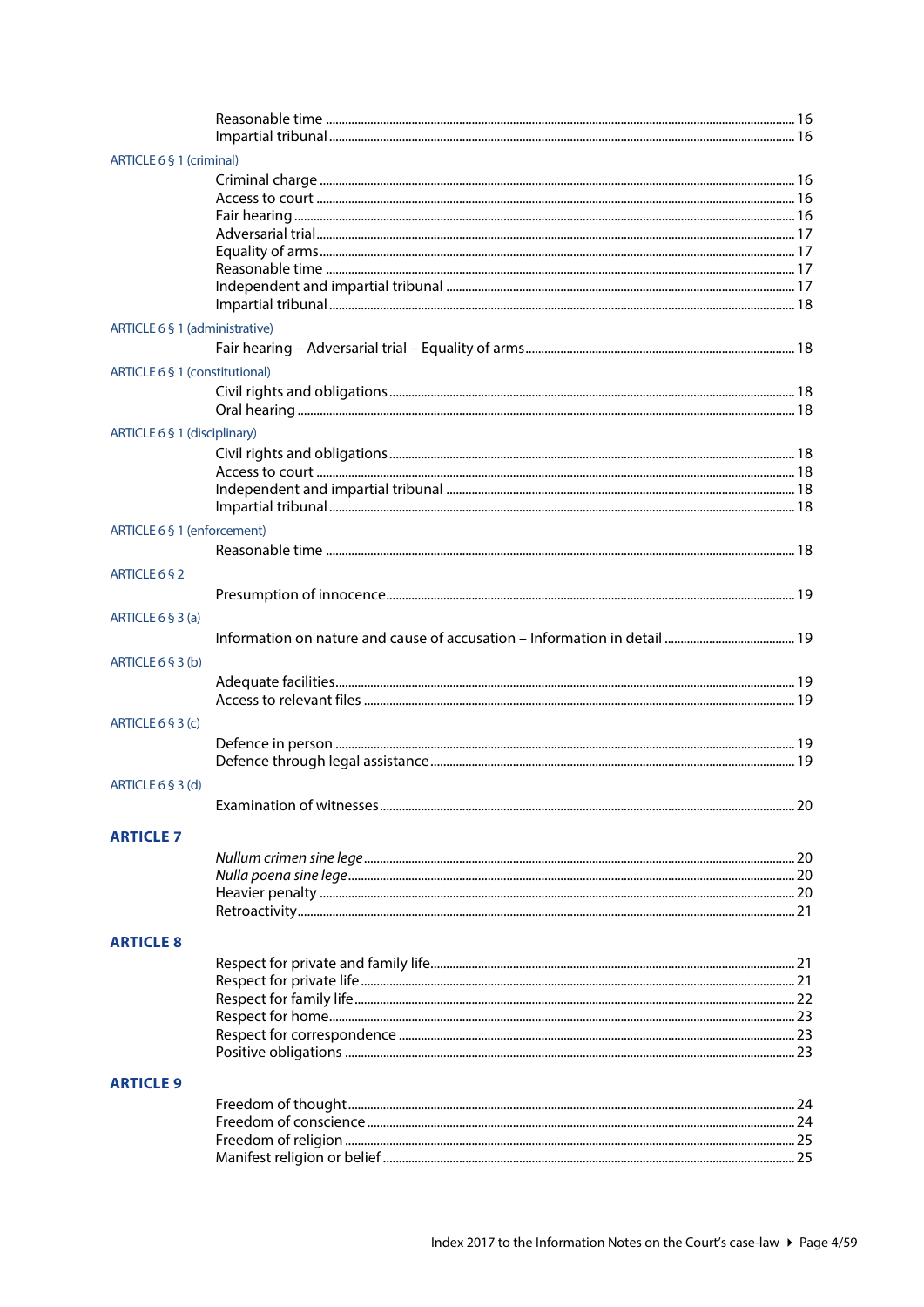| <b>ARTICLE 10</b>  |  |
|--------------------|--|
|                    |  |
|                    |  |
|                    |  |
| <b>ARTICLE 11</b>  |  |
|                    |  |
|                    |  |
|                    |  |
|                    |  |
| <b>ARTICLE 12</b>  |  |
|                    |  |
| <b>ARTICLE 13</b>  |  |
|                    |  |
| <b>ARTICLE 14</b>  |  |
|                    |  |
|                    |  |
|                    |  |
|                    |  |
|                    |  |
|                    |  |
|                    |  |
|                    |  |
| <b>ARTICLE 18</b>  |  |
|                    |  |
|                    |  |
|                    |  |
| <b>ARTICLE 34</b>  |  |
|                    |  |
| <b>ARTICLE 35</b>  |  |
| ARTICLE 35 § 1     |  |
|                    |  |
|                    |  |
|                    |  |
|                    |  |
|                    |  |
|                    |  |
|                    |  |
|                    |  |
| ARTICLE 35 § 2 (b) |  |
|                    |  |
| ARTICLE 35 § 3 (a) |  |
|                    |  |
|                    |  |
|                    |  |
| <b>ARTICLE 37</b>  |  |
|                    |  |
|                    |  |
|                    |  |
| <b>ARTICLE 41</b>  |  |
|                    |  |
| <b>ARTICLE 46</b>  |  |
|                    |  |
|                    |  |
|                    |  |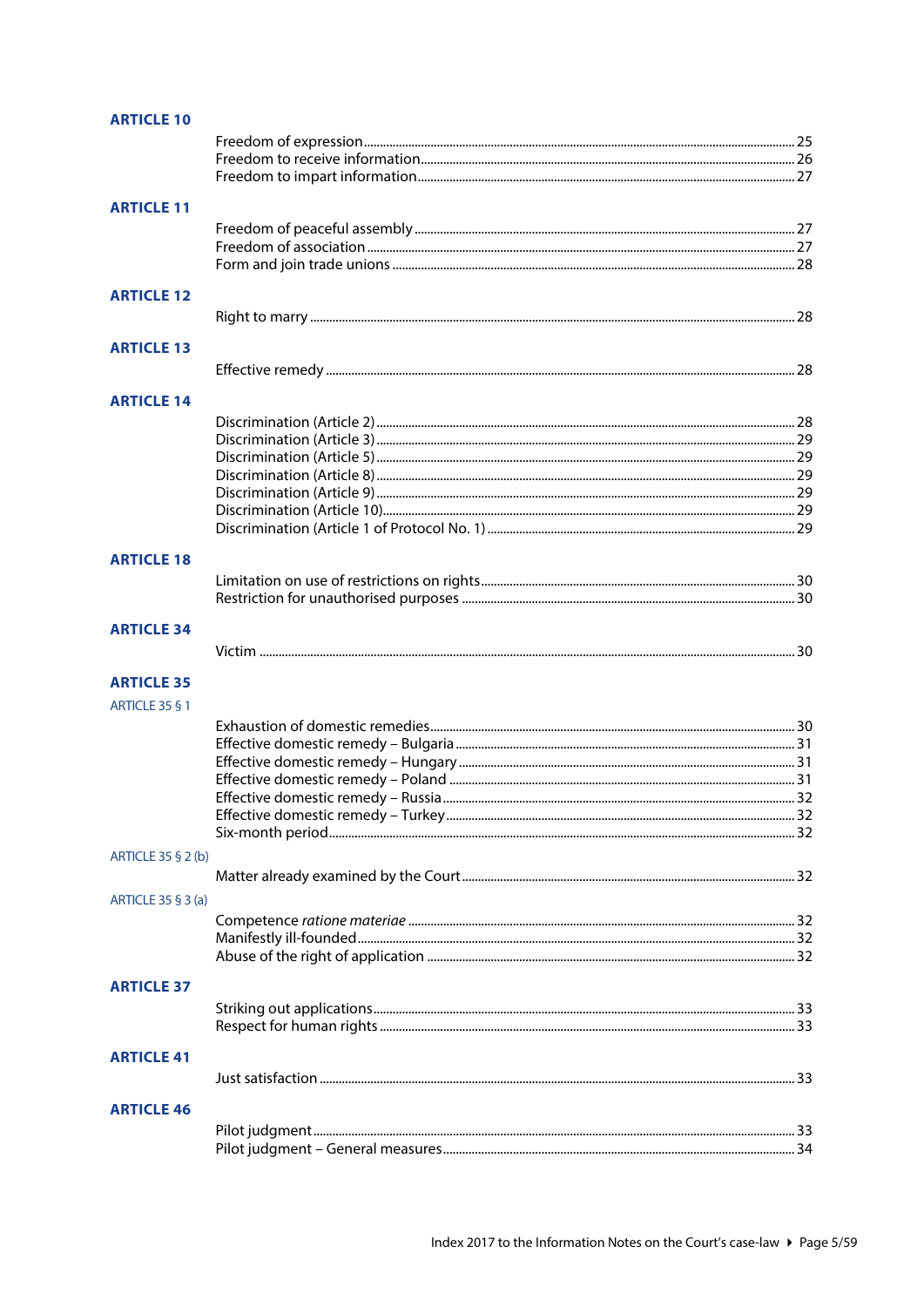| ARTICLE 46 § 2    |                                    |  |
|-------------------|------------------------------------|--|
|                   |                                    |  |
|                   |                                    |  |
| ARTICLE 46 § 4    |                                    |  |
|                   |                                    |  |
| <b>ARTICLE 57</b> |                                    |  |
|                   |                                    |  |
|                   | <b>ARTICLE 1 OF PROTOCOL No. 1</b> |  |
|                   |                                    |  |
|                   |                                    |  |
|                   |                                    |  |
|                   |                                    |  |
|                   |                                    |  |
|                   | <b>ARTICLE 3 OF PROTOCOL No. 1</b> |  |
|                   |                                    |  |
|                   |                                    |  |
|                   | <b>ARTICLE 2 OF PROTOCOL No. 4</b> |  |
| Article 2 § 1     |                                    |  |
|                   |                                    |  |
|                   |                                    |  |
|                   | <b>ARTICLE 4 OF PROTOCOL No. 4</b> |  |
|                   |                                    |  |
|                   | <b>ARTICLE 2 OF PROTOCOL No. 7</b> |  |
|                   |                                    |  |
|                   |                                    |  |
|                   | <b>ARTICLE 4 OF PROTOCOL No. 7</b> |  |
|                   |                                    |  |
|                   |                                    |  |

#### **CASES ACCEPTED FOR REFERAL TO THE GRAND CHAMBER AND CASES IN WHICH** JURISDICTION WAS RELINQUISHED BY A CHAMBER IN FAVOUR OF THE GRAND CHAMBER

#### **CASES LISTED ALPHABETICALLY BY RESPONDENT STATE**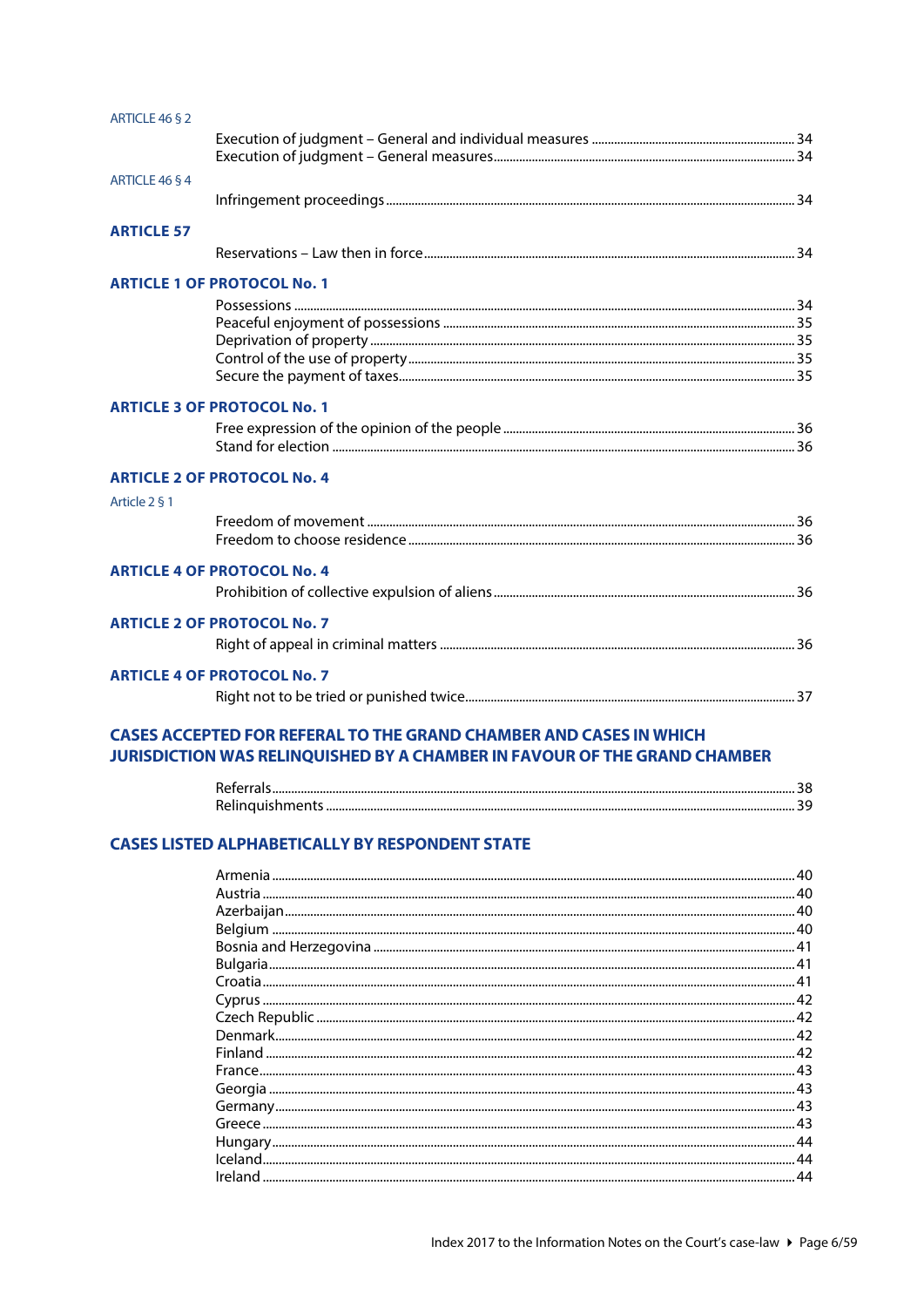| 44 |
|----|
|    |
|    |
|    |
|    |
|    |
|    |
|    |
|    |
|    |
|    |
|    |
|    |
|    |
|    |
|    |
|    |
|    |
|    |
|    |
|    |
|    |
|    |

### **CASES LISTED ALPHABETICALLY BY APPLICANT**

| 56 |
|----|
|    |

#### **DECISIONS OF OTHER INTERNATIONAL JURISDICTIONS**

| United Nations Committee on Economic, Social and Cultural Rights (CESCR)  59        |  |
|-------------------------------------------------------------------------------------|--|
| United Nations Committee on the Protection of the Rights of All Migrant Workers and |  |
|                                                                                     |  |
|                                                                                     |  |
|                                                                                     |  |
|                                                                                     |  |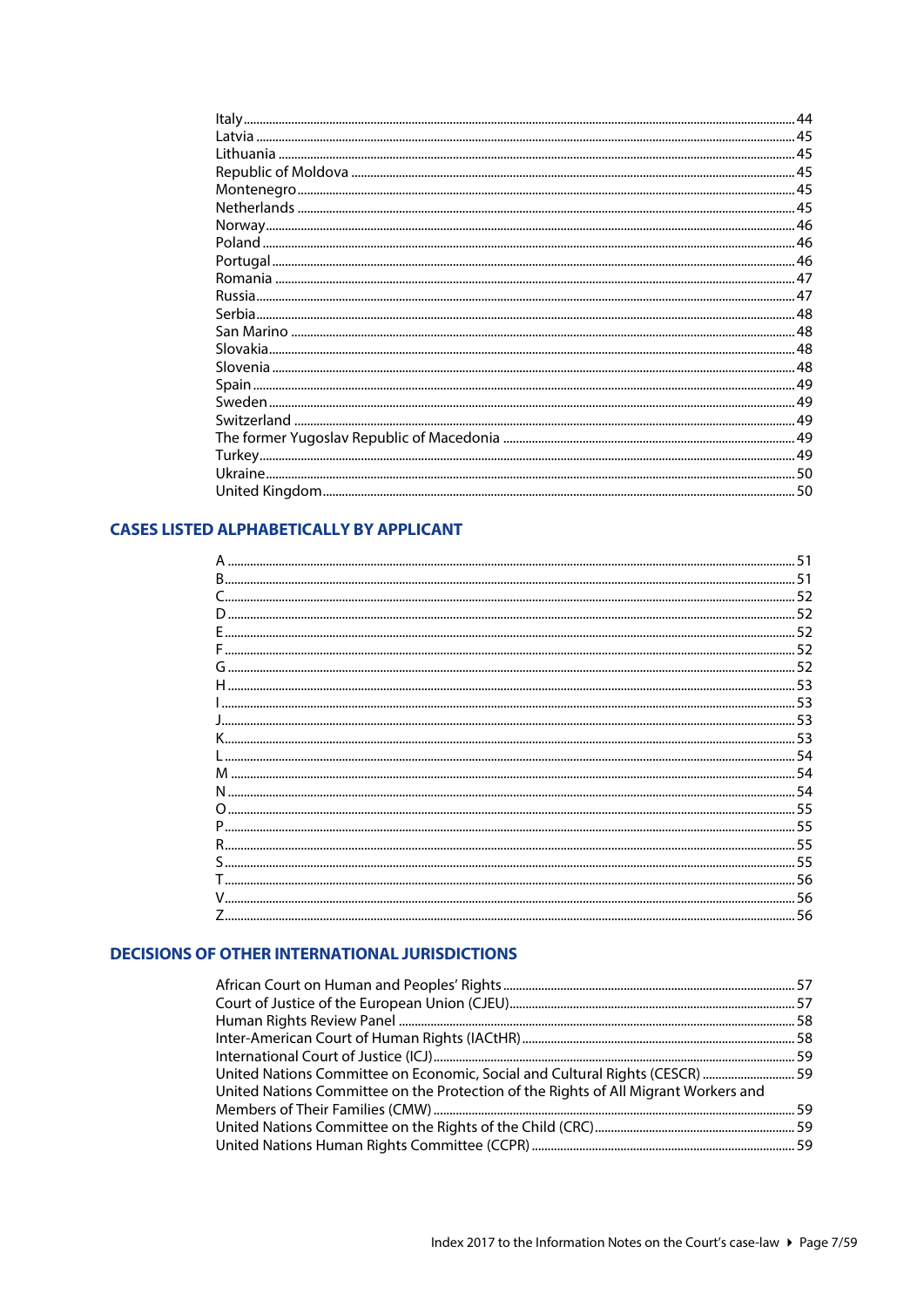# <span id="page-7-0"></span>**CASES LISTED BY CONVENTION ARTICLE AND KEYWORD**

# <span id="page-7-1"></span>**ARTICLE 2**

# <span id="page-7-2"></span>**Use of force**

<span id="page-7-3"></span>

| Breach of State's obligations to protect life during hostage taking crisis in Beslan in 2004 and lack<br>of effective investigation: violations                                                                                                |
|------------------------------------------------------------------------------------------------------------------------------------------------------------------------------------------------------------------------------------------------|
|                                                                                                                                                                                                                                                |
| Death of mentally ill prisoner after being restrained in a stranglehold by a prison officer: violation                                                                                                                                         |
| Death of mentally ill man following during arrest by police officers: violation                                                                                                                                                                |
| <b>Positive obligations (substantive aspect)</b>                                                                                                                                                                                               |
| Alleged medical negligence resulting in patient's death: no violation                                                                                                                                                                          |
| -000-                                                                                                                                                                                                                                          |
| Suicide of a mentally ill man voluntarily admitted to State psychiatric hospital for treatment after<br>suicide attempt: case referred to the Grand Chamber<br>Fernandes de Oliveira v. Portugal, 78103/14 (Chamber judgment of 28 March 2017) |
| -000-                                                                                                                                                                                                                                          |
| Failure to assess risk to life in time in domestic-violence case: violation                                                                                                                                                                    |
| Suicide of a mentally ill man voluntarily admitted to State psychiatric hospital for treatment after<br>suicide attempt: violation                                                                                                             |
| Breach of State's obligations to protect life during hostage taking crisis in Beslan in 2004 and lack<br>of effective investigation: violations                                                                                                |
| -000-                                                                                                                                                                                                                                          |
| Decision to withdraw life-sustaining treatment for infant child suffering from fatal genetic<br>disease: inadmissible                                                                                                                          |
|                                                                                                                                                                                                                                                |
| <b>Effective investigation</b>                                                                                                                                                                                                                 |
| Failure of Turkish and Cypriot authorities to cooperate in murder investigation: case referred to the<br><b>Grand Chamber</b>                                                                                                                  |
| Güzelyurtlu and Others v. Cyprus and Turkey, 36925/07 (Chamber judgment of 4 April 2017)no. 210                                                                                                                                                |
| -000-                                                                                                                                                                                                                                          |
| Failure of Turkish and Cypriot authorities to cooperate in murder investigation: violations                                                                                                                                                    |

<span id="page-7-4"></span>*Güzelyurtlu and Others v. Cyprus and Turkey, 36925/07, 4 April 2017...................................................*[no. 206](http://www.echr.coe.int/Documents/CLIN_2017_04_206_ENG.pdf)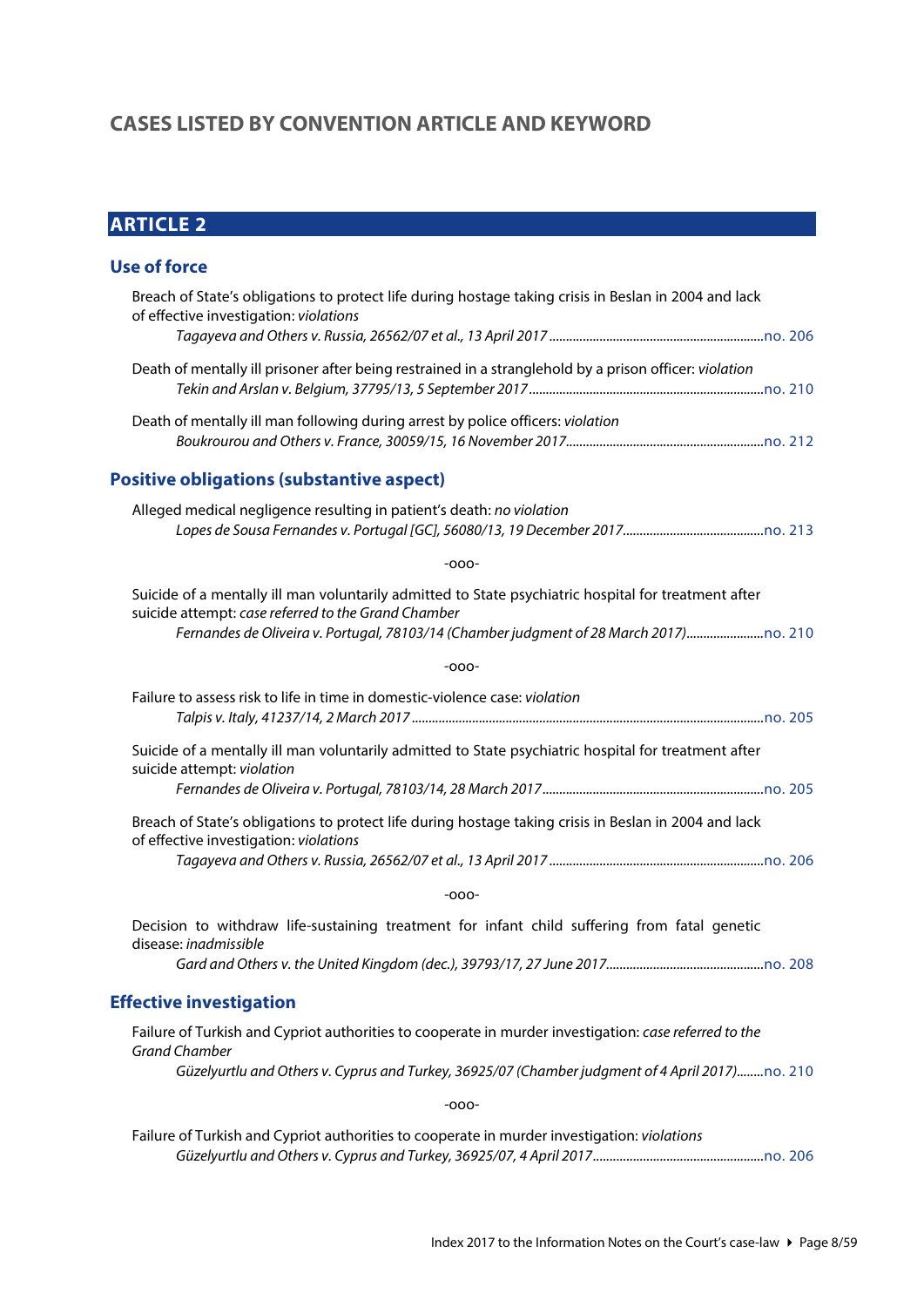<span id="page-8-0"></span>

| Lack of effective investigation into murder of journalist critical of the Government: violation                                                  |
|--------------------------------------------------------------------------------------------------------------------------------------------------|
| Breach of State's obligations to protect life during hostage taking crisis in Beslan in 2004 and lack<br>of effective investigation: violations  |
| Death of detainee during hunger strike: no violation                                                                                             |
| <b>Positive obligations (procedural aspect)</b>                                                                                                  |
| Failure to conduct adequate and timely inquiry into death resulting from suspected medical<br>negligence: violation                              |
|                                                                                                                                                  |
| $-000-$                                                                                                                                          |
| Failure of Turkish and Cypriot authorities to cooperate in murder investigation: violations                                                      |
| Breach of State's obligations to protect life during hostage taking crisis in Beslan in 2004 and lack<br>of effective investigation: violations  |
| Lack of adequate judicial response to establish circumstances of death of passenger in truck<br>carrying inflammables: violation                 |
| <b>Expulsion</b>                                                                                                                                 |
| Proposed deportation to Syria: deportation would constitute a violation                                                                          |
| Proposed deportation to Sudan of asylum-seeker who had carried on political activities in exile:<br>deportation would constitute a violation     |
| Proposed deportation to Sudan of asylum-seeker who had carried on political activities in exile:<br>deportation would not constitute a violation |
| Proposed expulsion to Iran of Christian convert: deportation would not constitute a violation                                                    |

# <span id="page-8-2"></span><span id="page-8-1"></span>**ARTICLE 3**

#### <span id="page-8-3"></span>**Torture**

| Acts of torture of demonstrators held in police custody during G8 summit: violation |  |
|-------------------------------------------------------------------------------------|--|
|                                                                                     |  |

# <span id="page-8-4"></span>**Inhuman or degrading treatment**

Conditions in which asylum-seekers were held in airport transit zone: *case referred to the Grand Chamber*

*Z.A. and Others v. Russia, 61411/15 et al. (Chamber judgment of 28 March 2017).............................*[no. 210](http://www.echr.coe.int/Documents/CLIN_2017_09_210_ENG.pdf)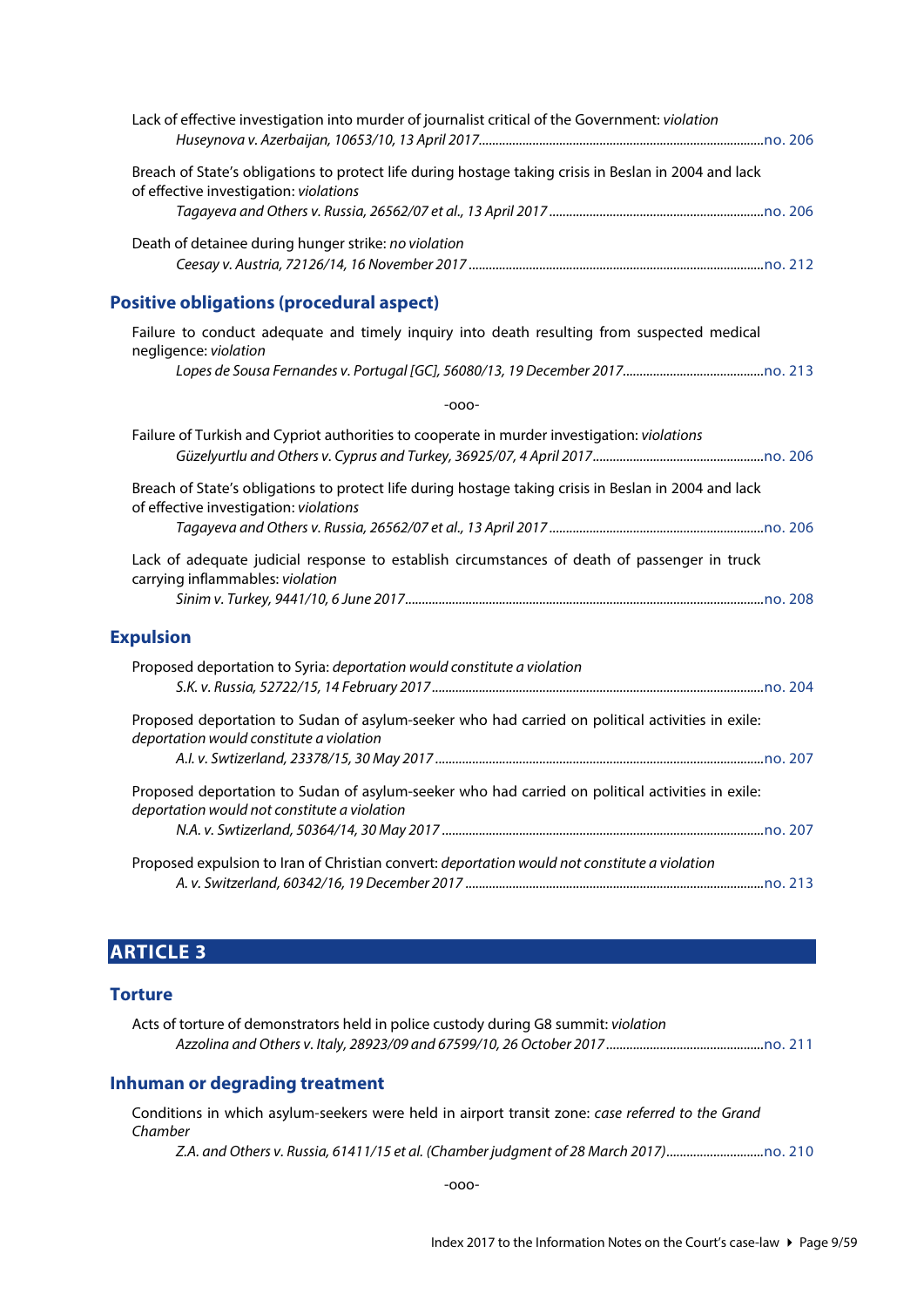<span id="page-9-3"></span><span id="page-9-2"></span><span id="page-9-1"></span><span id="page-9-0"></span>

| Ill-treatment of four-year-old boy by teachers in nursery school: violation                                                                                             |  |
|-------------------------------------------------------------------------------------------------------------------------------------------------------------------------|--|
| Conditions in which asylum-seekers were held in airport transit zone: violation                                                                                         |  |
| Conditions of detention of deaf and mute prisoner: violation                                                                                                            |  |
| Death of mentally ill man following during arrest by police officers: violation                                                                                         |  |
| Treatment of detainee during hunger strike: no violation                                                                                                                |  |
| Conditions of immigration detention of accompanied minors: violation                                                                                                    |  |
| <b>Inhuman treatment</b>                                                                                                                                                |  |
| Conditions of detention in transit zone: case referred to the Grand Chamber                                                                                             |  |
| $-000-$                                                                                                                                                                 |  |
| Conditions of detention in transit zone: non-violation                                                                                                                  |  |
| Conditions of detention of convicted prisoner with terminal cancer: violation                                                                                           |  |
| <b>Degrading treatment</b>                                                                                                                                              |  |
| Failure to ensure detainee's psychiatric care through an official language of the respondent State:<br>case referred to the Grand Chamber                               |  |
|                                                                                                                                                                         |  |
| $-000-$                                                                                                                                                                 |  |
| Minor held in handcuffs and underwear at police station for two and a half hours and sub-<br>sequently placed in cell with adults: violation                            |  |
|                                                                                                                                                                         |  |
| Failure to ensure detainee's psychiatric care through an official language of the respondent State:<br>violation                                                        |  |
|                                                                                                                                                                         |  |
| <b>Inhuman or degrading punishment</b>                                                                                                                                  |  |
| Continued detention under whole life order following clarification of Secretary of State's powers<br>to order release: no violation                                     |  |
|                                                                                                                                                                         |  |
| Whole-life sentences offering no genuine prospects of release: violation                                                                                                |  |
| <b>Positive obligations (procedural aspect)</b>                                                                                                                         |  |
| Alleged failure to conduct effective and timely criminal investigation into responsibility for road-<br>traffic accident: relinquishment in favour of the Grand Chamber |  |
|                                                                                                                                                                         |  |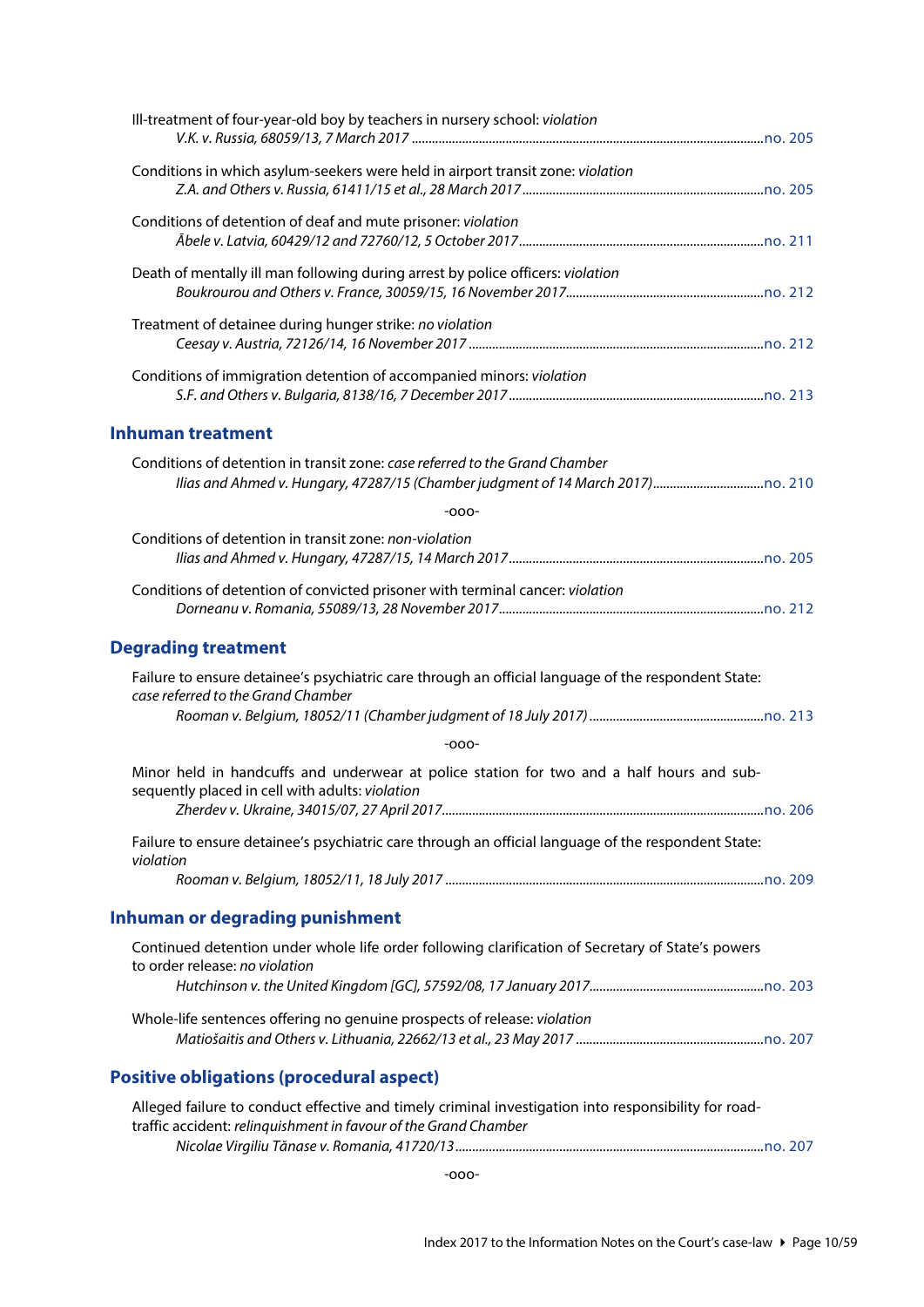<span id="page-10-1"></span><span id="page-10-0"></span>

| Delays in mounting adequate response to acts of domestic violence: violation                                                                           |  |
|--------------------------------------------------------------------------------------------------------------------------------------------------------|--|
| Failure to investigate racially motivated act of violence against victim by association: violation                                                     |  |
| Failure of authorities to take adequate measures to protect applicant from domestic violence:<br>violation                                             |  |
|                                                                                                                                                        |  |
| <b>Effective investigation</b>                                                                                                                         |  |
| Excessive length of proceedings and other shortcomings in prosecution of domestic violence<br>against minor child: violation                           |  |
|                                                                                                                                                        |  |
| Acts of torture of demonstrators held in police custody during G8 summit: violation                                                                    |  |
| <b>Expulsion</b>                                                                                                                                       |  |
| Expulsion to Serbia: case referred to the Grand Chamber                                                                                                |  |
| $-000-$                                                                                                                                                |  |
| Proposed deportation to Syria: deportation would constitute a violation                                                                                |  |
| Expulsion to Serbia: violation                                                                                                                         |  |
| Proposed deportation to Sudan of asylum-seeker who had carried on political activities in exile:<br>deportation would constitute a violation           |  |
|                                                                                                                                                        |  |
| Proposed deportation to Sudan of asylum-seeker who had carried on political activities in exile:<br>deportation would not constitute a violation       |  |
| Proposed expulsion to Iran of Christian convert: deportation would not constitute a violation                                                          |  |
| <b>Extradition</b>                                                                                                                                     |  |
| Risk of ill-treatment in and lack of reliability of assurances received from State requesting<br>extradition: extradition would constitute a violation |  |

# <span id="page-10-3"></span>**ARTICLE 4**

#### <span id="page-10-4"></span>**Positive obligations**

Decision of prosecutor not to pursue investigation into alleged human trafficking offences committed abroad by non-nationals: *no violation J. and Others v. Austria, 58216/12, 17 January 2017..................................................................................*[no. 203](http://www.echr.coe.int/Documents/CLIN_2017_01_203_ENG.pdf)

<span id="page-10-2"></span>*Allanazarova v. Russia, 46721/15, 14 February 2017.................................................................................*[no. 204](http://www.echr.coe.int/Documents/CLIN_2017_02_204_ENG.pdf)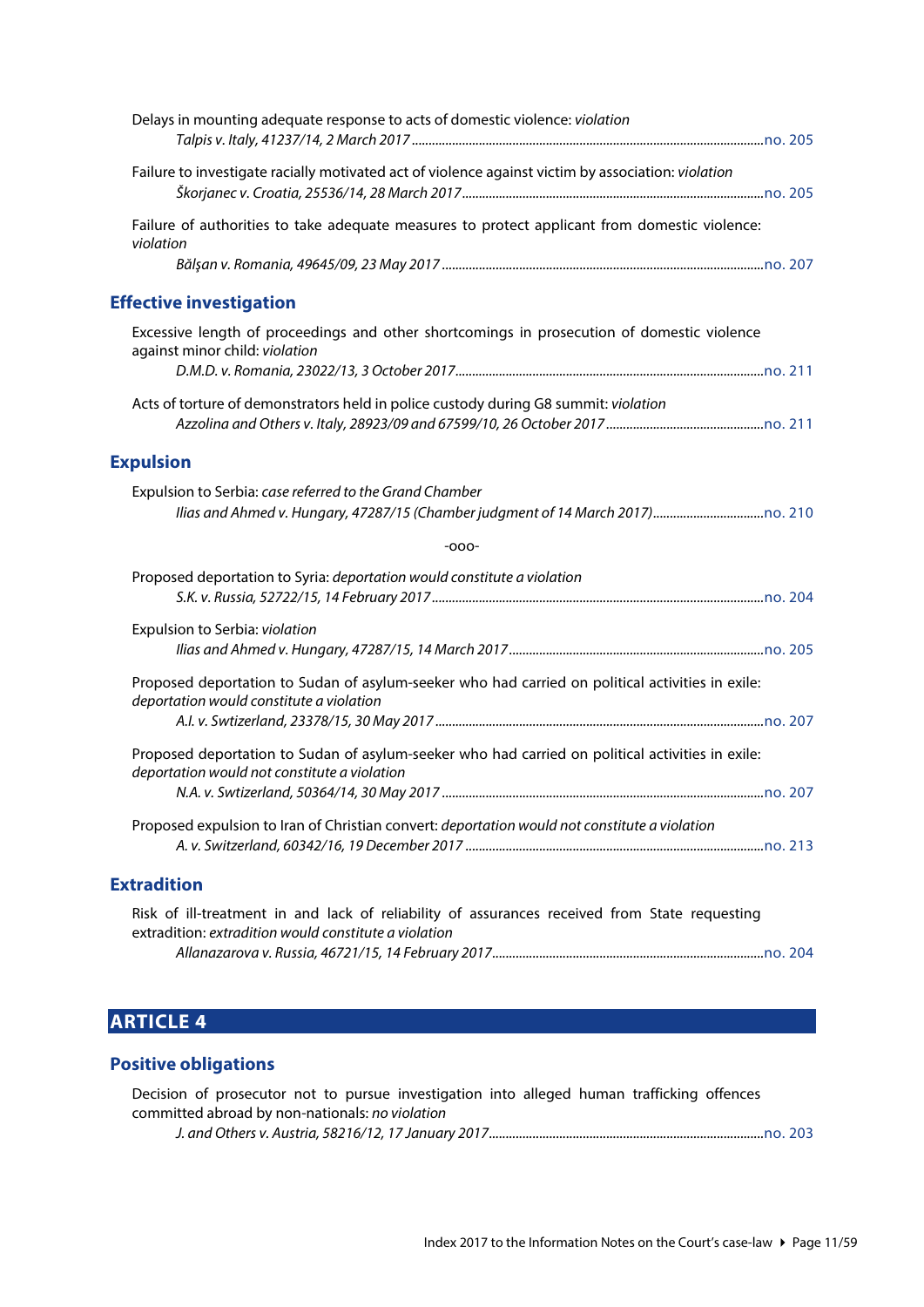| Inadequate response to human-trafficking through exploitation of vulnerability of unauthorised |  |
|------------------------------------------------------------------------------------------------|--|
| migrant workers: violation                                                                     |  |
|                                                                                                |  |

# <span id="page-11-0"></span>**ARTICLE 4 § 1**

# <span id="page-11-1"></span>**Trafficking in human beings**

| Decision of prosecutor not to pursue investigation into alleged human trafficking offences                                   |  |
|------------------------------------------------------------------------------------------------------------------------------|--|
| committed abroad by non-nationals: no violation                                                                              |  |
|                                                                                                                              |  |
| Inadequate response to human-trafficking through exploitation of vulnerability of unauthorised<br>migrant workers: violation |  |
|                                                                                                                              |  |

#### <span id="page-11-2"></span>**ARTICLE 4 § 2**

### <span id="page-11-3"></span>**Forced labour**

| Inadequate response to human-trafficking through exploitation of vulnerability of unauthorised |  |
|------------------------------------------------------------------------------------------------|--|
| migrant workers: violation                                                                     |  |
|                                                                                                |  |

# <span id="page-11-4"></span>**ARTICLE 5**

# <span id="page-11-5"></span>**ARTICLE 5 § 1**

#### <span id="page-11-6"></span>**Liberty of person**

<span id="page-11-7"></span>

| <b>EINELLY OF NELSUIT</b>                                                                                                                                       |
|-----------------------------------------------------------------------------------------------------------------------------------------------------------------|
| Alleged unlawful detention of journalists: communicated                                                                                                         |
| <b>Deprivation of liberty</b>                                                                                                                                   |
| Imposition of preventive measures entailing restrictions on freedom of movement on individual<br>considered to be a danger to society: Article 5 not applicable |
| $-000-$                                                                                                                                                         |
| Twenty-three days' de facto confinement in transit zone: case referred to the Grand Chamber                                                                     |
| Asylum-seekers held for lengthy periods in airport transit zone: case referred to the Grand Chamber                                                             |
| $-000-$                                                                                                                                                         |
| Twenty-three days' de facto confinement in transit zone: violation                                                                                              |
| Detention on the basis of a decision rendered by the Republic of Serbian Krajina: violation                                                                     |
| Asylum-seekers held for lengthy periods in airport transit zone: Article 5 applicable; violation                                                                |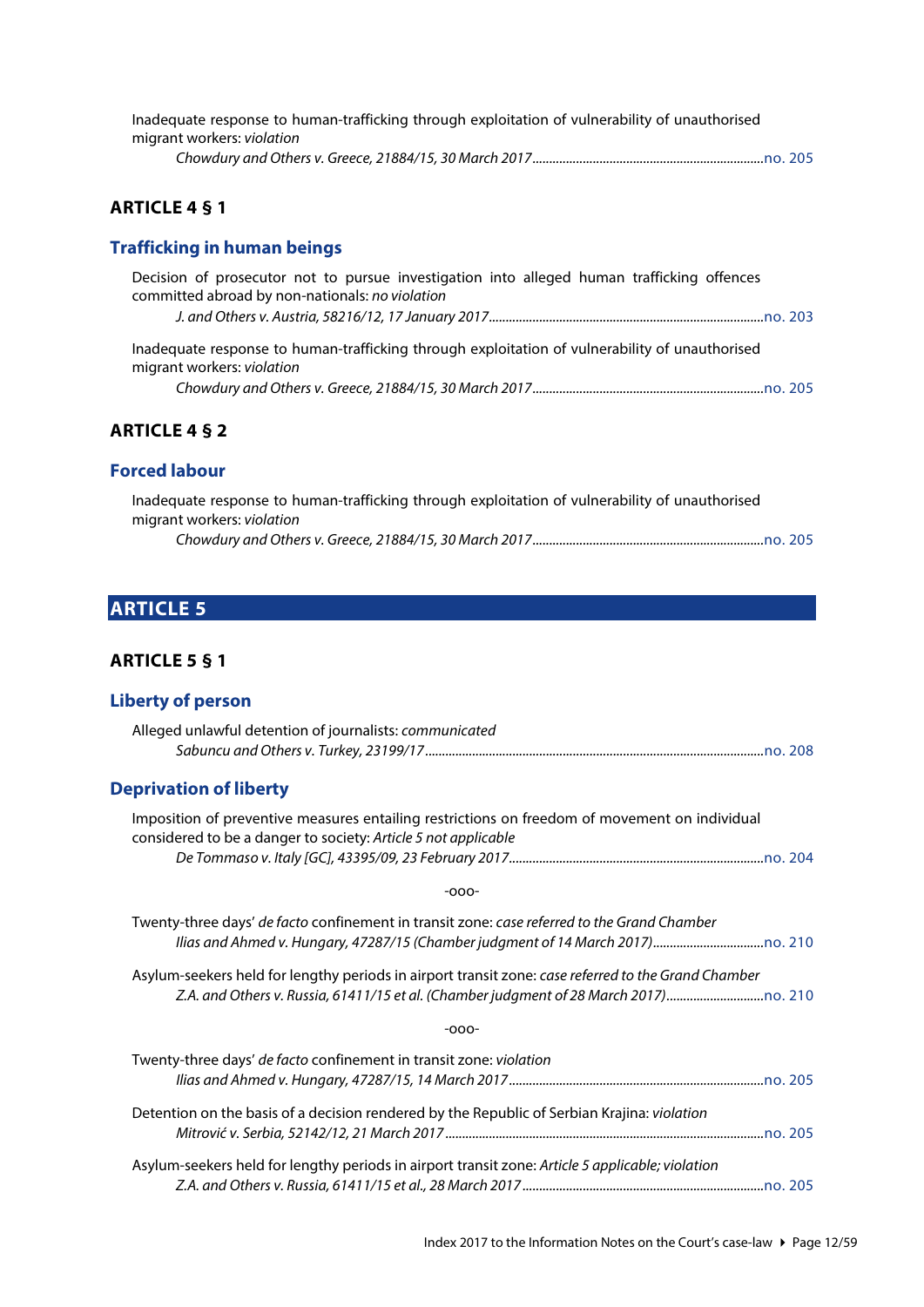# <span id="page-12-0"></span>**Procedure prescribed by law**

<span id="page-12-2"></span><span id="page-12-1"></span>

| Serious defect in legal representation in proceedings for compulsory admission to psychiatric<br>hospital: violation                                         |
|--------------------------------------------------------------------------------------------------------------------------------------------------------------|
|                                                                                                                                                              |
| <b>Lawful arrest or detention</b>                                                                                                                            |
| Arrest and detention of football supporters for over seven hours without charge: relinquishment<br>in favour of the Grand Chamber                            |
|                                                                                                                                                              |
| $-000-$                                                                                                                                                      |
| Detention with a view to expulsion of vulnerable asylum-seeker with mental-health issues:<br>no violation                                                    |
|                                                                                                                                                              |
| Failure of authorities to make reasonable attempts to inform applicant of criminal proceedings<br>against her and necessity to appear before them: violation |
|                                                                                                                                                              |
| <b>ARTICLE 5 § 1 (e)</b>                                                                                                                                     |
| <b>Persons of unsound mind</b>                                                                                                                               |
| Psychiatric care impaired by linguistic barriers as opposed to institutional shortcomings: case<br>referred to the Grand Chamber                             |
|                                                                                                                                                              |
| $-000-$                                                                                                                                                      |
| Psychiatric care impaired by linguistic barriers as opposed to institutional shortcomings: no<br>violation                                                   |
|                                                                                                                                                              |
| Extension of compulsory admission to psychiatric hospital without sufficient assessment of level<br>of danger presented by patient: violation                |
|                                                                                                                                                              |
| <b>ARTICLE 5 § 1 (f)</b>                                                                                                                                     |
|                                                                                                                                                              |

### <span id="page-12-5"></span><span id="page-12-4"></span><span id="page-12-3"></span>**Prevent unauthorised entry into country**

<span id="page-12-6"></span>

| Detention with a view to expulsion of vulnerable asylum-seeker with mental-health issues:<br>no violation |
|-----------------------------------------------------------------------------------------------------------|
|                                                                                                           |
| <b>Expulsion</b>                                                                                          |
| Detention with a view to expulsion of vulnerable asylum-seeker with mental-health issues:<br>no violation |
|                                                                                                           |
| $-000-$                                                                                                   |
| Detention of illegal immigrant for two months despite his partner's pregnancy: inadmissible               |

*Muzamba Oyaw v. Belgium (dec.), 23707/15, 28 February 2017 ............................................................*[no. 206](http://www.echr.coe.int/Documents/CLIN_2017_04_206_ENG.pdf)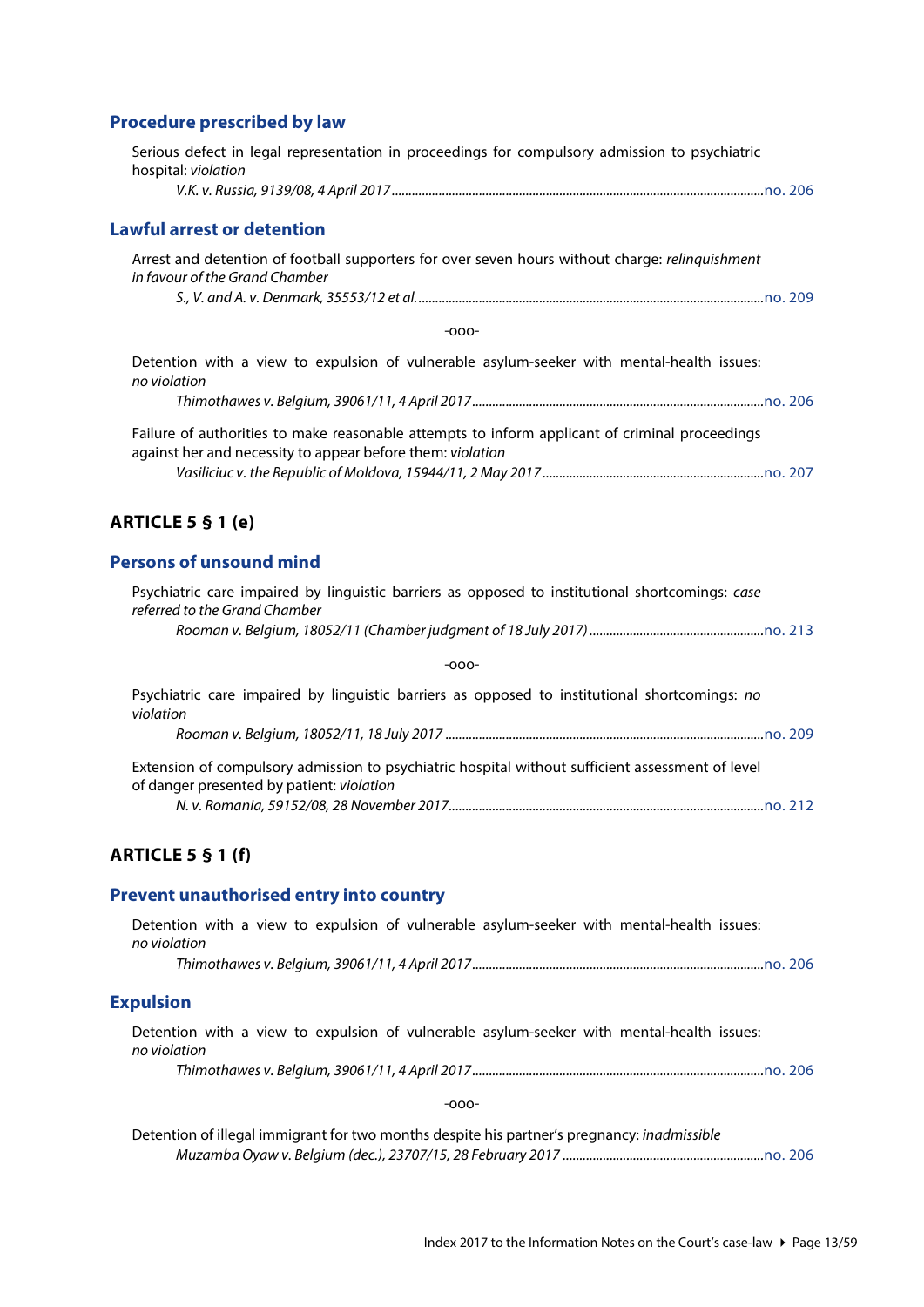#### <span id="page-13-0"></span>**ARTICLE 5 § 3**

#### <span id="page-13-1"></span>**Brought promptly before judge or other officer**

| Alleged unlawful detention of journalists: communicated |  |
|---------------------------------------------------------|--|
|                                                         |  |

#### <span id="page-13-2"></span>**ARTICLE 5 § 4**

# <span id="page-13-3"></span>**Review of lawfulness of detention**

| Lack of remedy to determine whether sentence for criminal offence imposed some twenty years<br>earlier was time-barred: violation                                                    |
|--------------------------------------------------------------------------------------------------------------------------------------------------------------------------------------|
|                                                                                                                                                                                      |
| Alleged inability to challenge lawfulness of pre-trial detention owing to application of temporary<br>secrecy regime in money laundering investigation: no violation                 |
|                                                                                                                                                                                      |
| Failure to ensure equality of arms in successful prosecution appeal against applicant's release<br>from pre-trial detention: Article 5 § 4 applicable; violation                     |
|                                                                                                                                                                                      |
| Rejection of convicted prisoner's appeal against continued detention without affording him<br>opportunity to reply to prosecution's submissions: Article 5 § 4 applicable; violation |
|                                                                                                                                                                                      |
| Lack of regular reviews of grounds for compulsory admission to psychiatric hospital and of<br>effective legal assistance: violation                                                  |
|                                                                                                                                                                                      |
| <b>Speediness of review</b>                                                                                                                                                          |
| Lack of regular reviews of grounds for compulsory admission to psychiatric hospital and of<br>effective legal assistance: violation                                                  |
|                                                                                                                                                                                      |
| $-000-$                                                                                                                                                                              |
| Alleged unlawful detention of journalists: communicated                                                                                                                              |

# <span id="page-13-5"></span>**ARTICLE 6**

#### <span id="page-13-6"></span>**ARTICLE 6 § 1 (civil)**

#### <span id="page-13-7"></span>**Civil rights and obligations**

| Imposition of preventive measures without public hearing: Article 6 applicable |  |
|--------------------------------------------------------------------------------|--|
|                                                                                |  |

<span id="page-13-4"></span>*Sabuncu and Others v. Turkey, 23199/17.....................................................................................................*[no. 208](http://www.echr.coe.int/Documents/CLIN_2017_06_208_ENG.pdf)

| Inability to challenge expulsion from association in the civil courts: violation |  |
|----------------------------------------------------------------------------------|--|
|                                                                                  |  |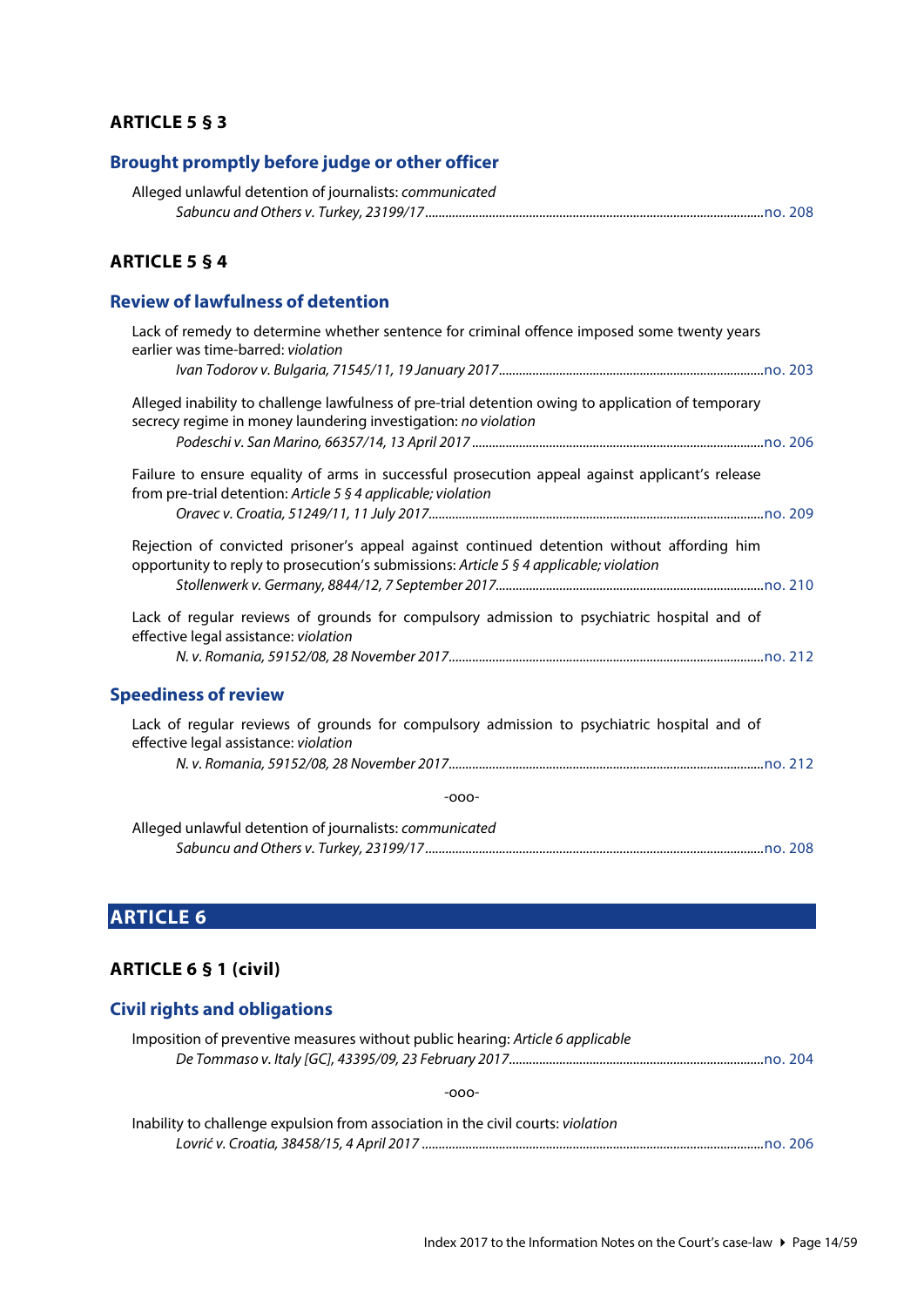<span id="page-14-1"></span><span id="page-14-0"></span>

| Injured party prevented from joining criminal proceedings as a civil party owing to length of<br>preliminary investigations: Article 6 applicable             |
|---------------------------------------------------------------------------------------------------------------------------------------------------------------|
| <b>Access to court</b>                                                                                                                                        |
| Supreme Court ruling that civil courts had no jurisdiction to hear pastor's claim for wrongful<br>dismissal by church: Article 6 not applicable; inadmissible |
| $-000-$                                                                                                                                                       |
| Excessively formalistic interpretation of procedural rules: case referred to the Grand Chamber                                                                |
| Application of Islamic law (sharia) in litigation concerning succession to estate of Greek Muslim:<br>relinquishment in favour of the Grand Chamber           |
| $-000-$                                                                                                                                                       |
| Dismissal of appeal as being out of time despite late receipt of impugned decision by appellant:<br>violation                                                 |
|                                                                                                                                                               |
| Extension, without valid reason, of time-limit for authorities to appeal: violation                                                                           |
| Inability to challenge expulsion from association in the civil courts: violation                                                                              |
| Refusal of domestic courts to award minor victim of domestic violence compensation in absence<br>of a claim: violation                                        |
| Uncertainty regarding starting point of time-limit for appeals in absence of system identifying<br>date when impugned decision was available: violation       |
| Dismissal of appeals by appellants who had asked for the appeals to be heard in their absence:<br>violation                                                   |
|                                                                                                                                                               |
| <b>Fair hearing</b>                                                                                                                                           |
| Application of Islamic law (sharia) in litigation concerning succession to estate of Greek Muslim:<br>relinquishment in favour of the Grand Chamber           |
| $-000-$                                                                                                                                                       |
| Extension, without valid reason, of time-limit for authorities to appeal: violation                                                                           |
| Failure by divorce court adequately to ensure proceedings had been served on respondent:<br>violation                                                         |
| Refusal of domestic courts to award minor victim of domestic violence compensation in absence<br>of a claim: violation                                        |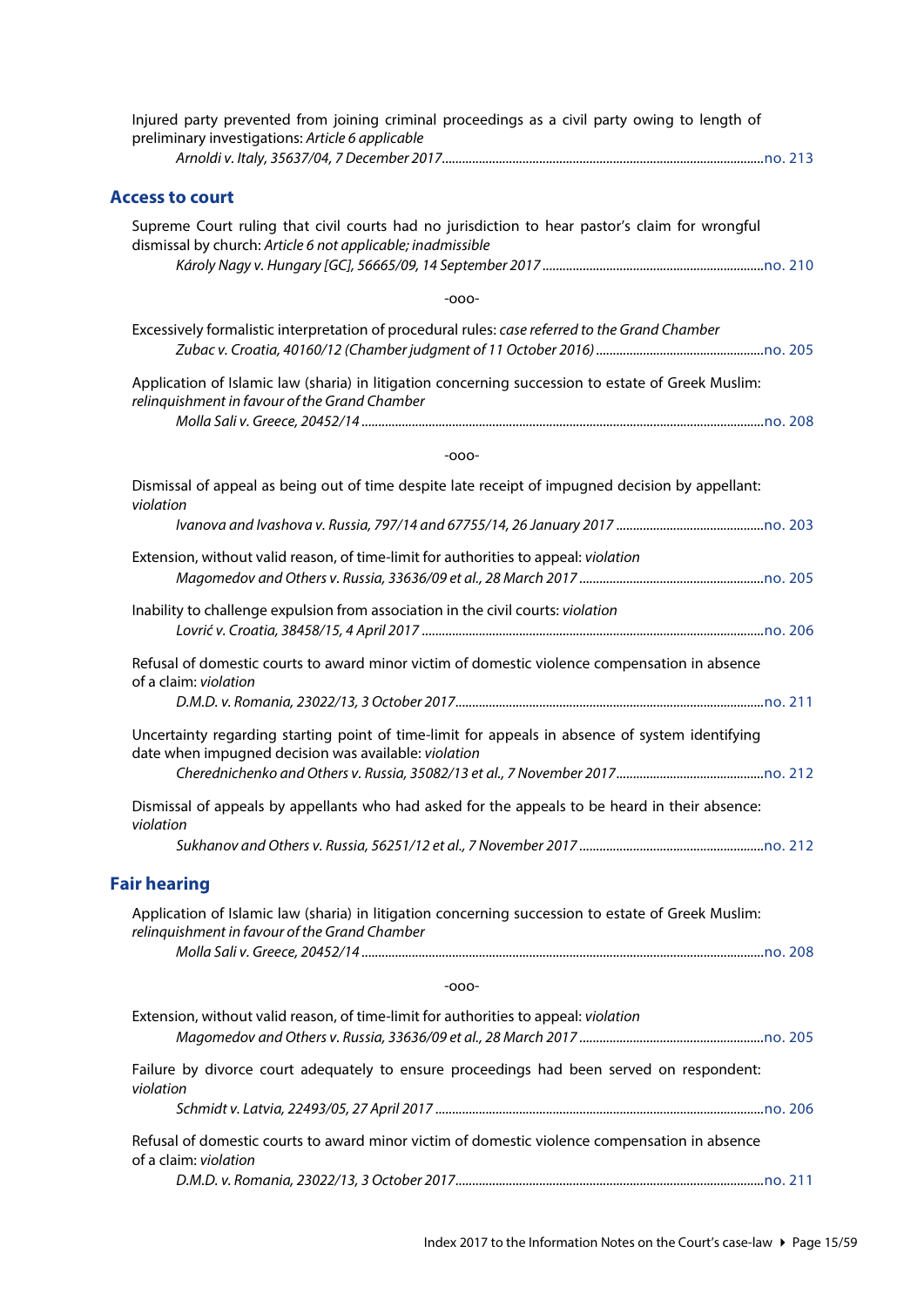#### <span id="page-15-0"></span>**Public hearing**

<span id="page-15-2"></span><span id="page-15-1"></span>

| Imposition of preventive measures without public hearing: violation                                     |  |
|---------------------------------------------------------------------------------------------------------|--|
| <b>Oral hearing</b>                                                                                     |  |
| Newspaper ordered to publish right of reply in expedited proceedings without a hearing: no<br>violation |  |
|                                                                                                         |  |
| <b>Reasonable time</b>                                                                                  |  |
| Unreasonable length of proceedings for compensation for terrorist acts: violation                       |  |
| <b>Impartial tribunal</b>                                                                               |  |
| Composition of appeal court failed to quarantee objective impartiality: <i>violation</i>                |  |

# <span id="page-15-4"></span><span id="page-15-3"></span>**ARTICLE 6 § 1 (criminal)**

#### <span id="page-15-5"></span>**Criminal charge**

| Complaint about refusal by domestic court to re-open criminal proceedings following finding of a |  |
|--------------------------------------------------------------------------------------------------|--|
| violation of Article 6 by European Court: <i>admissible</i>                                      |  |
| Refusal by Supreme Court of request for revision of a criminal judgment further to a judgment of |  |
| European Court finding a violation of Article 6: no violation                                    |  |
|                                                                                                  |  |
|                                                                                                  |  |

### <span id="page-15-6"></span>**Access to court**

| Complaint about refusal by domestic court to re-open criminal proceedings following finding of a |  |
|--------------------------------------------------------------------------------------------------|--|
| violation of Article 6 by European Court: admissible                                             |  |
| Refusal by Supreme Court of request for revision of a criminal judgment further to a judgment of |  |
| European Court finding a violation of Article 6: no violation                                    |  |
|                                                                                                  |  |
| -000-                                                                                            |  |

Delays in hearing appeal where case file was no longer located in an area under Government control: *no violation Khlebik v. Ukraine, 2945/16, 25 July 2017.....................................................................................................*[no. 209](http://www.echr.coe.int/Documents/CLIN_2017_07_209_ENG.pdf)

### <span id="page-15-7"></span>**Fair hearing**

| Lack of access to lawyer during first three days of police custody not affecting overall fairness of                                                                                                                                                                                                        |  |  |  |  |  |  |  |
|-------------------------------------------------------------------------------------------------------------------------------------------------------------------------------------------------------------------------------------------------------------------------------------------------------------|--|--|--|--|--|--|--|
| the trial: no violation                                                                                                                                                                                                                                                                                     |  |  |  |  |  |  |  |
|                                                                                                                                                                                                                                                                                                             |  |  |  |  |  |  |  |
| Complaint about refusal by domestic court to re-open criminal proceedings following finding of a<br>violation of Article 6 by European Court: admissible                                                                                                                                                    |  |  |  |  |  |  |  |
| Refusal by Supreme Court of request for revision of a criminal judgment further to a judgment of                                                                                                                                                                                                            |  |  |  |  |  |  |  |
| European Court finding a violation of Article 6: no violation                                                                                                                                                                                                                                               |  |  |  |  |  |  |  |
| $\mathbf{a}$ , $\mathbf{b}$ , $\mathbf{c}$ , $\mathbf{c}$ , $\mathbf{c}$ , $\mathbf{c}$ , $\mathbf{c}$ , $\mathbf{c}$ , $\mathbf{c}$ , $\mathbf{c}$ , $\mathbf{c}$ , $\mathbf{c}$ , $\mathbf{c}$ , $\mathbf{c}$ , $\mathbf{c}$ , $\mathbf{c}$ , $\mathbf{c}$ , $\mathbf{c}$ , $\mathbf{c}$ , $\mathbf{c}$ , |  |  |  |  |  |  |  |

*Moreira Ferreira v. Portugal (no. 2) [GC], 19867/12, 11 July 2017 ...........................................................*[no. 209](http://www.echr.coe.int/Documents/CLIN_2017_07_209_ENG.pdf)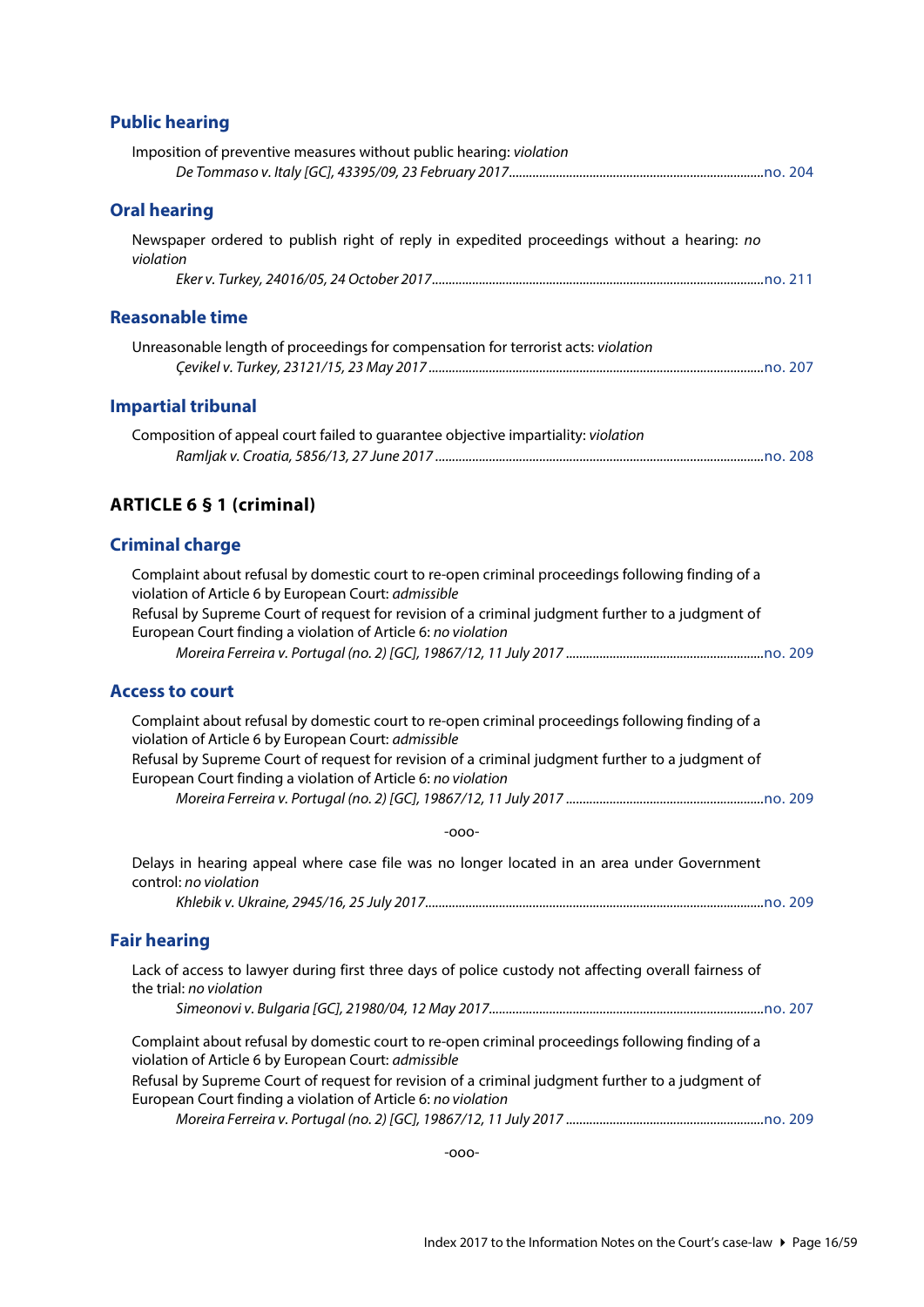<span id="page-16-0"></span>

| Defence denied access to documents concerning arrangements under which former criminals<br>had agreed to give evidence for the prosecution: no violation                       |  |
|--------------------------------------------------------------------------------------------------------------------------------------------------------------------------------|--|
| Reasons for conviction given by judges who had not participated in trial: violation                                                                                            |  |
| Absence of effective judicial procedure for determining whether evidence held by prosecution<br>should be disclosed to defence: violation                                      |  |
| Non-disclosure to defence of identity and reports of undercover agents: no violation                                                                                           |  |
| Refusal to suspend or adjourn criminal proceedings for slander: no violation                                                                                                   |  |
| Conviction for currency counterfeiting following an operation by undercover police agents:<br>violation                                                                        |  |
|                                                                                                                                                                                |  |
| Alleged unfairness of proceedings to impeach the prime minister: no violation                                                                                                  |  |
| Adequate procedural safeguards in place to enable defendant accused of acts of terrorism to<br>understand reasons for verdict of specially composed Assize Court: no violation |  |
|                                                                                                                                                                                |  |
| <b>Adversarial trial</b>                                                                                                                                                       |  |
| Defence denied access to documents concerning arrangements under which former criminals<br>had agreed to give evidence for the prosecution: no violation                       |  |
|                                                                                                                                                                                |  |
| <b>Equality of arms</b>                                                                                                                                                        |  |
| Defence denied access to documents concerning arrangements under which former criminals<br>had agreed to give evidence for the prosecution: no violation                       |  |
|                                                                                                                                                                                |  |
| Non-disclosure to defence of identity and reports of undercover agents: no violation                                                                                           |  |
| Appointment of expert who had already reported to the public prosecutor during the preliminary<br>investigation as official expert at trial: no violation                      |  |
| <b>Reasonable time</b>                                                                                                                                                         |  |
| Delays in hearing appeal where case file was no longer located in an area under Government                                                                                     |  |
| control: no violation                                                                                                                                                          |  |
| Length of proceedings where accused was initially treated as a witness: violation                                                                                              |  |
| <b>Independent and impartial tribunal</b>                                                                                                                                      |  |
| Alleged unfairness of proceedings to impeach the prime minister: no violation                                                                                                  |  |

<span id="page-16-3"></span><span id="page-16-2"></span><span id="page-16-1"></span>*Haarde v. Iceland, 66847/12, 23 November 2017 .......................................................................................*[no. 212](http://www.echr.coe.int/Documents/CLIN_2017_11_212_ENG.pdf)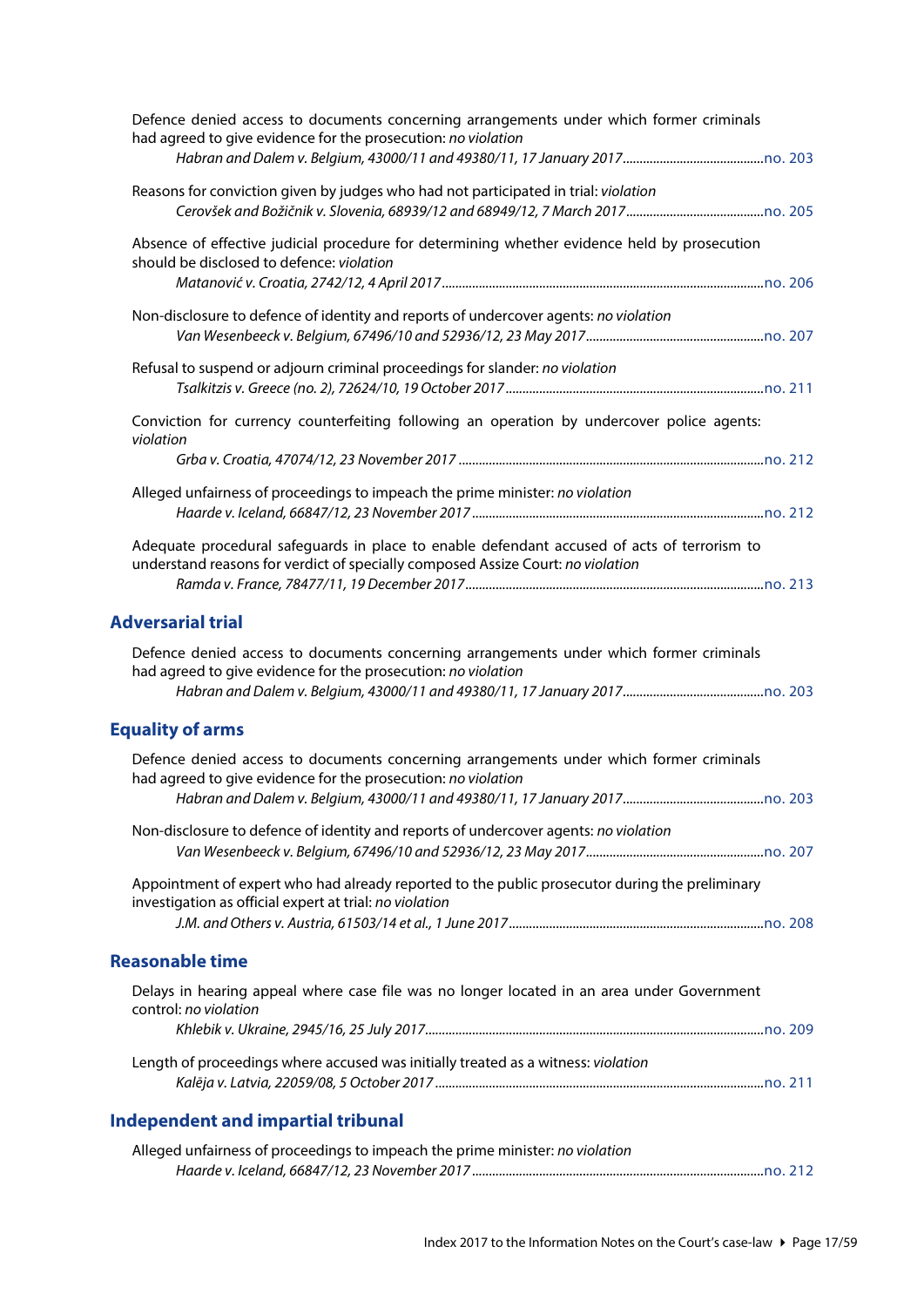#### <span id="page-17-0"></span>**Impartial tribunal**

| Alleged lack of impartiality of juror owing to comments she made in newspaper interview after |  |
|-----------------------------------------------------------------------------------------------|--|
| sentencing: <i>inadmissible</i>                                                               |  |
|                                                                                               |  |

#### <span id="page-17-1"></span>**ARTICLE 6 § 1 (administrative)**

#### <span id="page-17-2"></span>**Fair hearing – Adversarial trial – Equality of arms**

Lack of access to classified information constituting decisive evidence in judicial-review proceedings: *Article 6 applicable; no violation Regner v. the Czech Republic [GC], 35289/11, 19 September 2017 .........................................................*[no. 210](http://www.echr.coe.int/Documents/CLIN_2017_09_210_ENG.pdf)

#### <span id="page-17-3"></span>**ARTICLE 6 § 1 (constitutional)**

#### <span id="page-17-4"></span>**Civil rights and obligations**

| Absence of oral hearing in proceedings before Constitutional Court: Article 6 applicable          |  |
|---------------------------------------------------------------------------------------------------|--|
| Selmani and Others v. the former Yugoslav Republic of Macedonia, 67259/14, 9 February 2017no. 204 |  |

#### <span id="page-17-5"></span>**Oral hearing**

Absence of oral hearing in proceedings before Constitutional Court: *violation Selmani and Others v. the former Yugoslav Republic of Macedonia, 67259/14, 9 February 2017...*[no. 204](http://www.echr.coe.int/Documents/CLIN_2017_02_204_ENG.pdf)

#### <span id="page-17-6"></span>**ARTICLE 6 § 1 (disciplinary)**

#### <span id="page-17-7"></span>**Civil rights and obligations**

| Disciplinary proceedings against judge brought and heard by same body: Article 6 applicable |  |
|---------------------------------------------------------------------------------------------|--|
|                                                                                             |  |

#### <span id="page-17-8"></span>**Access to court**

|                                     |  |  |  |  |  | Judge's inability to obtain judicial review of his suspension from office while disciplinary |  |
|-------------------------------------|--|--|--|--|--|----------------------------------------------------------------------------------------------|--|
| proceedings were pending: violation |  |  |  |  |  |                                                                                              |  |
|                                     |  |  |  |  |  |                                                                                              |  |

#### <span id="page-17-9"></span>**Independent and impartial tribunal**

| Alleged procedural irregularities in proceedings for removal of judges from office: <i>relinguishment</i> |  |
|-----------------------------------------------------------------------------------------------------------|--|
| in favour of the Grand Chamber                                                                            |  |
|                                                                                                           |  |

#### <span id="page-17-10"></span>**Impartial tribunal**

| Disciplinary proceedings against judge brought and heard by same body: violation |  |
|----------------------------------------------------------------------------------|--|
|                                                                                  |  |

#### <span id="page-17-11"></span>**ARTICLE 6 § 1 (enforcement)**

#### <span id="page-17-12"></span>**Reasonable time**

| Failure to take execution stage of proceedings into account when determining start of limitation |  |
|--------------------------------------------------------------------------------------------------|--|
| period for length-of-proceedings claim: violation                                                |  |
|                                                                                                  |  |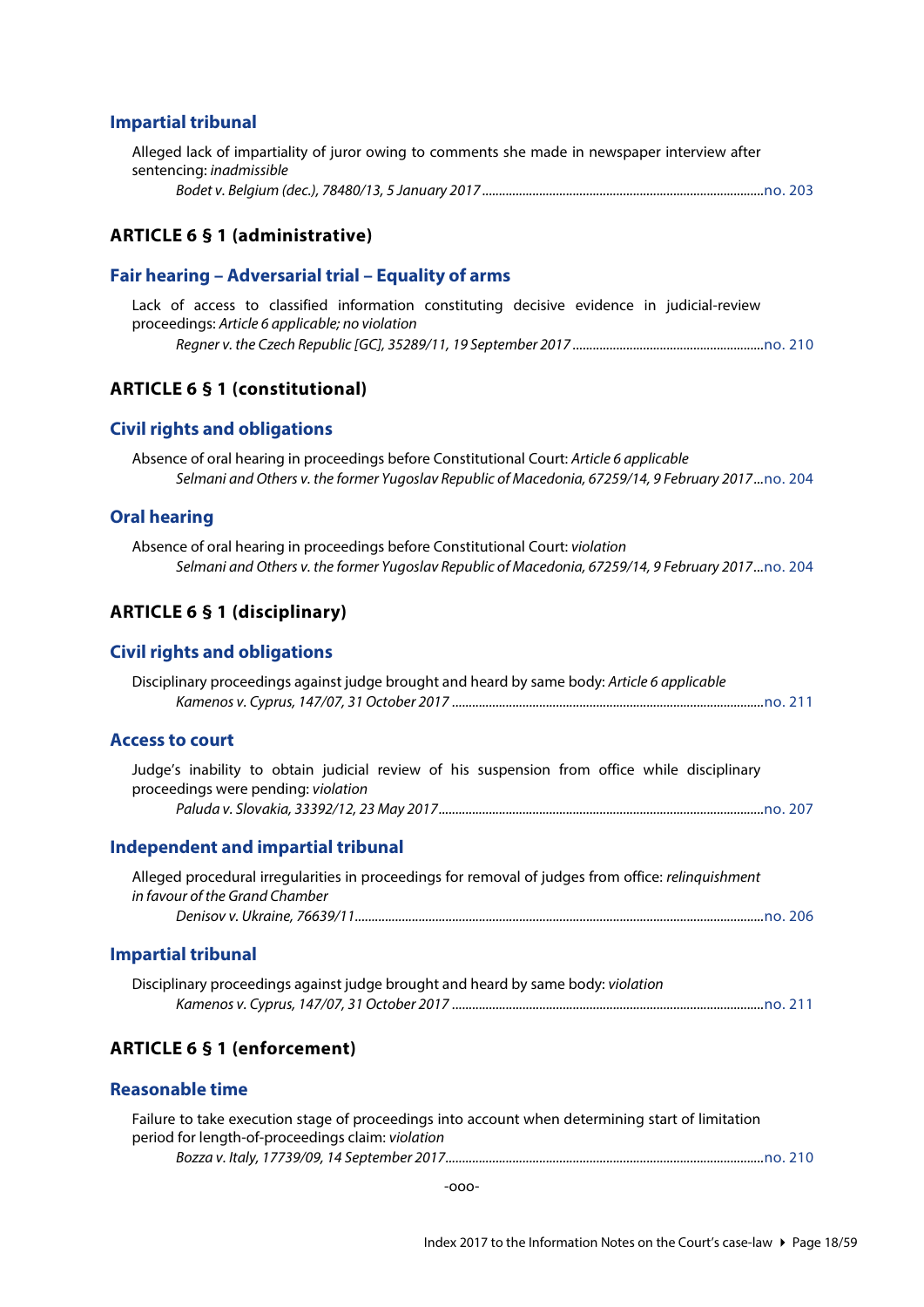| Length of time taken to comply with court orders for payment of costs of "Pinto" proceedings |  |
|----------------------------------------------------------------------------------------------|--|
| directly to the plaintiffs' lawyers: <i>inadmissible</i>                                     |  |
|                                                                                              |  |

### <span id="page-18-0"></span>**ARTICLE 6 § 2**

#### <span id="page-18-1"></span>**Presumption of innocence**

| Conviction for money laundering following accused's failure to explain origin of unusually high |  |
|-------------------------------------------------------------------------------------------------|--|
| payments into personal bank account: <i>inadmissible</i>                                        |  |
|                                                                                                 |  |

#### <span id="page-18-2"></span>**ARTICLE 6 § 3 (a)**

#### <span id="page-18-3"></span>**Information on nature and cause of accusation – Information in detail**

| Conviction for money laundering despite absence of decision regarding underlying substantive |  |
|----------------------------------------------------------------------------------------------|--|
| offence: <i>inadmissible</i>                                                                 |  |
|                                                                                              |  |

### <span id="page-18-4"></span>**ARTICLE 6 § 3 (b)**

#### <span id="page-18-5"></span>**Adequate facilities**

| Alleged inability of defendant in criminal proceedings to examine surveillance videotapes used in |  |
|---------------------------------------------------------------------------------------------------|--|
| evidence against her: case referred to the Grand Chamber                                          |  |
|                                                                                                   |  |

#### <span id="page-18-6"></span>**Access to relevant files**

| Restrictions on defence access to classified information: no violation |  |
|------------------------------------------------------------------------|--|
|                                                                        |  |

### <span id="page-18-7"></span>**ARTICLE 6 § 3 (c)**

#### <span id="page-18-8"></span>**Defence in person**

<span id="page-18-9"></span>

| Complete rehearing of case held in accused's absence: violation                                                                 |  |
|---------------------------------------------------------------------------------------------------------------------------------|--|
| Defence through legal assistance                                                                                                |  |
| Lack of access to lawyer during first three days of police custody not affecting overall fairness of<br>the trial: no violation |  |
|                                                                                                                                 |  |

| No provision for legal assistance during questioning by police and investigating judge in initial |  |
|---------------------------------------------------------------------------------------------------|--|
| phase of criminal proceedings: relinguishment in favour of the Grand Chamber                      |  |
|                                                                                                   |  |
|                                                                                                   |  |
| -000-                                                                                             |  |

| Restrictions on divulgation by accused of classified information to his defence counsel: violation |  |
|----------------------------------------------------------------------------------------------------|--|
|                                                                                                    |  |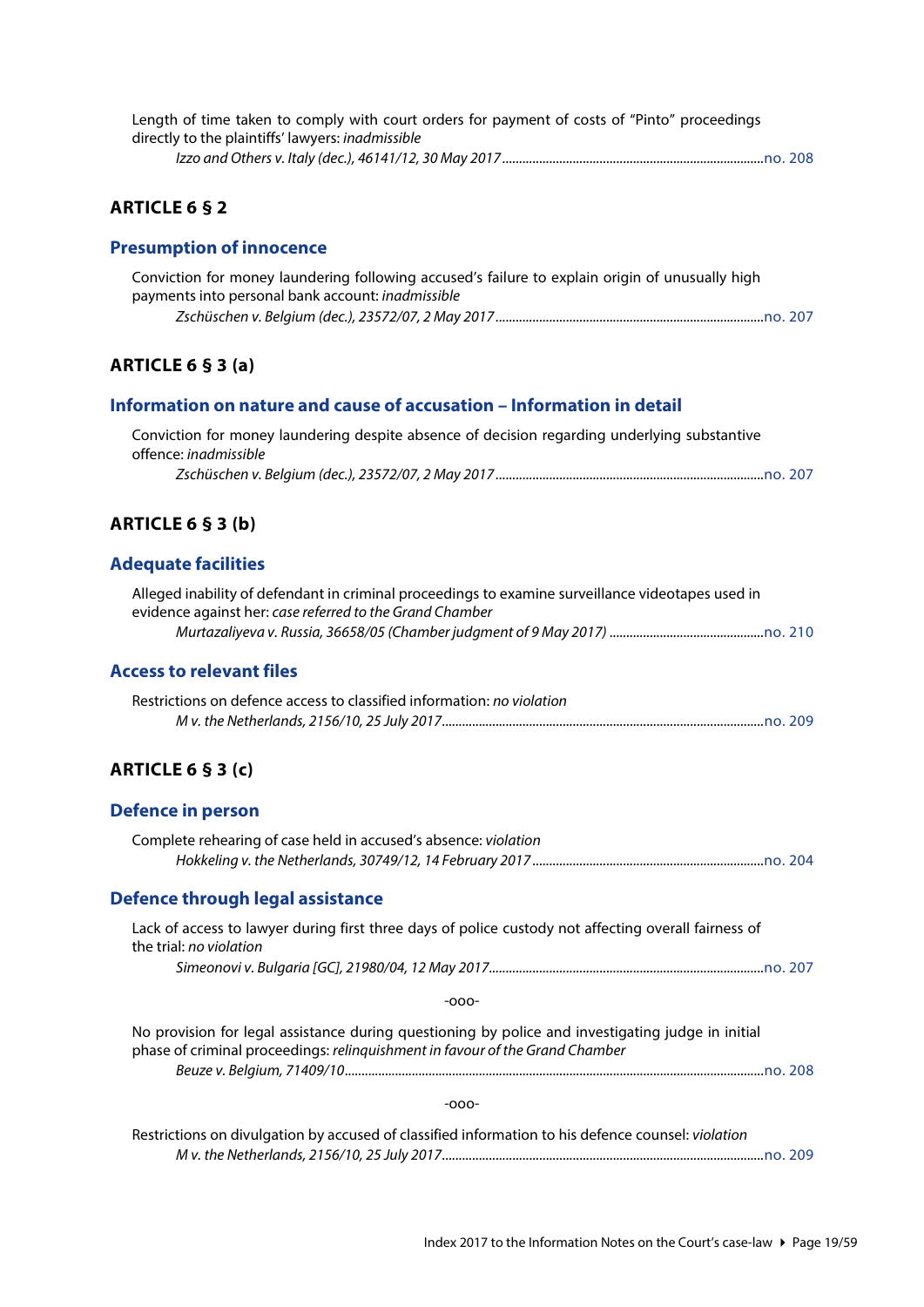| Absence of legal assistance for accused during initial phase when she was treated as a witness: |  |
|-------------------------------------------------------------------------------------------------|--|
| no violation                                                                                    |  |
|                                                                                                 |  |

# <span id="page-19-0"></span>**ARTICLE 6 § 3 (d)**

#### <span id="page-19-1"></span>**Examination of witnesses**

| Inability of defence in criminal proceedings to question witnesses: case referred to the Grand<br>Chamber    |
|--------------------------------------------------------------------------------------------------------------|
|                                                                                                              |
| $-000-$                                                                                                      |
| Refusal by trial court to allow examination of undercover agents: no violation                               |
| Order, based on statements by absent witnesses, to pay tax fine and surcharges: violation                    |
| Restrictions on access to classified information defence wished to use to examine witnesses: no<br>violation |
|                                                                                                              |
| Inability of defence to examine prosecution witness: violation                                               |

# <span id="page-19-2"></span>**ARTICLE 7**

# <span id="page-19-3"></span>*Nullum crimen sine lege*

<span id="page-19-5"></span><span id="page-19-4"></span>

| Alleged lack of clarity of legal provisions governing impeachment: no violation                                                                                        |
|------------------------------------------------------------------------------------------------------------------------------------------------------------------------|
| Nulla poena sine lege                                                                                                                                                  |
| Removal from elected office pursuant to legislation introduced after commission of impugned<br>offence: relinquishment in favour of the Grand Chamber                  |
|                                                                                                                                                                        |
| $-000-$                                                                                                                                                                |
| Fixing of a combined sentence in respect of multiple offences: violation                                                                                               |
| <b>Heavier penalty</b>                                                                                                                                                 |
| Retrospective preventive detention of convicted murderer on basis of psychiatric assessments<br>that he continued to pose a danger: case referred to the Grand Chamber |
| llnseher v. Germany, 10211/12 and 27505/14 (Chamber judgment of 2 February 2017)                                                                                       |
| $-000-$                                                                                                                                                                |
| Fixing of a combined sentence in respect of multiple offences: violation                                                                                               |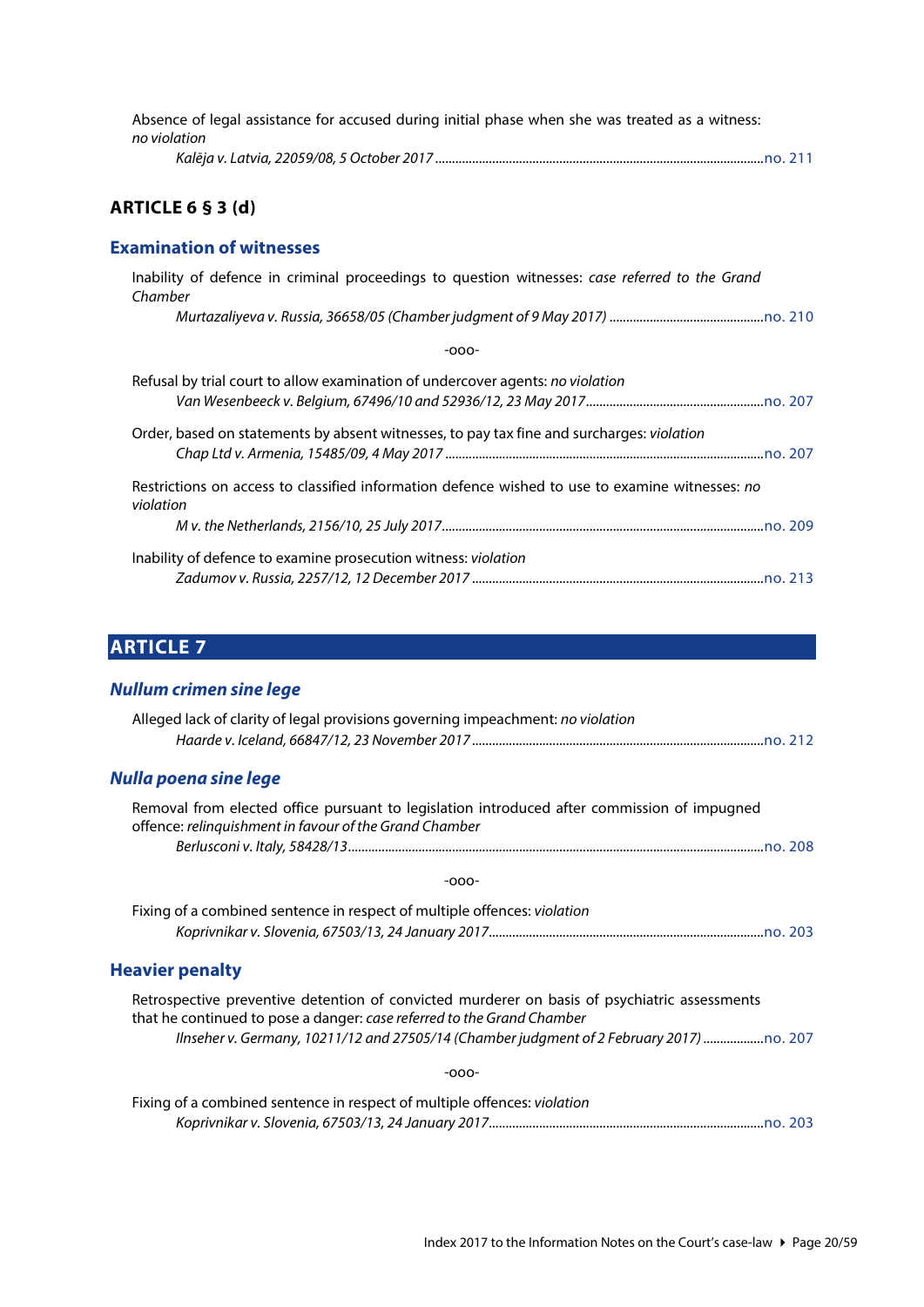# <span id="page-20-0"></span>**Retroactivity**

Retrospective preventive detention of convicted murderer on basis of psychiatric assessments that he continued to pose a danger: *case referred to the Grand Chamber*

*Ilnseher v. Germany, 10211/12 and 27505/14 (Chamber judgment of 2 February 2017) ..................*[no. 207](http://www.echr.coe.int/Documents/CLIN_2017_05_207_ENG.pdf)

# <span id="page-20-1"></span>**ARTICLE 8**

### <span id="page-20-2"></span>**Respect for private and family life**

<span id="page-20-3"></span>

| Dismissal of divorce petition of spouse who wished to marry new partner: no violation                                                                                 |
|-----------------------------------------------------------------------------------------------------------------------------------------------------------------------|
| Refusal, on grounds that it was in best interests of the children, to recognise biological father's<br>paternity: no violation                                        |
|                                                                                                                                                                       |
| Insufficient protection afforded to child's image: violation                                                                                                          |
| Undue restrictions on foreign national's rights to visits and to use a telephone during pre-trial<br>detention: violation                                             |
|                                                                                                                                                                       |
| Refusal to register same-sex marriages contracted abroad: violation                                                                                                   |
| $-000-$                                                                                                                                                               |
| Deprivation of citizenship for terrorist-related activities: inadmissible                                                                                             |
| <b>Respect for private life</b>                                                                                                                                       |
| Removal of a child born abroad as a result of a surrogacy arrangement entered into by a couple<br>later found to have no biological link with the child: no violation |
| Monitoring of an employee's use of the Internet at his place of work and use of data collected to<br>justify his dismissal: violation                                 |
|                                                                                                                                                                       |
| $-000-$                                                                                                                                                               |
| Comments made in television programme concerning singer's alleged sexual orientation and<br>love life: violation                                                      |
|                                                                                                                                                                       |
| Refusal to comply with mentally disabled adult's wishes regarding his education and place of<br>residence: no violation                                               |
|                                                                                                                                                                       |
| Legal requirements for rectification of civil status for transgender persons: violation; no violations                                                                |
| Expert medical report relieving doctors of liability without examining whether they had provided<br>due professional care: violation                                  |
|                                                                                                                                                                       |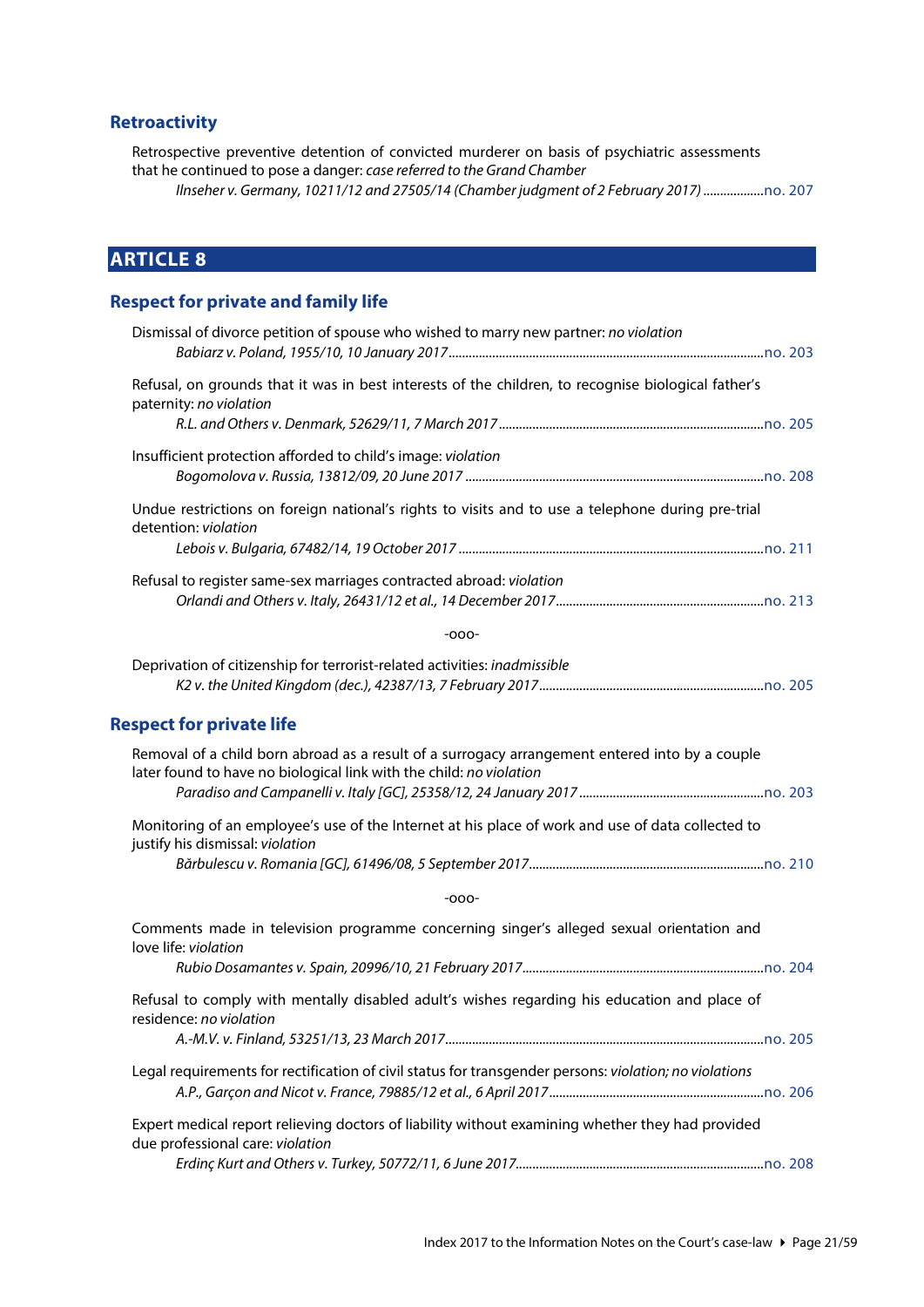<span id="page-21-0"></span>

| Fixed period for retention of DNA samples of convicted offenders irrespective of gravity of<br>offence and with no possibility of seeking their destruction: violation |         |
|------------------------------------------------------------------------------------------------------------------------------------------------------------------------|---------|
| Removal of name of former police investigator with criminal conviction from list of trainee<br>advocates: no violation                                                 |         |
|                                                                                                                                                                        |         |
| Ban on wearing face covering in public: no violation<br>Dakir v. Belgium, 4619/12, 11 July 2017                                                                        |         |
| Lack of regulation of thermal power plant operating in close vicinity to residential flats: violation                                                                  |         |
| Covert surveillance without adequate legal safeguards: violations                                                                                                      |         |
| Dismissal of defamation proceedings against a public figure accused of being a "rapist": violation                                                                     |         |
| Covert surveillance without adequate legal safeguards: violation                                                                                                       |         |
| Zubkov and Others v. Russia, 29431/05 et al., 7 November 2017                                                                                                          |         |
| Akhlyustin v. Russia, 21200/05, 7 November 2017                                                                                                                        |         |
| Moskalev v. Russia, 44045/05, 7 November 2017                                                                                                                          |         |
| Domestic courts' failure to balance freedom of expression against right to protection of<br>reputation: violation                                                      |         |
|                                                                                                                                                                        |         |
| Unlawful video surveillance of university amphitheatres: Article 8 applicable; violation                                                                               |         |
| $-000-$                                                                                                                                                                |         |
| Alleged failure by domestic authorities to hold service provider responsible for content of third-<br>party comments on blog: inadmissible                             |         |
| Pihl v. Sweden (dec.), 74742/14, 7 February 2017                                                                                                                       | no. 205 |
| Refusal of leave to serve defamation proceedings outside the jurisdiction on grounds that alleged<br>damage to reputation was minimal: inadmissible                    |         |
|                                                                                                                                                                        |         |
| Public exposure of holders of public office as collaborators of communist regime on basis of<br>former security-service records: inadmissible                          |         |
|                                                                                                                                                                        |         |
| <b>Respect for family life</b>                                                                                                                                         |         |
| Failure to take appropriate steps to facilitate contact of deaf and mute father with his son:<br>violation                                                             |         |
|                                                                                                                                                                        |         |
| Lack of due regard to impact on family life when allocating prisoners to remote penal facilities:<br>violation                                                         |         |
|                                                                                                                                                                        |         |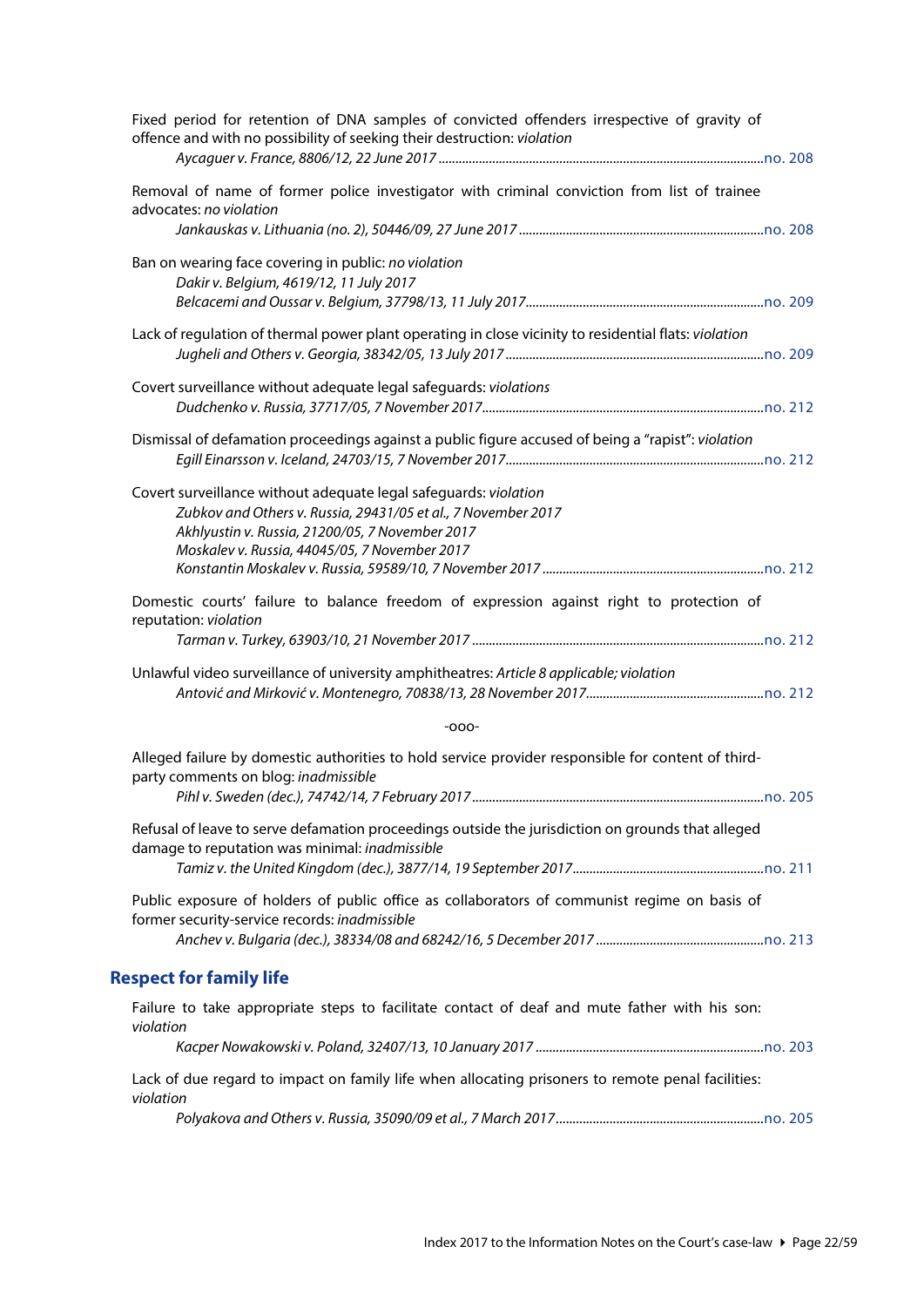<span id="page-22-2"></span><span id="page-22-1"></span><span id="page-22-0"></span>

| Child removed from parents and declared eligible for adoption on ground of precarious living<br>conditions of family: violation                                                                                                       |  |
|---------------------------------------------------------------------------------------------------------------------------------------------------------------------------------------------------------------------------------------|--|
| Failure to take adequate steps to enforce order for children's return under Hague Convention:<br>violation                                                                                                                            |  |
|                                                                                                                                                                                                                                       |  |
| Temporary placement of children in care owing to family's lack of means and parental neglect:<br>no violation                                                                                                                         |  |
|                                                                                                                                                                                                                                       |  |
| Decision by domestic authorities to allow adoption of psychologically vulnerable child by foster<br>parents: no violation                                                                                                             |  |
|                                                                                                                                                                                                                                       |  |
| $-000-$                                                                                                                                                                                                                               |  |
| Decision to withdraw life-sustaining treatment for infant child against parents' wishes: inad-<br>missible                                                                                                                            |  |
|                                                                                                                                                                                                                                       |  |
| <b>Respect for home</b>                                                                                                                                                                                                               |  |
| Search and seizure operation carried out at home and office in occupier's absence on basis of<br>widely drafted, non-judicial, warrant: violation                                                                                     |  |
| Lack of regulation of thermal power plant operating in close vicinity to residential flats: violation                                                                                                                                 |  |
| <b>Respect for correspondence</b>                                                                                                                                                                                                     |  |
| Monitoring of an employee's use of the Internet at his place of work and use of data collected to<br>justify his dismissal: violation                                                                                                 |  |
|                                                                                                                                                                                                                                       |  |
| $-000-$                                                                                                                                                                                                                               |  |
| Undue restrictions on foreign national's rights to visits and to use a telephone during pre-trial<br>detention: violation                                                                                                             |  |
|                                                                                                                                                                                                                                       |  |
| Covert surveillance without adequate legal safeguards: violations                                                                                                                                                                     |  |
| Covert surveillance without adequate legal safeguards: violation<br>Zubkov and Others v. Russia, 29431/05 et al., 7 November 2017<br>Akhlyustin v. Russia, 21200/05, 7 November 2017<br>Moskalev v. Russia, 44045/05, 7 November 2017 |  |
| <b>Positive obligations</b>                                                                                                                                                                                                           |  |
| Dismissal of divorce petition of spouse who wished to marry new partner: no violation                                                                                                                                                 |  |
| Failure to take appropriate steps to facilitate contact of deaf and mute father with his son:<br>violation                                                                                                                            |  |
|                                                                                                                                                                                                                                       |  |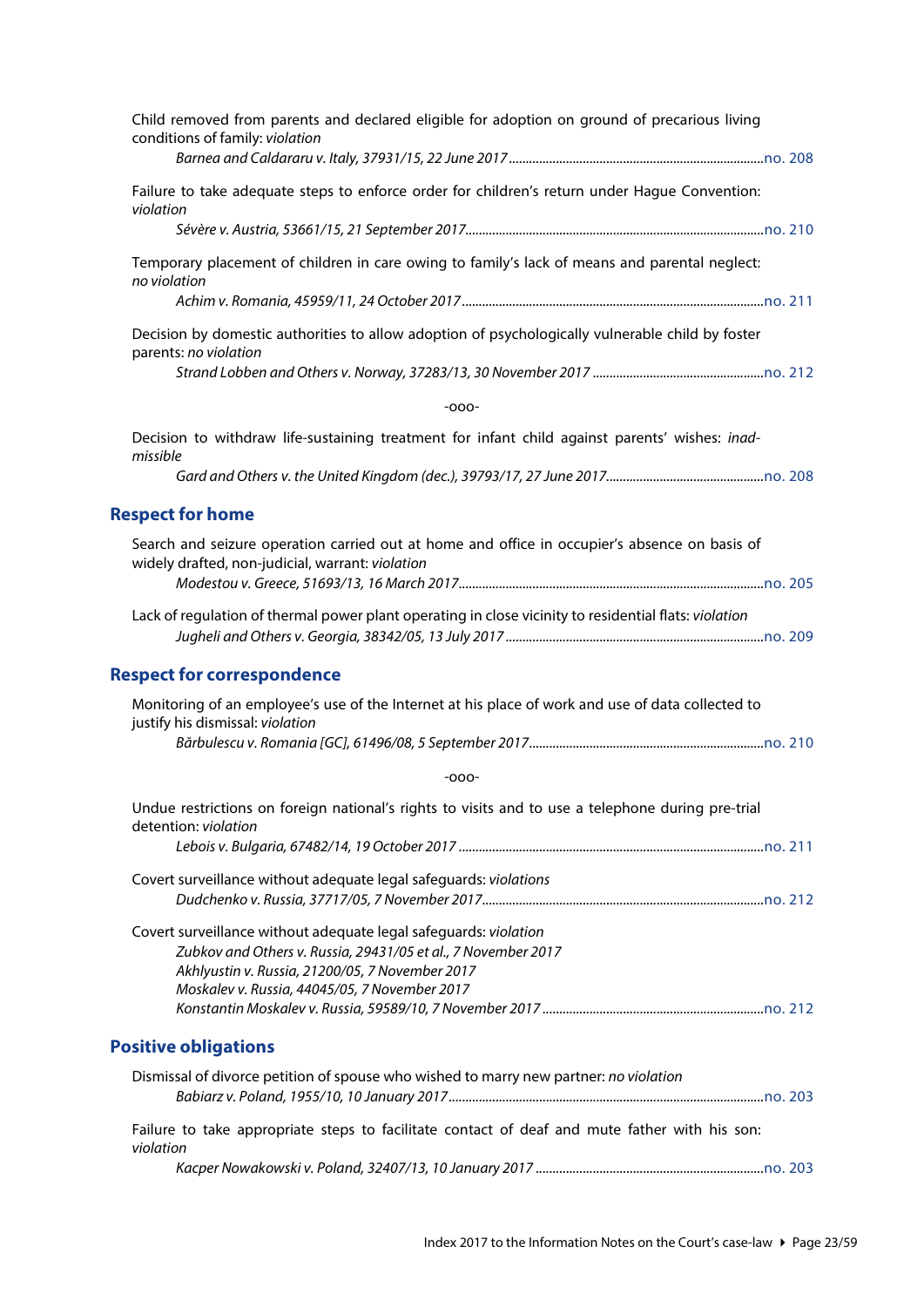| Lack of comprehensive law-enforcement approach to anti-Roma demonstration: violation                                                       |
|--------------------------------------------------------------------------------------------------------------------------------------------|
| Comments made in television programme concerning singer's alleged sexual orientation and<br>love life: violation                           |
| Refusal, on grounds that it was in best interests of the children, to recognise biological father's<br>paternity: no violation             |
| Legal requirements for rectification of civil status for transgender persons: violation; no violations                                     |
| Alleged ineffectiveness of proceedings for medical negligence in Croatia: no violation                                                     |
| Expert medical report relieving doctors of liability without examining whether they had provided<br>due professional care: violation       |
| Insufficient protection afforded to child's image: violation                                                                               |
| Lack of regulation of thermal power plant operating in close vicinity to residential flats: violation                                      |
| Failure to take adequate steps to enforce order for children's return under Hague Convention:<br>violation                                 |
|                                                                                                                                            |
| Dismissal of defamation proceedings against a public figure accused of being a "rapist": violation                                         |
| Domestic courts' failure to balance freedom of expression against right to protection of<br>reputation: violation                          |
| $-000-$                                                                                                                                    |
| Deprivation of citizenship for terrorist-related activities: inadmissible                                                                  |
| Alleged failure by domestic authorities to hold service provider responsible for content of third-<br>party comments on blog: inadmissible |

*Pihl v. Sweden (dec.), 74742/14, 7 February 2017 .......................................................................................*[no. 205](http://www.echr.coe.int/Documents/CLIN_2017_03_205_ENG.pdf)

# <span id="page-23-0"></span>**ARTICLE 9**

# <span id="page-23-1"></span>**Freedom of thought**

| Dismissal of alien's application for citizenship following discretionary assessment of his loyalty to |
|-------------------------------------------------------------------------------------------------------|
| the State: Article 9 not applicable                                                                   |
|                                                                                                       |

# <span id="page-23-2"></span>**Freedom of conscience**

| Conviction of conscientious objectors for refusing to perform military or alternative service: violation |  |
|----------------------------------------------------------------------------------------------------------|--|
|                                                                                                          |  |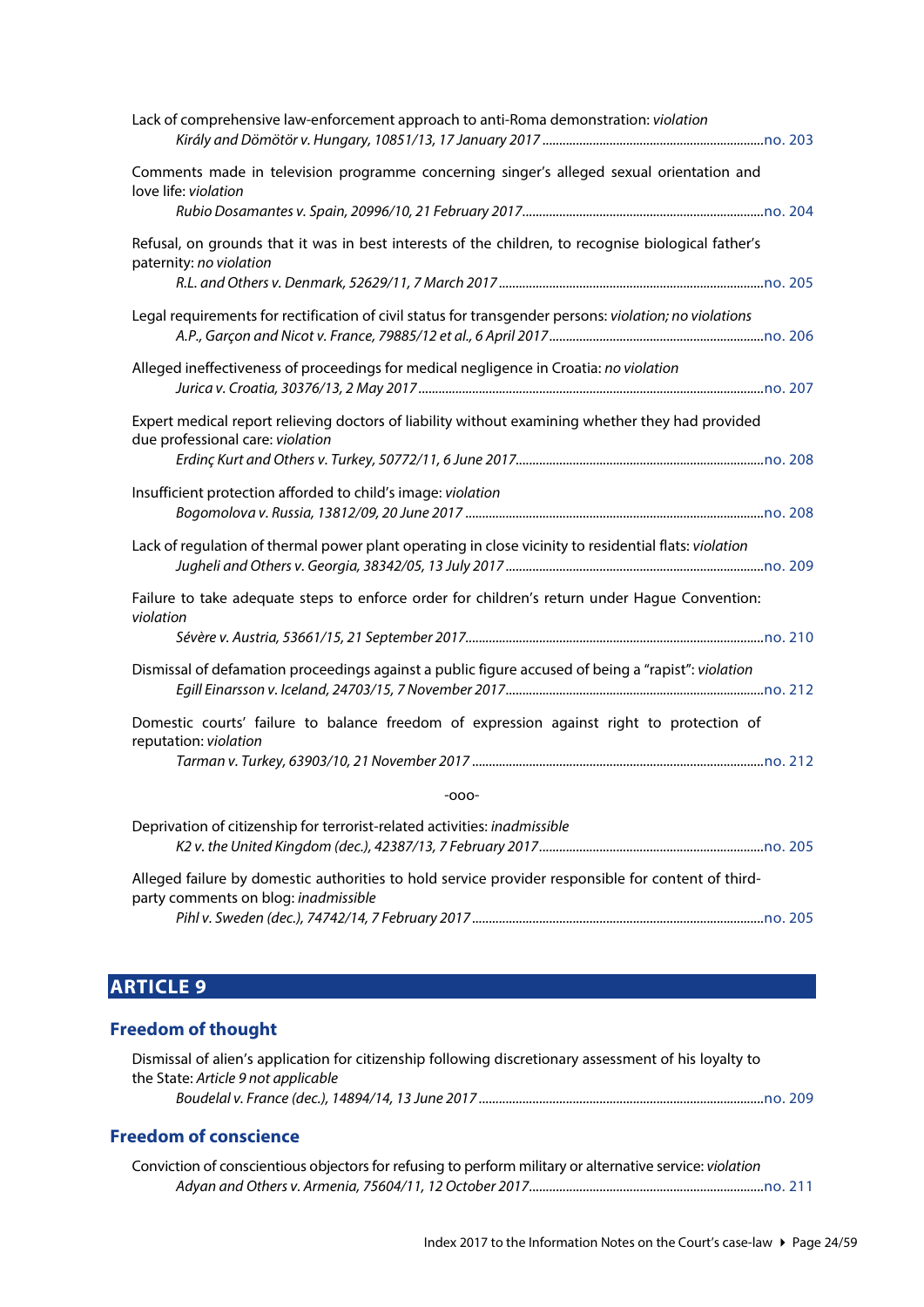#### <span id="page-24-0"></span>**Freedom of religion**

<span id="page-24-1"></span>

| Married couple's joint liability to church tax on account of wife's membership of church:<br>no violation                                                                       |
|---------------------------------------------------------------------------------------------------------------------------------------------------------------------------------|
| Refusal to register religious association owing to lack of precise description of its beliefs and rites<br>in its statute: violation                                            |
| Conviction of conscientious objectors for refusing to perform military or alternative service: violation                                                                        |
| <b>Manifest religion or belief</b>                                                                                                                                              |
| Imposition of fine on parents for refusing, on religious grounds, to allow their daughters to attend<br>compulsory mixed swimming lessons at their primary school: no violation |
| Refusal to register religious association owing to lack of precise description of its beliefs and rites<br>in its statute: violation                                            |
| Ban on wearing face covering in public: no violation<br>Dakir v. Belgium, 4619/12, 11 July 2017                                                                                 |
| Conviction of conscientious objectors for refusing to perform military or alternative service:<br>violation                                                                     |
| Punishment of witness for refusing to comply with court order to remove skullcap when giving<br>evidence: violation                                                             |
|                                                                                                                                                                                 |

# <span id="page-24-2"></span>**ARTICLE 10**

#### <span id="page-24-3"></span>**Freedom of expression**

NGOs bound by requirement to verify factual statements defamatory of private individuals: *no violation*

*Medžlis Islamske Zajednice Brčko and Others v. Bosnia and Herzegovina [GC], 17224/11, 27 June 2017.......................................................................................................................................................*[no. 208](http://www.echr.coe.int/Documents/CLIN_2017_06_208_ENG.pdf)

-ooo-

Civil liability for newspaper article describing holder of public office as a "total unknown": *violation Kapsis and Danikas v. Greece, 52137/12, 19 January 2017 ......................................................................*[no. 203](http://www.echr.coe.int/Documents/CLIN_2017_01_203_ENG.pdf) Forcible removal of journalists from press gallery of Parliament: *violation Selmani and Others v. the former Yugoslav Republic of Macedonia, 67259/14, 9 February 2017...*[no. 204](http://www.echr.coe.int/Documents/CLIN_2017_02_204_ENG.pdf) Arrest and prosecution of parents petitioning for right for children to receive education in Kurdish: *violation*

*Döner and Others v. Turkey, 29994/02, 7 March 2017...............................................................................*[no. 205](http://www.echr.coe.int/Documents/CLIN_2017_03_205_ENG.pdf)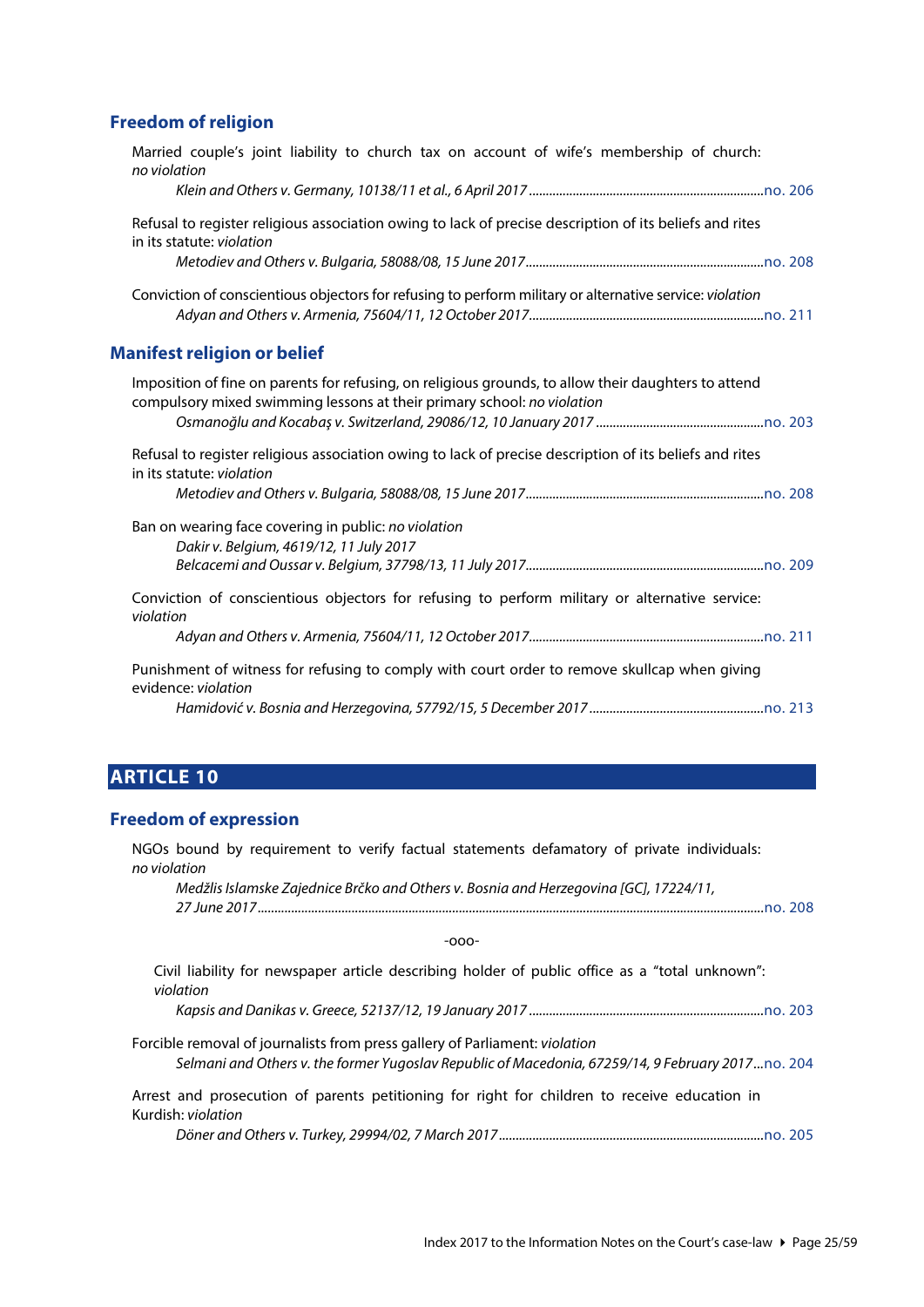<span id="page-25-0"></span>

| Editor fined for publishing allegations of child abuse against person standing for election:<br>violation                                         |
|---------------------------------------------------------------------------------------------------------------------------------------------------|
|                                                                                                                                                   |
| Summary dismissal of company director for publicly responding to criticism by her chairman in<br>the press: violation                             |
|                                                                                                                                                   |
| Vagueness of grounds relied on by prison authorities for seizing prisoner's novel: violation                                                      |
| Conviction of newspaper for publishing criminal procedural documents before they had been<br>read out in open court: no violation                 |
|                                                                                                                                                   |
| Absence of adequate and effective safeguards concerning damages award in libel action:<br>violation                                               |
|                                                                                                                                                   |
| Criminal conviction for referring to tax inspector in abusive and derogatory terms in letter sent to<br>two administrative authorities: violation |
|                                                                                                                                                   |
| Legislative prohibition on the promotion of homosexuality among minors reinforcing stigma and<br>prejudice and encouraging homophobia: violation  |
|                                                                                                                                                   |
| Order banning publication of images from which accused in murder trial could be identified: no<br>violation                                       |
| Axel Springer SE and RTL Television GmbH v. Germany, 51405/12, 21 September 2017                                                                  |
| Criminal conviction of newspaper editor for publishing articles by Chechen separatists: violation                                                 |
| Publisher ordered to pay damages to individual it had referred to as a presumed member of the<br>mafia: no violation                              |
| Verlagsgruppe Droemer Knaur GMBH & Co. KG v. Germany, 35030/13, 19 October 2017  0. 211                                                           |
| $-000-$                                                                                                                                           |
| Dismissal of alien's application for citizenship following discretionary assessment of his loyalty to<br>the State: Article 10 not applicable     |
|                                                                                                                                                   |
| $-000-$                                                                                                                                           |
| Alleged breach of freedom of expression of journalists: communicated                                                                              |
| <b>Freedom to receive information</b>                                                                                                             |
| Restriction placed on prisoner's access to an Internet site providing educational information:<br>violation                                       |
|                                                                                                                                                   |
| Journalist compelled to give evidence against source who had already come forward: violation                                                      |
|                                                                                                                                                   |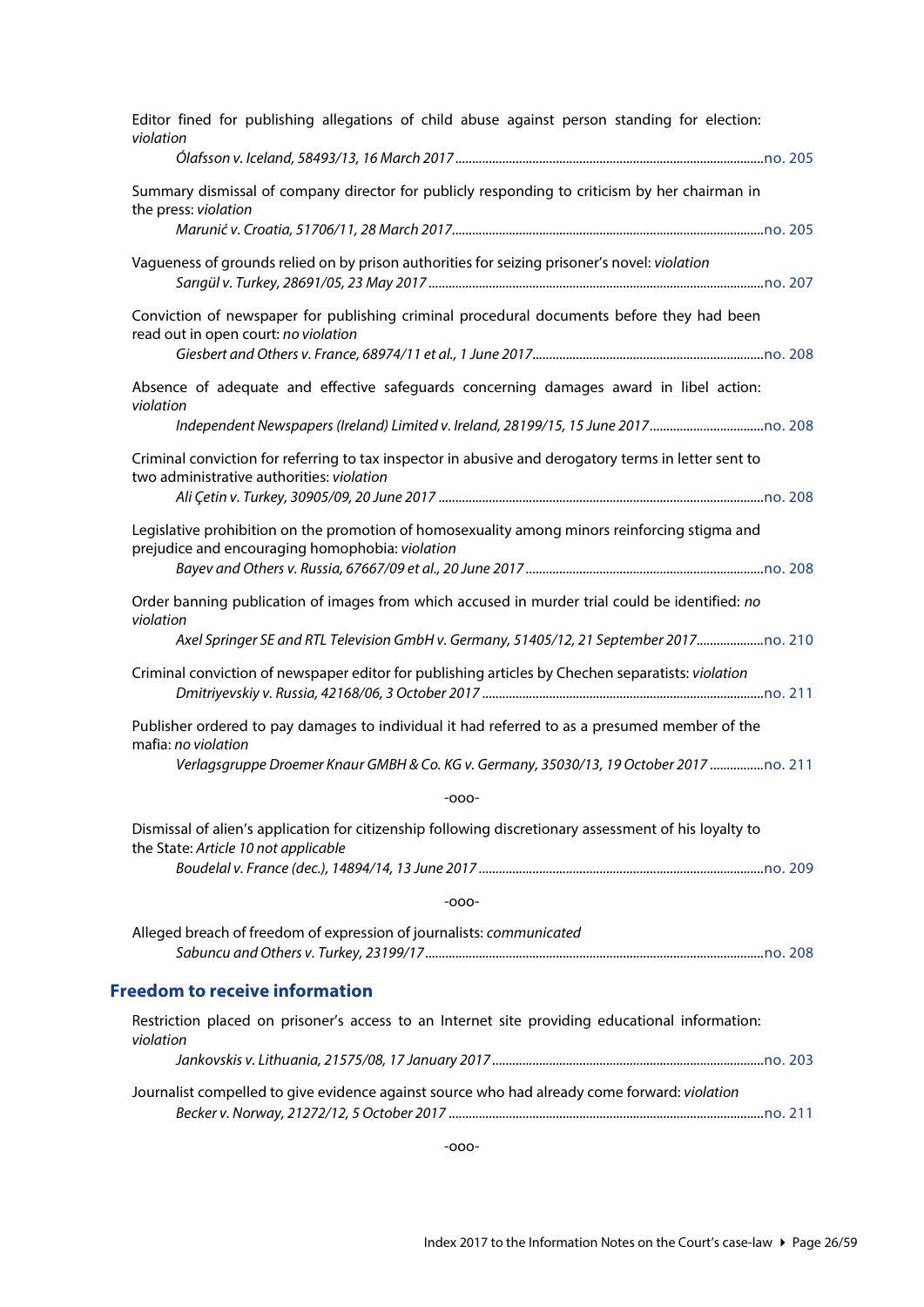<span id="page-26-0"></span>

| Refusal of request by a private individual not a party to the proceedings for copy of the<br>judgment: Article 10 not applicable; inadmissible                     |
|--------------------------------------------------------------------------------------------------------------------------------------------------------------------|
|                                                                                                                                                                    |
| <b>Freedom to impart information</b>                                                                                                                               |
| Order restraining mass publication of tax information: no violation<br>Satakunnan Markkinapörssi Oy and Satamedia Oy v. Finland [GC], 931/13, 27 June 2017 no. 208 |
| -റററ-                                                                                                                                                              |

|  |  |  | Restriction on newspaper's freedom to impart information during election campaign: violation |  |  |
|--|--|--|----------------------------------------------------------------------------------------------|--|--|
|  |  |  |                                                                                              |  |  |
|  |  |  |                                                                                              |  |  |

Journalist compelled to give evidence against source who had already come forward: *violation Becker v. Norway, 21272/12, 5 October 2017 ..............................................................................................*[no. 211](http://www.echr.coe.int/Documents/CLIN_2017_10_211_ENG.pdf)

# <span id="page-26-1"></span>**ARTICLE 11**

## <span id="page-26-2"></span>**Freedom of peaceful assembly**

| Repeated arrest and prosecution for administrative offences of political activist: case referred to<br>the Grand Chamber                      |
|-----------------------------------------------------------------------------------------------------------------------------------------------|
|                                                                                                                                               |
| $-000-$                                                                                                                                       |
| Arbitrary and discriminatory power of authorities to propose changes in location, time or manner<br>of conduct of a public event: violation   |
|                                                                                                                                               |
| Unforeseeable conviction for membership of an illegal organisation: violation                                                                 |
| $-000-$                                                                                                                                       |
| Dismissal of alien's application for citizenship following discretionary assessment of his loyalty to<br>the State: Article 11 not applicable |
|                                                                                                                                               |
| <b>Freedom of association</b>                                                                                                                 |
| Refusal to register religious association owing to lack of precise description of its beliefs and rites<br>in its statute: violation          |
|                                                                                                                                               |
| Refusal to register association as a religious entity: violation                                                                              |
| "Orthodox Ohrid Archdiocese (Greek-Orthodox Ohrid Archdiocese of the Peć Patriarchy)" v. the former                                           |
| $-000-$                                                                                                                                       |
| Dismissal of alien's application for citizenship following discretionary assessment of his loyalty to<br>the State: Article 11 not applicable |

<span id="page-26-3"></span>*Boudelal v. France (dec.), 14894/14, 13 June 2017 .....................................................................................*[no. 209](http://www.echr.coe.int/Documents/CLIN_2017_07_209_ENG.pdf)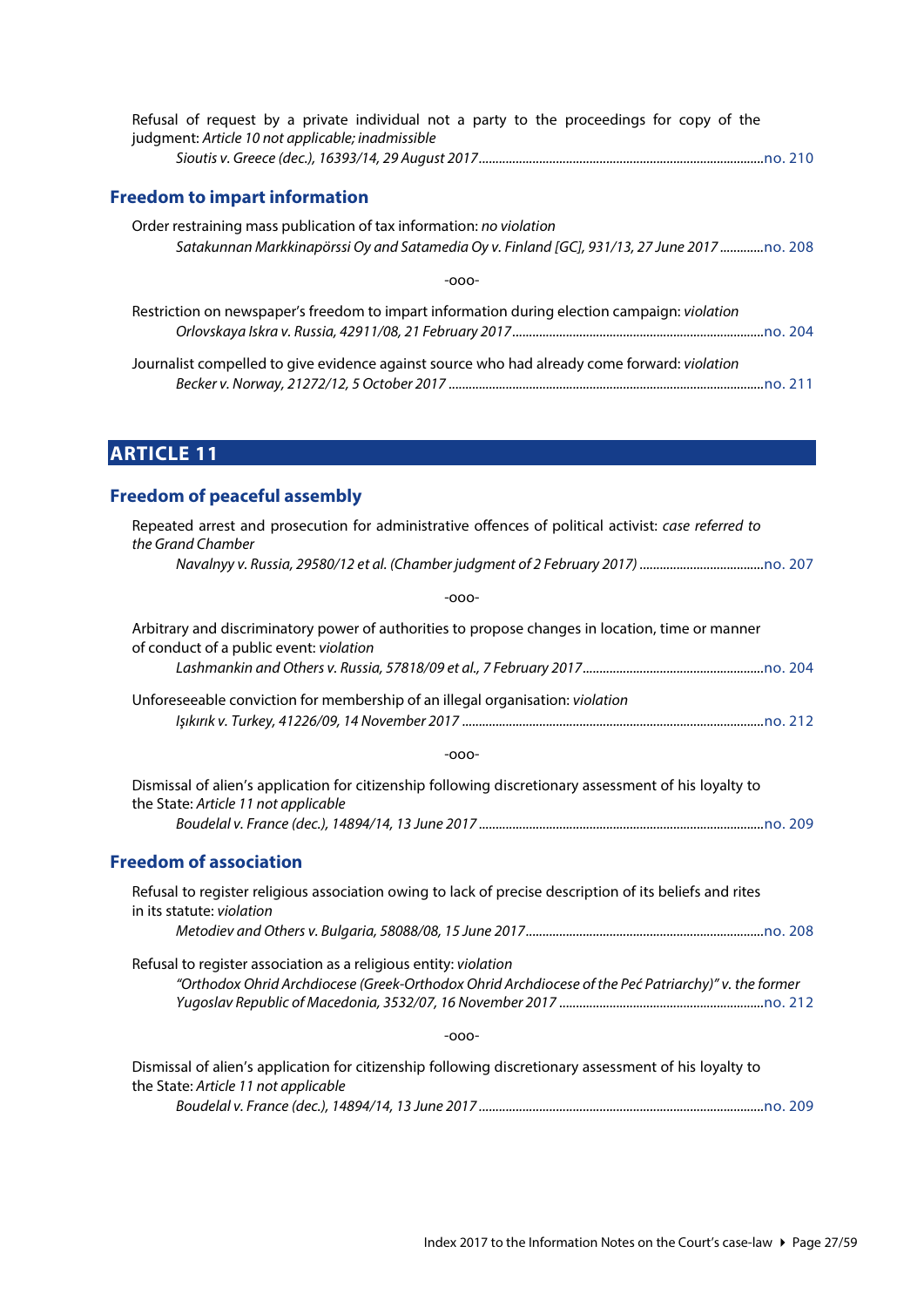#### <span id="page-27-0"></span>**Form and join trade unions**

Refusal based on statute to recognise trade union as representing staff: *no violation* Large-scale dismissals of trade-union members resulting in absence of union representation for company employees: *violation*

#### *Tek Gıda İş Sendikası v. Turkey, 35009/05, 4 April 2017.............................................................................*[no. 206](http://www.echr.coe.int/Documents/CLIN_2017_04_206_ENG.pdf)

# <span id="page-27-1"></span>**ARTICLE 12**

#### <span id="page-27-2"></span>**Right to marry**

| Dismissal of divorce petition of spouse who wished to marry new partner: no violation |  |
|---------------------------------------------------------------------------------------|--|
|                                                                                       |  |

# <span id="page-27-3"></span>**ARTICLE 13**

#### <span id="page-27-4"></span>**Effective remedy**

| Uncertainty surrounding regularisation of immigration status: no violation                                                                                                                                    |
|---------------------------------------------------------------------------------------------------------------------------------------------------------------------------------------------------------------|
| Action for damages for complaints about the length of pending criminal proceedings: no<br>violation                                                                                                           |
|                                                                                                                                                                                                               |
| Lack of response to concerns raised by an accused about the legality of phone-tapping measure:<br>violation                                                                                                   |
|                                                                                                                                                                                                               |
| Lack of effective remedy allowing an enforceable judicial decision against authorities' refusal to<br>approve the location, time or manner of conduct of a public event before its planned date:<br>violation |
|                                                                                                                                                                                                               |
| Remedies in extradition cases not affording automatic suspensive effect or thorough assessment<br>of risk of ill-treatment: violation                                                                         |
|                                                                                                                                                                                                               |
| Lack of effective remedy in respect of both administrative and temporary asylum proceedings:<br>violation                                                                                                     |
|                                                                                                                                                                                                               |
| Special importance of compensation and access to information under Article 13: no violation                                                                                                                   |
|                                                                                                                                                                                                               |

# <span id="page-27-5"></span>**ARTICLE 14**

#### <span id="page-27-6"></span>**Discrimination (Article 2)**

| Shortcomings in protection of woman against domestic violence: violation |  |
|--------------------------------------------------------------------------|--|
|                                                                          |  |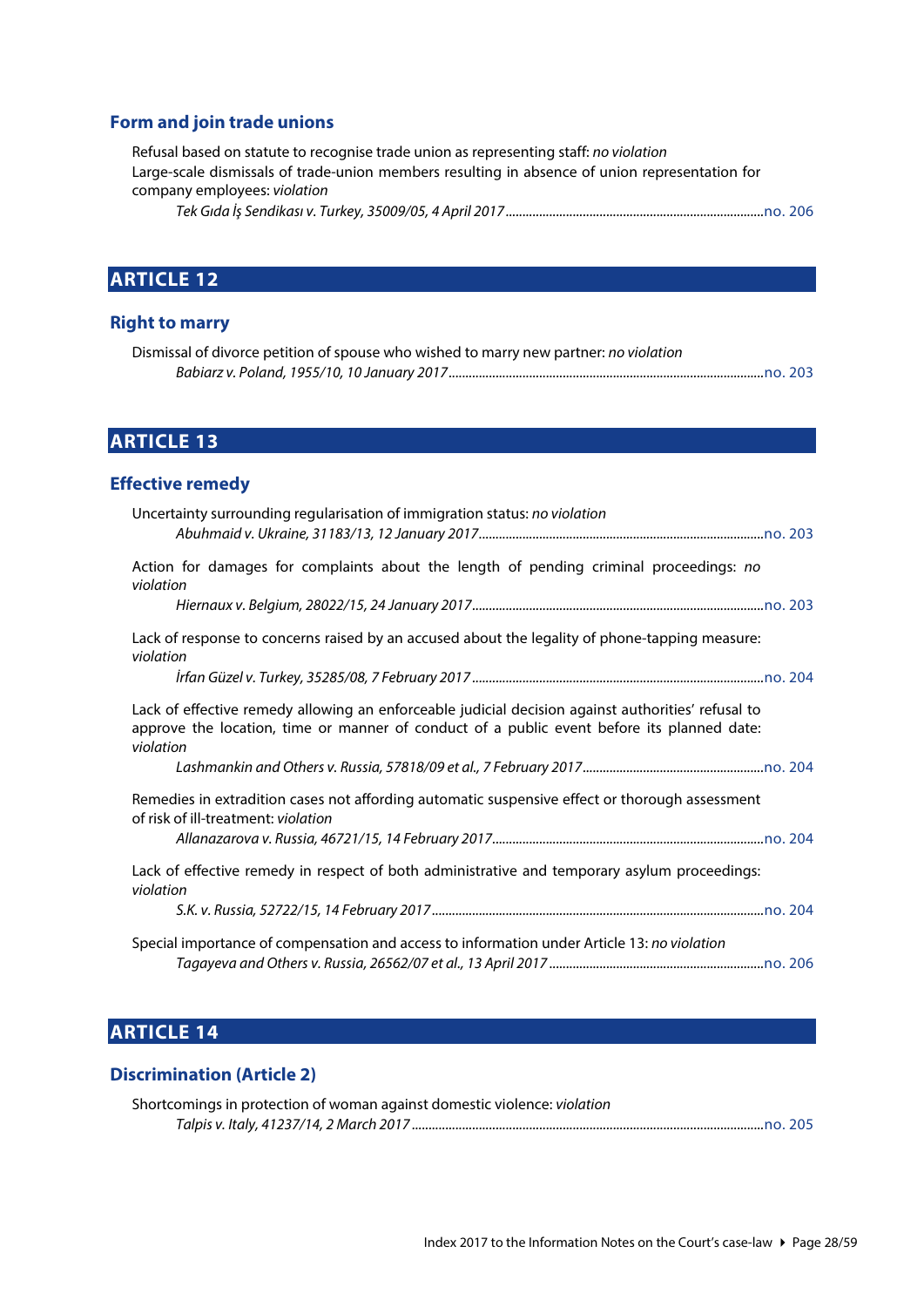# <span id="page-28-0"></span>**Discrimination (Article 3)**

<span id="page-28-5"></span><span id="page-28-4"></span><span id="page-28-3"></span><span id="page-28-2"></span><span id="page-28-1"></span>

| Shortcomings in protection of woman against domestic violence: violation                                                                                                     |
|------------------------------------------------------------------------------------------------------------------------------------------------------------------------------|
| Failure to investigate racially motivated act of violence against victim by association: violation                                                                           |
| Failure of authorities to take appropriate action to address domestic violence against women:<br>violation                                                                   |
| <b>Discrimination (Article 5)</b>                                                                                                                                            |
| Alleged discrimination in provisions governing liability to life imprisonment: no violations<br>Khamtokhu and Aksenchik v. Russia [GC], 60367/08 and 961/11, 27 January 2017 |
| <b>Discrimination (Article 8)</b>                                                                                                                                            |
| Ban on adoption of Russian children by US nationals: violation                                                                                                               |
| Alleged indirect discrimination underlying ban on wearing face covering in public: no violation<br>Dakir v. Belgium, 4619/12, 11 July 2017                                   |
| Reduction in damages award on grounds of sex and age of claimant: violation                                                                                                  |
| Legislation permitting deferral of prison sentence for mothers, but not fathers, of young children:<br>no violation                                                          |
|                                                                                                                                                                              |
| Different-sex couple denied access to registered partnership reserved exclusively for same-sex<br>couples: no violation                                                      |
| <b>Discrimination (Article 9)</b>                                                                                                                                            |
| Alleged indirect discrimination underlying ban on wearing face covering in public: no violation<br>Dakir v. Belgium, 4619/12, 11 July 2017                                   |
| <b>Discrimination (Article 10)</b>                                                                                                                                           |
| Unjustified difference in treatment between heterosexual majority and homosexual minority: violation                                                                         |
| <b>Discrimination (Article 1 of Protocol No. 1)</b>                                                                                                                          |
| Difference in entitlement to continued payment of State pension for pensioners employed in civil<br>service and pensioners employed in private sector: no violation          |
| $-000-$                                                                                                                                                                      |
| Difference in amount of damages recoverable depending on whether injury or illness is caused<br>by negligence of an employer or of a third-party: no violation               |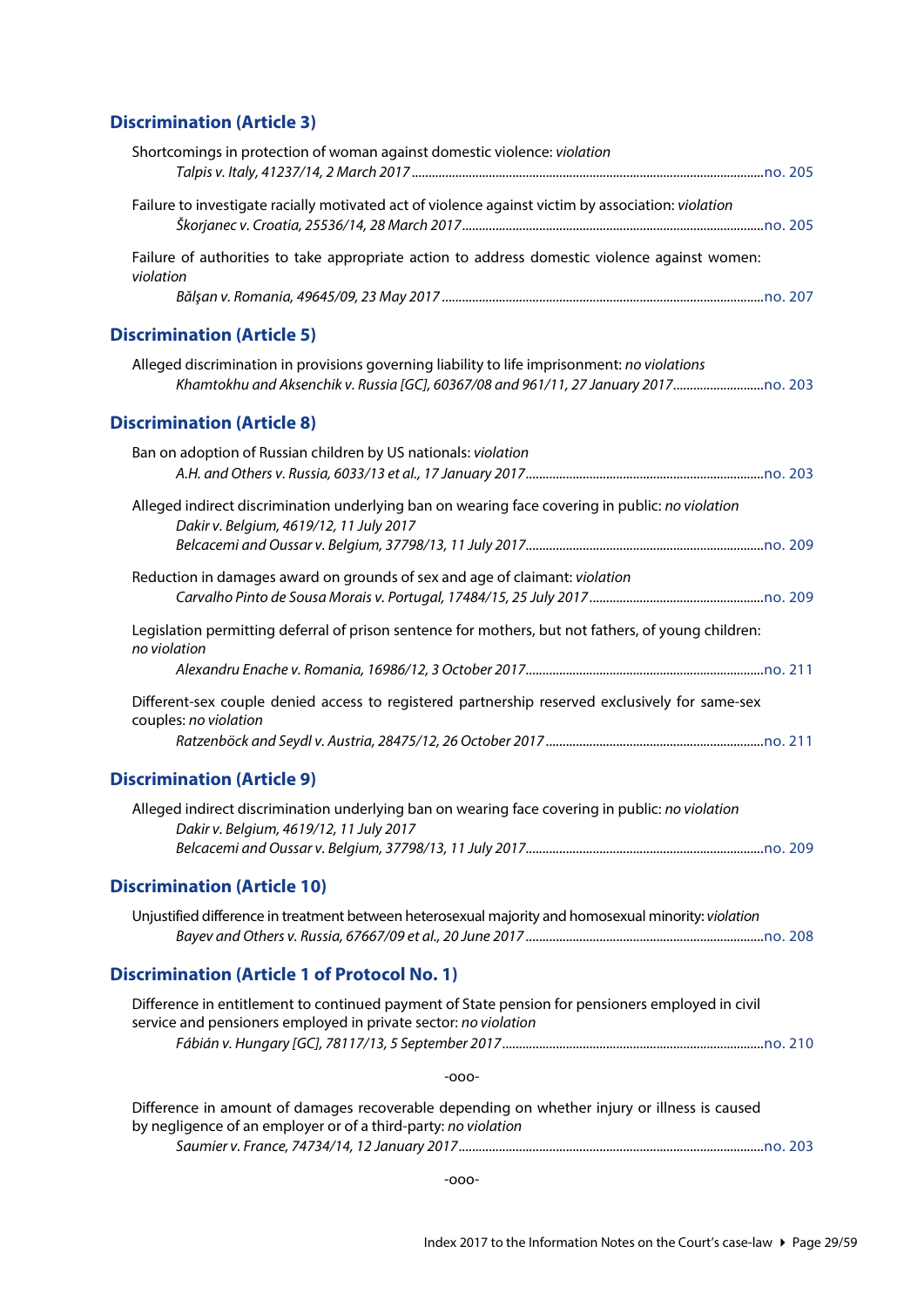Levy of high-wages tax surcharge on employers in response to sovereign debt crisis: *inadmissible P. Plaisier B.V. and Others v. the Netherlands (dec.), 46184/16 et al., 14 November 2017..................*[no. 213](http://www.echr.coe.int/Documents/CLIN_2017_12_213_ENG.pdf)

-ooo-

Alleged discrimination against former members of military as regards entitlement to pensions: *communicated*

| Persjanow v. Poland, 39247/12 |  |
|-------------------------------|--|
|                               |  |

### <span id="page-29-0"></span>**ARTICLE 18**

#### <span id="page-29-1"></span>**Limitation on use of restrictions on rights**

| Alleged politically motivated judicial harassment against journalists: communicated |  |
|-------------------------------------------------------------------------------------|--|
|                                                                                     |  |

#### <span id="page-29-2"></span>**Restriction for unauthorised purposes**

|  |  | Extension of leader of opposition's pre-trial detention with primary purpose of obtaining |  |  |  |  |
|--|--|-------------------------------------------------------------------------------------------|--|--|--|--|
|  |  | information on matters unrelated to suspected offence: violation                          |  |  |  |  |
|  |  |                                                                                           |  |  |  |  |

-ooo-

|                   |  |  |  | Repeated arrest and prosecution for administrative offences of political activist: case referred to |  |
|-------------------|--|--|--|-----------------------------------------------------------------------------------------------------|--|
| the Grand Chamber |  |  |  |                                                                                                     |  |
|                   |  |  |  |                                                                                                     |  |

### <span id="page-29-3"></span>**ARTICLE 34**

#### <span id="page-29-4"></span>**Victim**

Chamber of Economy established by law and carrying out public functions: *absence of victim status*

*Croatian Chamber of Economy v. Serbia (dec.), 819/08, 25 April 2017 ..................................................*[no. 207](http://www.echr.coe.int/Documents/CLIN_2017_05_207_ENG.pdf)

Association claiming domestic compensation award in length-of-proceedings case should have taken into account interests of its individual members: *absence of victim status Društvo za varstvo upnikov v. Slovenia (dec.), 66433/13, 21 November 2017......................................*[no. 213](http://www.echr.coe.int/Documents/CLIN_2017_12_213_ENG.pdf)

### <span id="page-29-5"></span>**ARTICLE 35**

#### <span id="page-29-6"></span>**ARTICLE 35 § 1**

#### <span id="page-29-7"></span>**Exhaustion of domestic remedies**

Use by applicants of domestic remedies that were not clearly ineffective: *admissible Zubkov and Others v. Russia, 29431/05 et al., 7 November 2017 Akhlyustin v. Russia, 21200/05, 7 November 2017 Moskalev v. Russia, 44045/05, 7 November 2017 Konstantin Moskalev v. Russia, 59589/10, 7 November 2017 ..................................................................*[no. 212](http://www.echr.coe.int/Documents/CLIN_2017_11_212_ENG.pdf)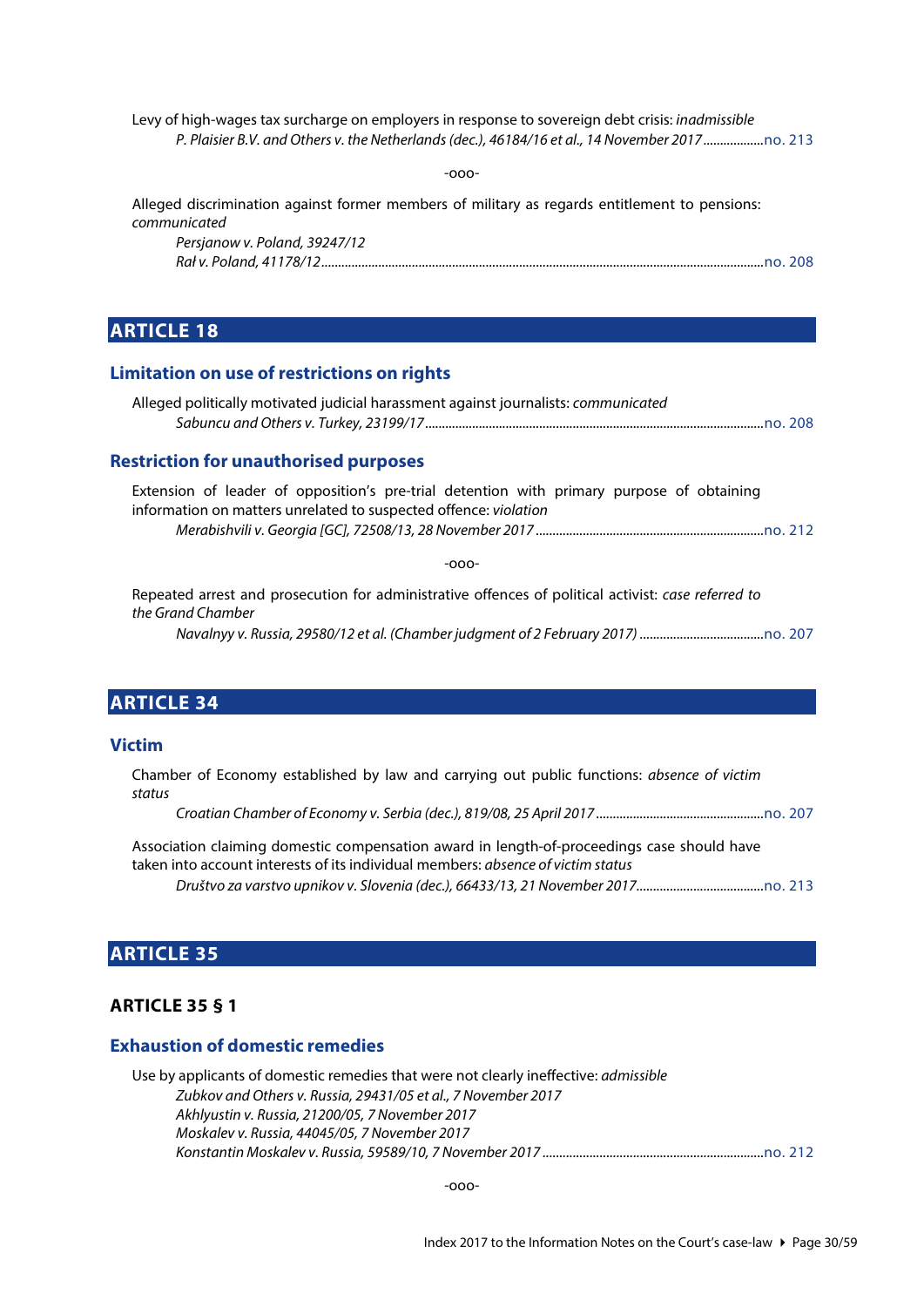<span id="page-30-2"></span><span id="page-30-1"></span><span id="page-30-0"></span>

| Failure to use new cassation appeal procedure introduced by Code of Administrative Procedure:<br>inadmissible                                                                                                                                      |
|----------------------------------------------------------------------------------------------------------------------------------------------------------------------------------------------------------------------------------------------------|
|                                                                                                                                                                                                                                                    |
| Failure to exhaust new judicial remedy enabling members of the national legal service to contest<br>their removal from office: inadmissible                                                                                                        |
| Requirement to use remedy introduced by Ališić Implementation Acts in Serbia and Slovenia:<br>inadmissible<br>Muratović v. Serbia (dec.), 41698/06, 21 March 2017                                                                                  |
| Failure to have recourse to labour courts: inadmissible                                                                                                                                                                                            |
| New remedy to be exhausted when challenging measures taken under emergency decree laws:<br>inadmissible                                                                                                                                            |
|                                                                                                                                                                                                                                                    |
| Complaints relating to conditions of detention following introduction of new domestic remedies<br>in response to Neshkov and Others pilot judgment: inadmissible<br>Atanasov and Apostolov v. Bulgaria (dec.), 65540/16 and 22368/17, 27 June 2017 |
| Availability of civil remedy in damages for damage to reputation: inadmissible                                                                                                                                                                     |
| Application lodged while domestic proceedings were pending under new legislation introduced<br>to deal with prison overcrowding following Varga and Others pilot judgment: inadmissible                                                            |
| Failure to bring individual action following dismissal of public interest action based on different<br>factual situation: inadmissible                                                                                                             |
| <b>Effective domestic remedy - Bulgaria</b>                                                                                                                                                                                                        |
| Domestic remedy under the State and Municipalities Liability for Damage Act 1988, as amended<br>and in force from 15 December 2012, capable of providing redress: inadmissible                                                                     |
| Complaints relating to conditions of detention following introduction of new domestic remedies<br>in response to Neshkov and Others pilot judgment: inadmissible<br>Atanasov and Apostolov v. Bulgaria (dec.), 65540/16 and 22368/17, 27 June 2017 |
| <b>Effective domestic remedy – Hungary</b>                                                                                                                                                                                                         |
| Application lodged while domestic proceedings were pending under new legislation introduced<br>to deal with prison overcrowding following Varga and Others pilot judgment: inadmissible                                                            |
| <b>Effective domestic remedy - Poland</b>                                                                                                                                                                                                          |
| Failure to have recourse to labour courts: inadmissible                                                                                                                                                                                            |
|                                                                                                                                                                                                                                                    |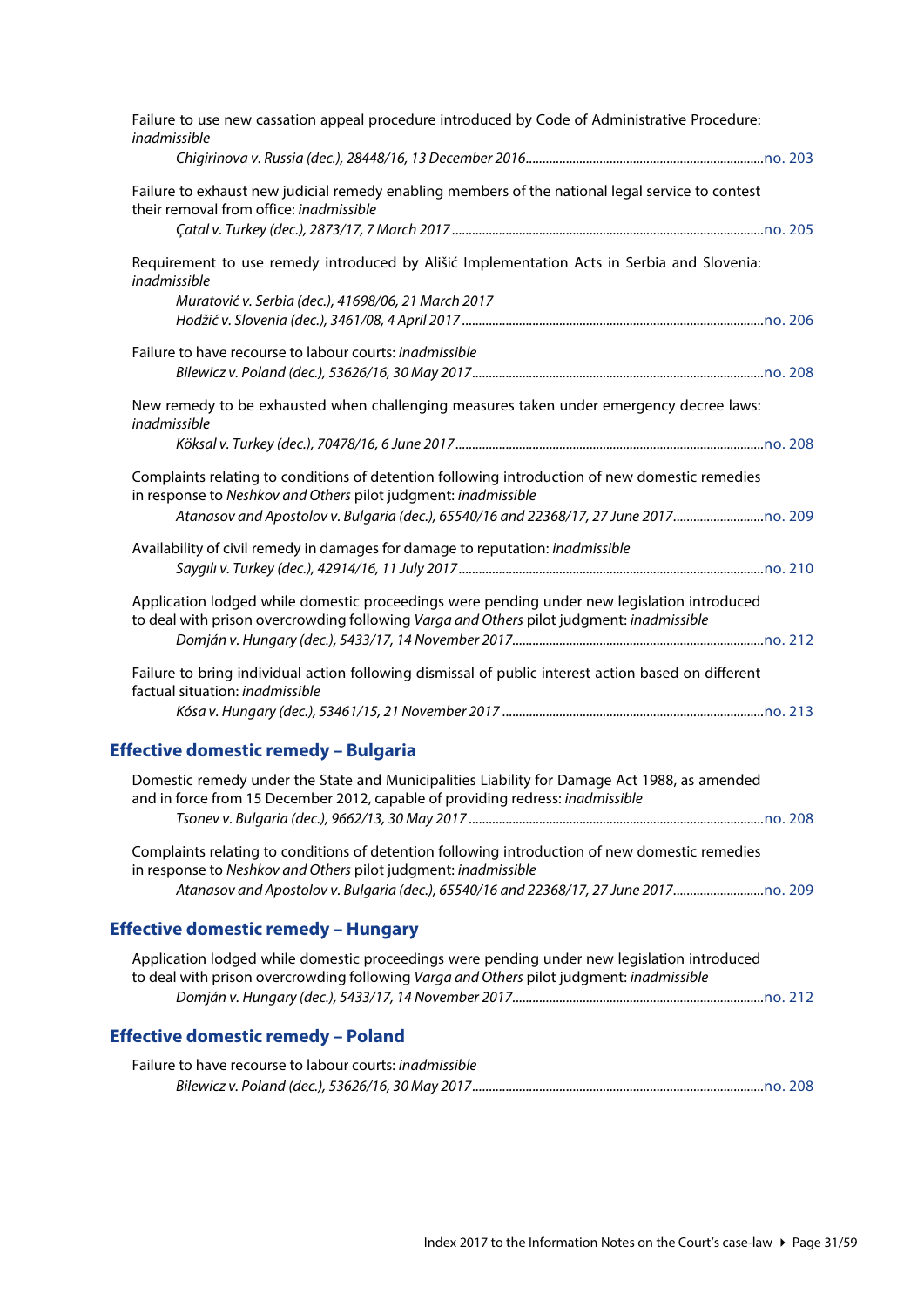#### <span id="page-31-0"></span>**Effective domestic remedy – Russia**

<span id="page-31-1"></span>

| Failure to use new cassation appeal procedure introduced by Code of Administrative Procedure:<br>inadmissible                                                                                                                                                    |
|------------------------------------------------------------------------------------------------------------------------------------------------------------------------------------------------------------------------------------------------------------------|
|                                                                                                                                                                                                                                                                  |
| Effective domestic remedy – Turkey                                                                                                                                                                                                                               |
| New remedy to be exhausted when challenging measures taken under emergency decree laws:<br>inadmissible                                                                                                                                                          |
|                                                                                                                                                                                                                                                                  |
| Availability of civil remedy in damages for damage to reputation: <i>inadmissible</i>                                                                                                                                                                            |
| Six-month period                                                                                                                                                                                                                                                 |
| Supervisory-review proceedings as an effective remedy: <i>admissible</i>                                                                                                                                                                                         |
|                                                                                                                                                                                                                                                                  |
| Use by applicants of domestic remedies that were not clearly ineffective: <i>admissible</i><br>Zubkov and Others v. Russia, 29431/05 et al., 7 November 2017<br>Akhlyustin v. Russia, 21200/05, 7 November 2017<br>Moskalev v. Russia, 44045/05, 7 November 2017 |
|                                                                                                                                                                                                                                                                  |

#### <span id="page-31-3"></span><span id="page-31-2"></span>**ARTICLE 35 § 2 (b)**

#### <span id="page-31-4"></span>**Matter already examined by the Court**

| Development in Court's jurisprudence did not constitute "relevant new information" for purposes |  |
|-------------------------------------------------------------------------------------------------|--|
| of Article 35 § 2 (b): <i>ingdmissible</i>                                                      |  |
|                                                                                                 |  |

#### <span id="page-31-5"></span>**ARTICLE 35 § 3 (a)**

#### <span id="page-31-6"></span>**Competence** *ratione materiae*

Referendum on Scottish Independence did not fall within scope of Article 3 of Protocol No. 1: *inadmissible*

*Moohan and Gillon v. the United Kingdom (dec.), 22962/15 and 23345/15, 13 June 2017...............*[no. 209](http://www.echr.coe.int/Documents/CLIN_2017_07_209_ENG.pdf)

Constitutional Referendum did not fall within scope of Article 3 of Protocol No. 1: *inadmissible Cumhuriyet Halk Partisi v. Turkey (dec.), 48818/17, 21 November 2017................................................*[no. 213](http://www.echr.coe.int/Documents/CLIN_2017_12_213_ENG.pdf)

#### <span id="page-31-7"></span>**Manifestly ill-founded**

Alleged lack of legal certainty as regards individual importation of cannabis-based medication: *inadmissible*

*A.M. and A.K. v. Hungary (dec.), 21320/15 and 35837/15, 4 April 2017..................................................*[no. 206](http://www.echr.coe.int/Documents/CLIN_2017_04_206_ENG.pdf)

#### <span id="page-31-8"></span>**Abuse of the right of application**

Disclosure by applicant's lawyers of unilateral declaration and of friendly settlement: *admissible; inadmissible*

*Eskerkhanov and Others v. Russia, 18496/16 et al., 25 July 2017 ............................................................*[no. 209](http://www.echr.coe.int/Documents/CLIN_2017_07_209_ENG.pdf)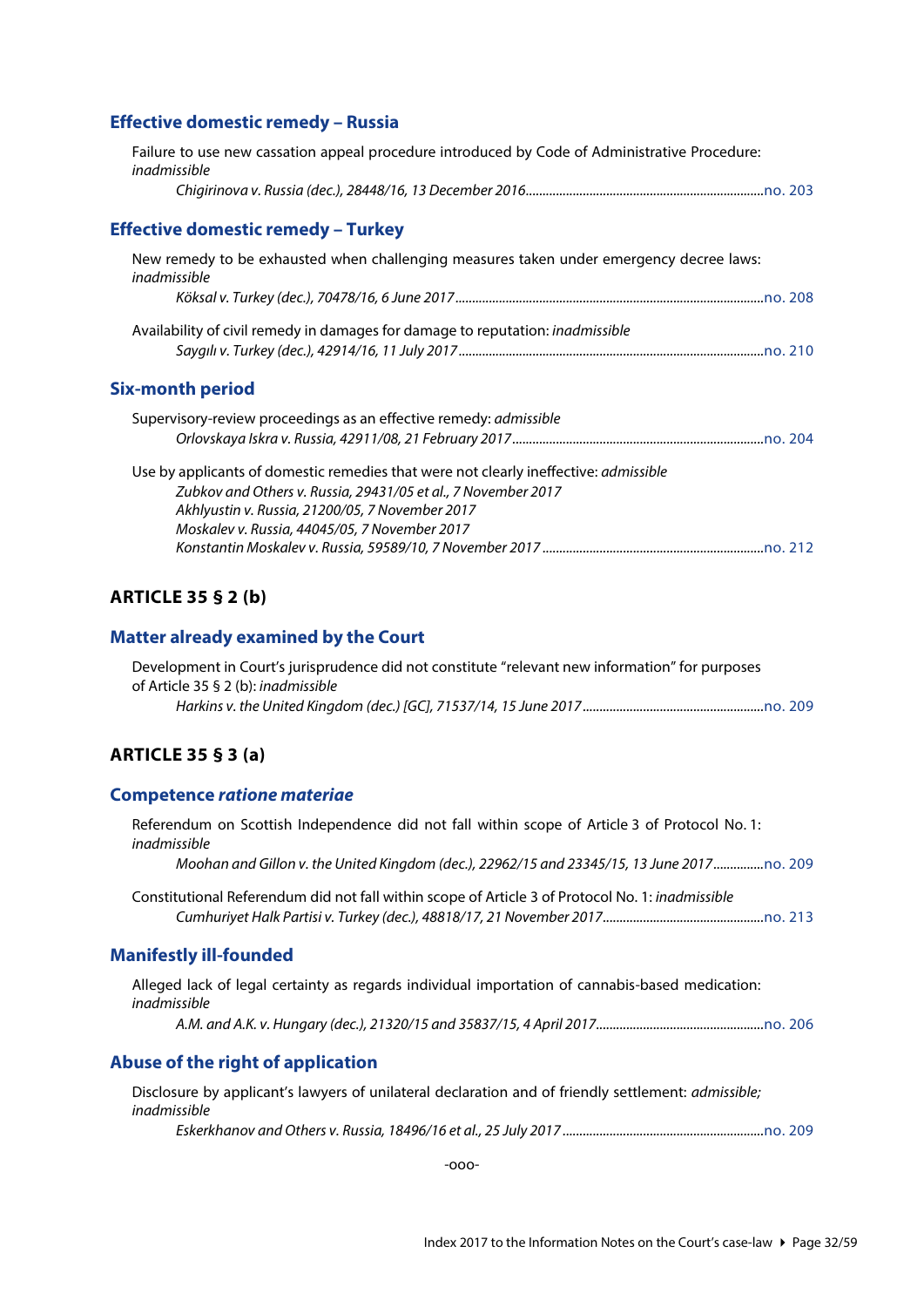| Convention complaint based on evidence obtained unlawfully by use of force: inadmissible |  |
|------------------------------------------------------------------------------------------|--|
|                                                                                          |  |

### <span id="page-32-0"></span>**ARTICLE 37**

#### <span id="page-32-1"></span>**Striking out applications**

Continued examination of cases originating in systemic problem identified in *Yuriy Nikolayevich Ivanov v. Ukraine*: *struck out*

*Burmych and Others v. Ukraine (striking out) [GC], 46852/13 et al., 12 October 2017 .......................*[no. 211](http://www.echr.coe.int/Documents/CLIN_2017_10_211_ENG.pdf)

-ooo-

Settlement plan for paying war damages implemented general measures indicated: *struck out Knežević and Others v. Bosnia and Herzegovina (dec.), 15663/12, 14 March 2017.............................*[no. 206](http://www.echr.coe.int/Documents/CLIN_2017_04_206_ENG.pdf)

Individual and general measures taken pursuant to *Rutkowski and Others* pilot judgment in length-of-proceedings cases: *struck out*

*Załuska, Rogalska and Others v. Poland (dec.), 53491/10 et al., 20 June 2017.....................................*[no. 209](http://www.echr.coe.int/Documents/CLIN_2017_07_209_ENG.pdf)

#### <span id="page-32-2"></span>**Respect for human rights**

Individual and general measures taken pursuant to *Rutkowski and Others* pilot judgment in length-of-proceedings cases: *struck out*

*Załuska, Rogalska and Others v. Poland (dec.), 53491/10 et al., 20 June 2017.....................................*[no. 209](http://www.echr.coe.int/Documents/CLIN_2017_07_209_ENG.pdf)

# <span id="page-32-3"></span>**ARTICLE 41**

#### <span id="page-32-4"></span>**Just satisfaction**

| Award of non-pecuniary damage in the absence of a properly submitted claim                                                               |  |
|------------------------------------------------------------------------------------------------------------------------------------------|--|
|                                                                                                                                          |  |
| Aggregate award for pecuniary and non-pecuniary damage for individuals displaced in the<br>context of the conflict over Nagorno-Karabakh |  |

*Sargsyan v. Azerbaijan (just satisfaction) [GC], 40167/06, 12 December 2017 Chiragov and Others v. Armenia (just satisfaction) [GC], 13216/05, 12 December 2017 ...................*[no. 213](http://www.echr.coe.int/Documents/CLIN_2017_12_213_ENG.pdf)

-ooo-

Loss of two-thirds of old-age pension as a result of introduction of legislation effectively deciding outcome of pending litigation against the State: *assessment of pecuniary damage Stefanetti and Others v. Italy (just satisfaction), 21838/10 et al., 1 June 2017......................................*[no. 208](http://www.echr.coe.int/Documents/CLIN_2017_06_208_ENG.pdf)

### <span id="page-32-5"></span>**ARTICLE 46**

#### <span id="page-32-6"></span>**Pilot judgment**

Division of responsibility between the Court and the Committee of Ministers following failure to execute a pilot judgment

*Burmych and Others v. Ukraine (striking out) [GC], 46852/13 et al., 12 October 2017 .......................*[no. 211](http://www.echr.coe.int/Documents/CLIN_2017_10_211_ENG.pdf)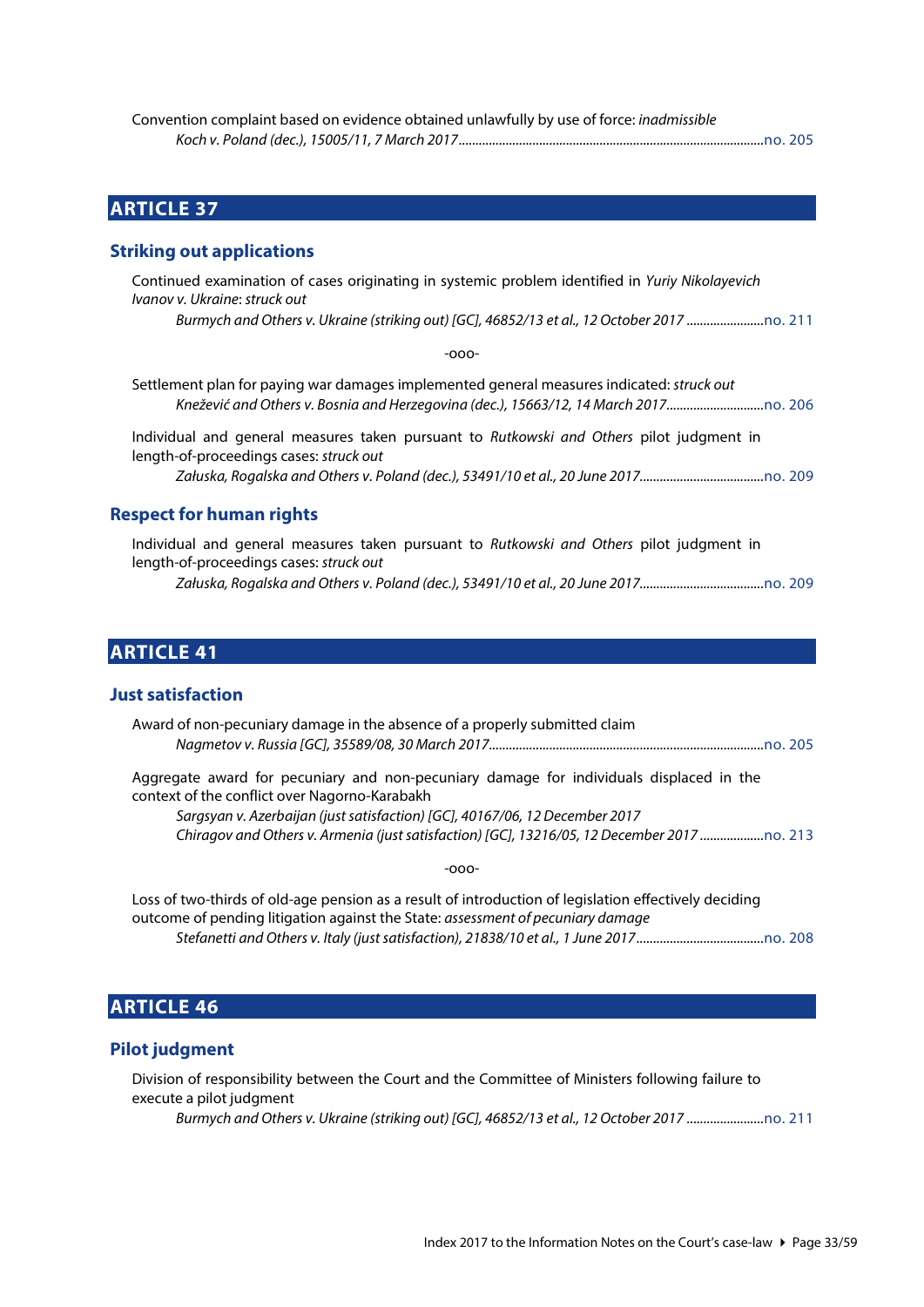### <span id="page-33-0"></span>**Pilot judgment – General measures**

| Respondent State to take measures to resolve problems relating to conditions of detention in |  |
|----------------------------------------------------------------------------------------------|--|
| prisons and police cells                                                                     |  |
|                                                                                              |  |

#### <span id="page-33-1"></span>**ARTICLE 46 § 2**

### <span id="page-33-2"></span>**Execution of judgment – General and individual measures**

| Respondent State required to take measures to ensure adequate legal framework for use of lethal<br>force during security operations     |                                                                                |
|-----------------------------------------------------------------------------------------------------------------------------------------|--------------------------------------------------------------------------------|
|                                                                                                                                         |                                                                                |
| Respondent State to provide procedural quarantees against arbitrariness in respect of com-<br>pulsory admission to psychiatric hospital |                                                                                |
|                                                                                                                                         |                                                                                |
| Respondent State required to take measures to resolve problems relating to prolonged non-<br>enforcement of final judgments             |                                                                                |
| Kunić and Others v. Bosnia and Herzegovina, 68955/12 et al., 14 November 2017                                                           |                                                                                |
|                                                                                                                                         | Spahić and Others v. Bosnia and Herzegovina, 20514/15 et al., 14 November 2017 |
|                                                                                                                                         |                                                                                |
| <b>Execution of judgment - General measures</b>                                                                                         |                                                                                |

<span id="page-33-3"></span>

| Not reasonable or practical to make any pronouncement on the necessity of general measures |  |
|--------------------------------------------------------------------------------------------|--|
|                                                                                            |  |

# <span id="page-33-4"></span>**ARTICLE 46 § 4**

### <span id="page-33-5"></span>**Infringement proceedings**

| Infringement proceedings against Azerbaijan for alleged failure to abide by final judgment of the |  |
|---------------------------------------------------------------------------------------------------|--|
| European Court                                                                                    |  |
|                                                                                                   |  |

### <span id="page-33-6"></span>**ARTICLE 57**

#### <span id="page-33-7"></span>**Reservations – Law then in force**

| Failure to update reservation following introduction of new legislation making no substantive |  |
|-----------------------------------------------------------------------------------------------|--|
| change to relevant pre-existing law: reservation applicable                                   |  |
|                                                                                               |  |

# <span id="page-33-8"></span>**ARTICLE 1 OF PROTOCOL No. 1**

#### <span id="page-33-9"></span>**Possessions**

| Dismissal without compensation of managing director of State-owned company pursuant to |  |
|----------------------------------------------------------------------------------------|--|
| statutory provision ruled constitutional by Court of Cassation: <i>inadmissible</i>    |  |
|                                                                                        |  |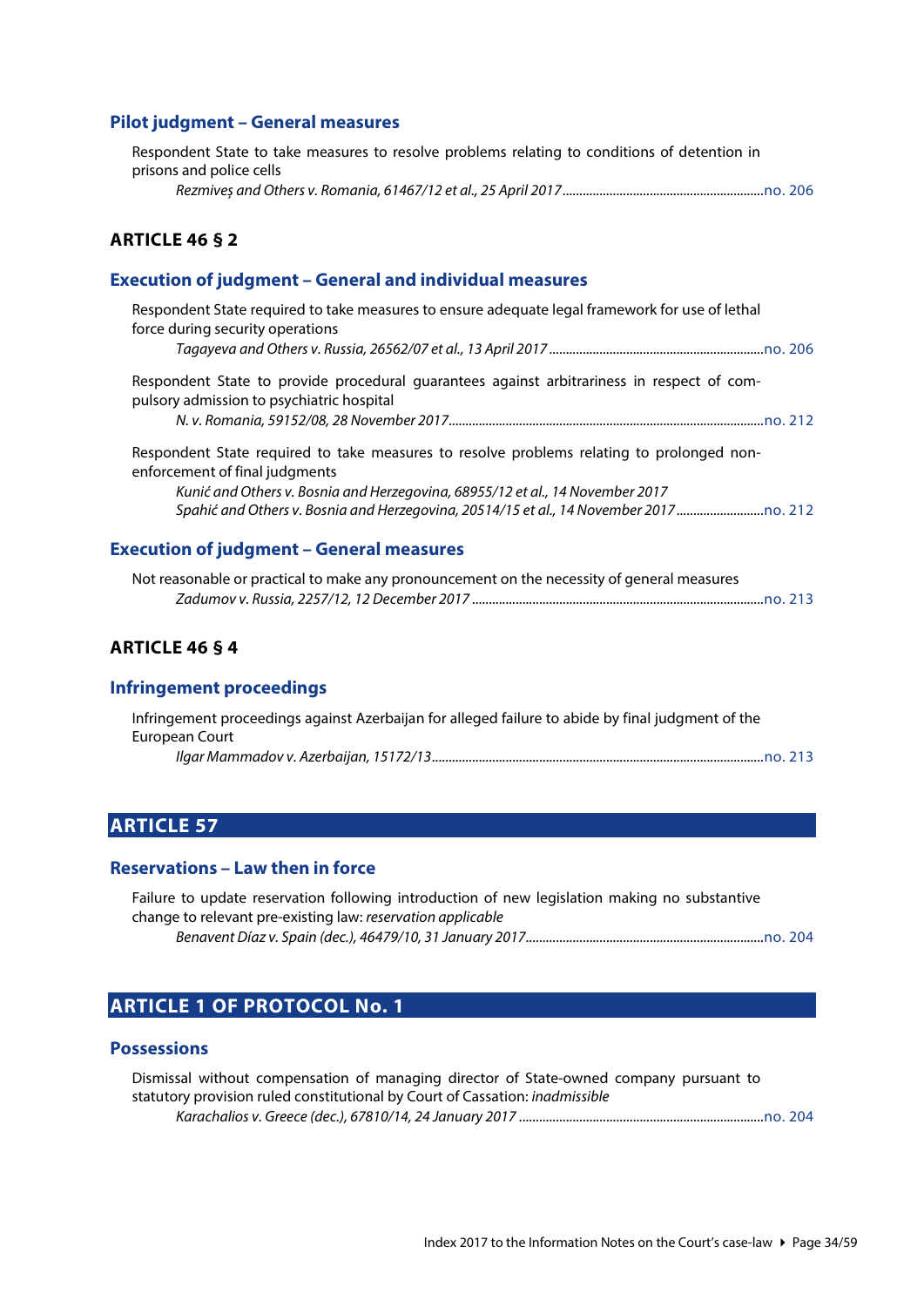<span id="page-34-3"></span><span id="page-34-2"></span><span id="page-34-1"></span><span id="page-34-0"></span>

| Dismissal of compensation award following reopening of domestic proceedings as a result of the<br>institution of Convention proceedings: inadmissible                                                 |
|-------------------------------------------------------------------------------------------------------------------------------------------------------------------------------------------------------|
| <b>Peaceful enjoyment of possessions</b>                                                                                                                                                              |
| Suspension of State pension for pensioner employed in the civil service: no violation                                                                                                                 |
| $-000-$                                                                                                                                                                                               |
| Cancellation of shareholding and personal liability for company's debts after it was struck off the<br>register for failure to comply with statutory requirements: case referred to the Grand Chamber |
| $-000-$                                                                                                                                                                                               |
| Cancellation of shareholding and personal liability for company's debts after it was struck off the<br>register for failure to comply with statutory requirements: no violation                       |
| Insufficient account taken of applicant's situation in settlement of dispute over land acquired by<br>monastery through adverse possession: violation                                                 |
| Inability to obtain restitution of nationalised properties or to secure compensation: violation                                                                                                       |
| Disability allowance reduced following reassessment finding further reduction in capacity to<br>work: violation                                                                                       |
| $-000-$                                                                                                                                                                                               |
| Suspension of pension following grant of another: communicated                                                                                                                                        |
| Persjanow v. Poland, 39247/12                                                                                                                                                                         |
| <b>Deprivation of property</b>                                                                                                                                                                        |
| Confiscation on grounds of strict liability where innocent owner could seek compensation from<br>guilty party for breach of contract: no violation                                                    |
|                                                                                                                                                                                                       |
| Inability to obtain restitution of nationalised properties or to secure compensation: violation                                                                                                       |
| <b>Control of the use of property</b>                                                                                                                                                                 |
| Sale of applicant's house at public auction to enforce judgment debt of EUR 124: violation                                                                                                            |
| <b>Secure the payment of taxes</b>                                                                                                                                                                    |
| Levy of tax surcharge on employers in response to sovereign debt crisis: inadmissible                                                                                                                 |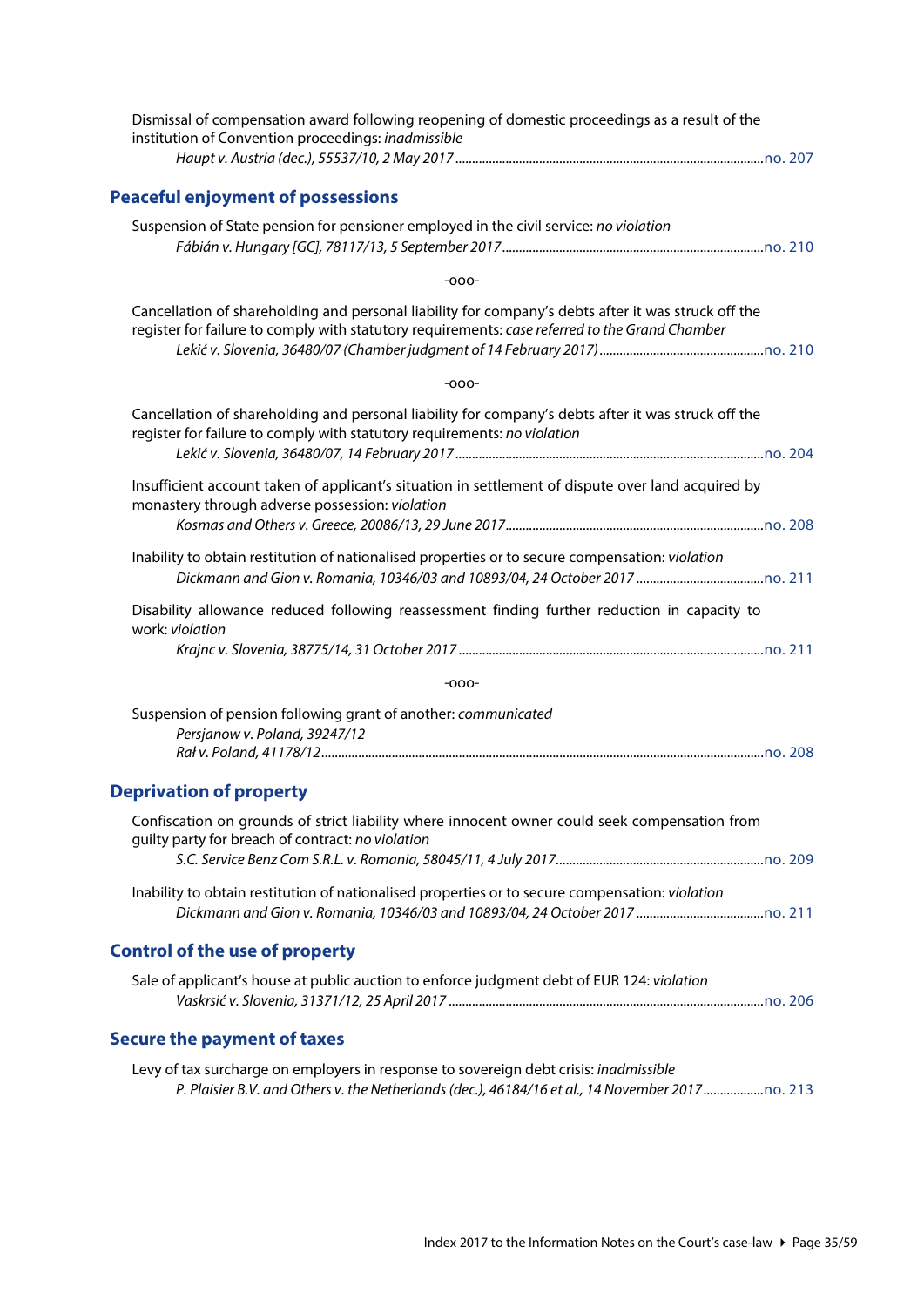# <span id="page-35-0"></span>**ARTICLE 3 OF PROTOCOL No. 1**

#### <span id="page-35-1"></span>**Free expression of the opinion of the people**

Failure by domestic authorities to adequately investigate complaints of serious electoral irregularities: *violation*

*Davydov and Others v. Russia, 75947/11, 30 May 2017............................................................................*[no. 207](http://www.echr.coe.int/Documents/CLIN_2017_05_207_ENG.pdf)

#### <span id="page-35-2"></span>**Stand for election**

Removal from elected office pursuant to legislation introduced after commission of impugned offence: *relinquishment in favour of the Grand Chamber Berlusconi v. Italy, 58428/13............................................................................................................................*[no. 208](http://www.echr.coe.int/Documents/CLIN_2017_06_208_ENG.pdf)

### <span id="page-35-3"></span>**ARTICLE 2 OF PROTOCOL No. 4**

#### <span id="page-35-4"></span>**Article 2 § 1**

#### <span id="page-35-5"></span>**Freedom of movement**

| Lack of clarity of Italian legislation regarding imposition of "special police supervision" orders on |  |
|-------------------------------------------------------------------------------------------------------|--|
| persons considered a danger to society: violation                                                     |  |
|                                                                                                       |  |

#### <span id="page-35-6"></span>**Freedom to choose residence**

Policy imposing length-of-residence and type of income conditions on persons wishing to settle in inner-city area of Rotterdam: *no violation Garib v. the Netherlands [GC], 43494/09, 6 November 2017 ....................................................................*[no. 212](http://www.echr.coe.int/Documents/CLIN_2017_11_212_ENG.pdf)

### <span id="page-35-7"></span>**ARTICLE 4 OF PROTOCOL No. 4**

#### <span id="page-35-8"></span>**Prohibition of collective expulsion of aliens**

|                                 |  | Group of migrants immediately taken back to neighbouring country's territory after climbing |  |  |  |
|---------------------------------|--|---------------------------------------------------------------------------------------------|--|--|--|
| border fences: <i>violation</i> |  |                                                                                             |  |  |  |
|                                 |  |                                                                                             |  |  |  |

# <span id="page-35-9"></span>**ARTICLE 2 OF PROTOCOL No. 7**

#### <span id="page-35-10"></span>**Right of appeal in criminal matters**

| Refusal, owing to unforeseeable application of rules of criminal procedure, of leave to appeal |           |
|------------------------------------------------------------------------------------------------|-----------|
| against conviction: violation                                                                  |           |
| $Deta_{t}$                                                                                     | $m = 200$ |

*Rostovtsev v. Ukraine, 2728/16, 25 July 2017 ..............................................................................................*[no. 209](http://www.echr.coe.int/Documents/CLIN_2017_07_209_ENG.pdf)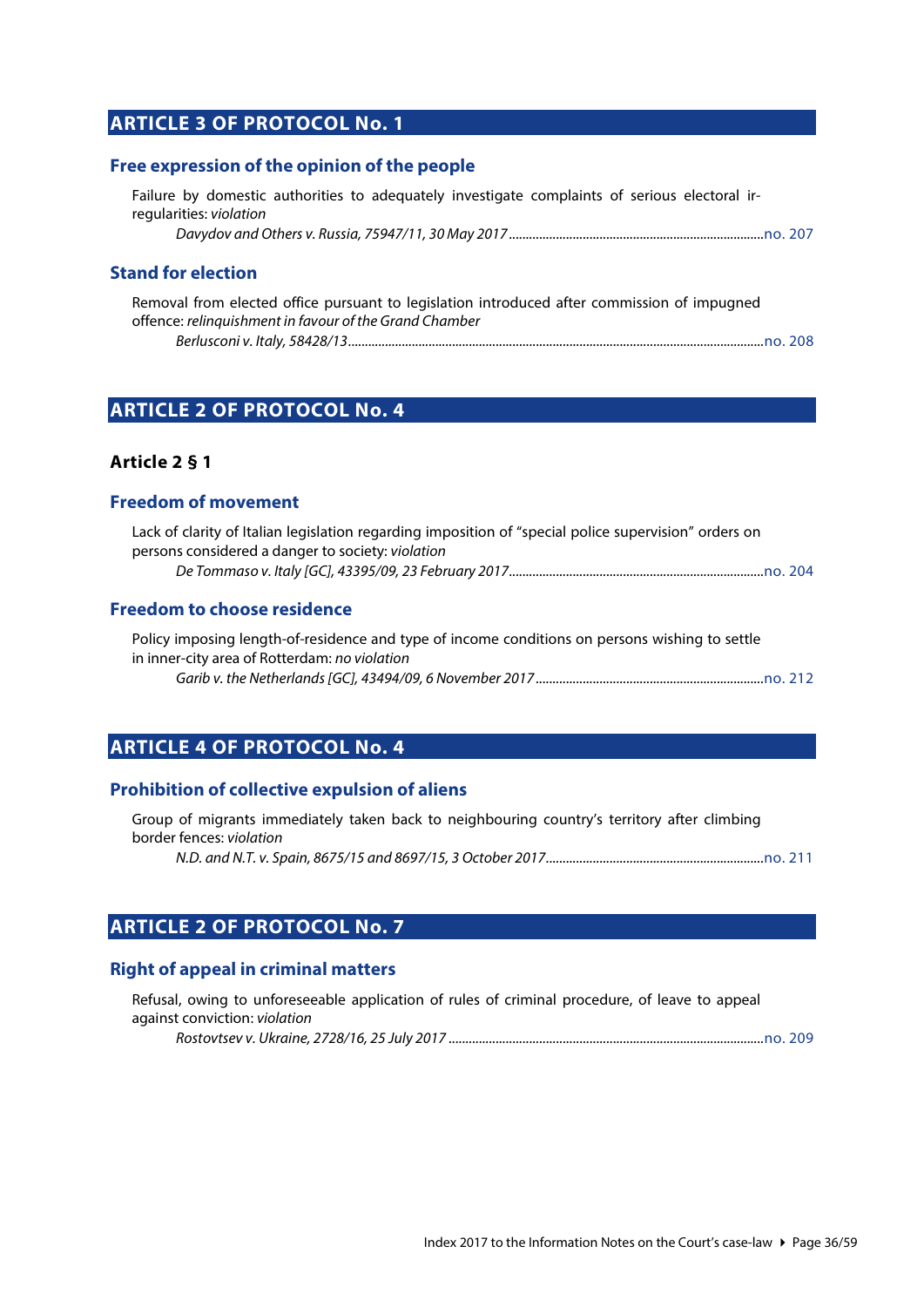# <span id="page-36-0"></span>**ARTICLE 4 OF PROTOCOL No. 7**

### <span id="page-36-1"></span>**Right not to be tried or punished twice**

| Parallel administrative and criminal proceedings in respect of the same conduct: violation |  |
|--------------------------------------------------------------------------------------------|--|
|                                                                                            |  |
|                                                                                            |  |

Assize Court proceedings not based on same terrorist offences as had led to conviction in Criminal Court: *no violation*

|--|--|--|--|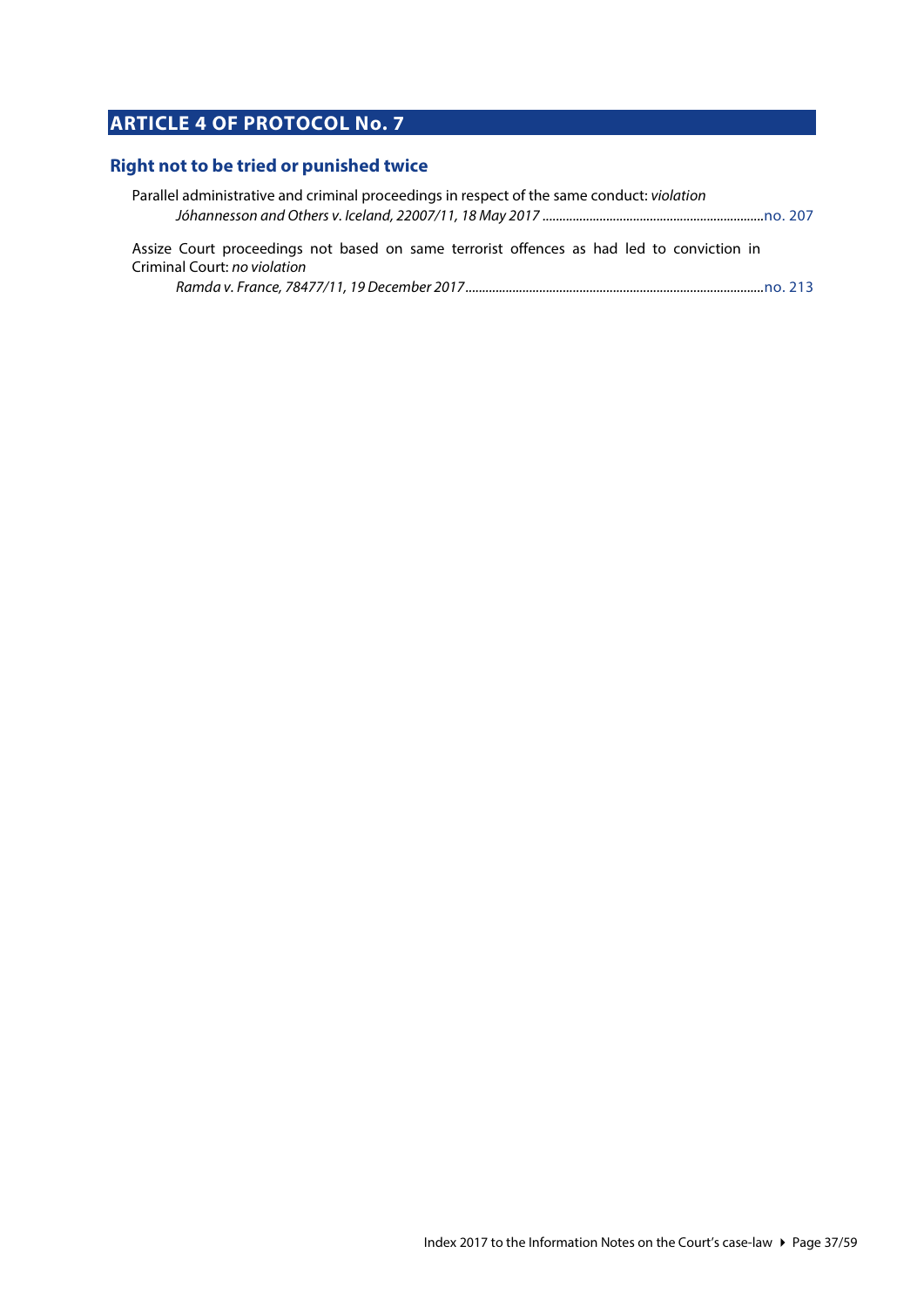# <span id="page-37-0"></span>**CASES ACCEPTED FOR REFERAL TO THE GRAND CHAMBER AND CASES IN WHICH JURISDICTION WAS RELINQUISHED BY A CHAMBER IN FAVOUR OF THE GRAND CHAMBER**

# <span id="page-37-1"></span>**REFERRALS** *Fernandes de Oliveira v. Portugal, 78103/14 (Chamber judgment of 28 March 2017) ..........................................*[no. 210](http://www.echr.coe.int/Documents/CLIN_2017_09_210_ENG.pdf) ARTICLE 2: POSITIVE OBLIGATIONS (SUBSTANTIVE ASPECT) Suicide of a mentally ill man voluntarily admitted to State psychiatric hospital for treatment after suicide attempt: *case referred to the Grand Chamber Güzelyurtlu and Others v. Cyprus and Turkey, 36925/07 (Chamber judgment of 4 April 2017) ...........................*[no. 210](http://www.echr.coe.int/Documents/CLIN_2017_09_210_ENG.pdf) ARTICLE 2: EFFECTIVE INVESTIGATION Failure of Turkish and Cypriot authorities to cooperate in murder investigation: *case referred to the Grand Chamber Ilias and Ahmed v. Hungary, 47287/15 (Chamber judgment of 14 March 2017) ....................................................*[no. 210](http://www.echr.coe.int/Documents/CLIN_2017_09_210_ENG.pdf) ARTICLE 3: INHUMAN TREATMENT – EXPULSION Conditions of detention in transit zone and expulsion to Serbia: *case referred to the Grand Chamber* ARTICLE 5 § 1: DEPRIVATION OF LIBERTY Twenty-three days' *de facto* confinement in transit zone: *case referred to the Grand Chamber Ilnseher v. Germany, 10211/12 and 27505/14 (Chamber judgment of 2 February 2017)......................................*[no. 207](http://www.echr.coe.int/Documents/CLIN_2017_05_207_ENG.pdf) ARTICLE 7: HEAVIER PENALTY – RETROACTIVITY Retrospective preventive detention of convicted murderer on basis of psychiatric assessments that he continued to pose a danger: *case referred to the Grand Chamber Lekić v. Slovenia, 36480/07 (Chamber judgment of 14 February 2017).....................................................................*[no. 210](http://www.echr.coe.int/Documents/CLIN_2017_09_210_ENG.pdf) ARTICLE 1 OF PROTOCOL NO. 1: PEACEFUL ENJOYMENT OF POSSESSIONS Cancellation of shareholding and personal liability for company's debts after it was struck off the register for failure to comply with statutory requirements: *case referred to the Grand Chamber Murtazaliyeva v. Russia, 36658/05 (Chamber judgment of 9 May 2017) ..................................................................*[no. 210](http://www.echr.coe.int/Documents/CLIN_2017_09_210_ENG.pdf) ARTICLE 6 § 3 (B): ADEQUATE FACILITIES Alleged inability of defendant in criminal proceedings to examine surveillance videotapes used in evidence against her: *case referred to the Grand Chamber* ARTICLE 6 § 3 (D): EXAMINATION OF WITNESSES Inability of defence in criminal proceedings to question witnesses: *case referred to the Grand Chamber Navalnyy v. Russia, 29580/12 et al. (Chamber judgment of 2 February 2017).........................................................*[no. 207](http://www.echr.coe.int/Documents/CLIN_2017_05_207_ENG.pdf) ARTICLE 11: FREEDOM OF PEACEFUL ASSEMBLY ARTICLE 18: RESTRICTION FOR UNAUTHORISED PURPOSES Excessively formalistic interpretation of procedural rules: *case referred to the Grand Chamber Rooman v. Belgium, 18052/11 (Chamber judgment of 18 July 2017)........................................................................*[no. 213](http://www.echr.coe.int/Documents/CLIN_2017_12_213_ENG.pdf) ARTICLE 3: DEGRADING TREATMENT Failure to ensure detainee's psychiatric care through an official language of the respondent State: *case referred to the Grand Chamber*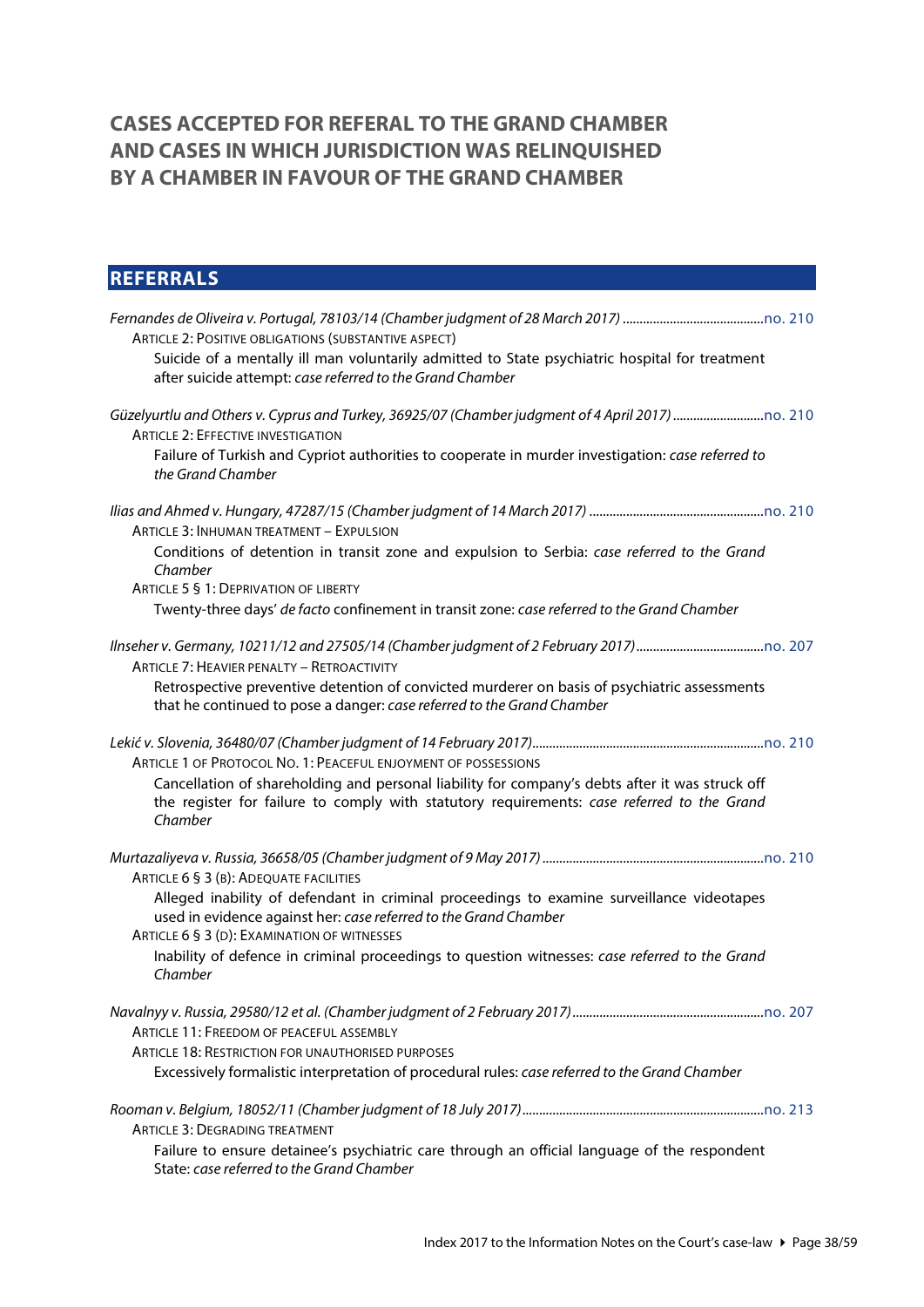ARTICLE 5 § 1 (E): PERSONS OF UNSOUND MIND Psychiatric care impaired by linguistic barriers as opposed to institutional shortcomings: *case referred to the Grand Chamber Z.A. and Others v. Russia, 61411/15 et al. (Chamber judgment of 28 March 2017).................................................*[no. 210](http://www.echr.coe.int/Documents/CLIN_2017_09_210_ENG.pdf) ARTICLE 3: INHUMAN AND DEGRADING TREATMENT Conditions in which asylum-seekers were held in airport transit zone: *case referred to the Grand Chamber* ARTICLE 5 § 1: DEPRIVATION OF LIBERTY Asylum-seekers held for lengthy periods in airport transit zone: *case referred to the Grand Chamber Zubac v. Croatia, 40160/12 (Chamber judgment of 11 October 2016)......................................................................*[no. 205](http://www.echr.coe.int/Documents/CLIN_2017_03_205_ENG.pdf) ARTICLE 6 § 1 (CIVIL): ACCESS TO COURT

Excessively formalistic interpretation of procedural rules: *case referred to the Grand Chamber*

# <span id="page-38-0"></span>**RELINQUISHMENTS**

| <b>ARTICLE 7: NULLA POENA SINE LEGE</b>                                                                                                                                           |
|-----------------------------------------------------------------------------------------------------------------------------------------------------------------------------------|
| ARTICLE 3 OF PROTOCOL NO. 1: STAND FOR ELECTION                                                                                                                                   |
| Removal from elected office pursuant to legislation introduced after commission of impugned<br>offence: relinquishment in favour of the Grand Chamber                             |
|                                                                                                                                                                                   |
| ARTICLE 6 § 3 (C): DEFENCE THROUGH LEGAL ASSISTANCE                                                                                                                               |
| No provision for legal assistance during questioning by police and investigating judge in initial<br>phase of criminal proceedings: relinguishment in favour of the Grand Chamber |
|                                                                                                                                                                                   |
| ARTICLE 6 § 1 (DISCIPLINARY): INDEPENDENT AND IMPARTIAL TRIBUNAL                                                                                                                  |
| Alleged procedural irregularities in proceedings for removal of judges from office: relinguish-<br>ment in favour of the Grand Chamber                                            |
|                                                                                                                                                                                   |
| ARTICLE 6 § 1 (CIVIL): ACCESS TO COURT - FAIR HEARING                                                                                                                             |
| Application of Islamic law (sharia) in litigation concerning succession to estate of Greek<br>Muslim: relinquishment in favour of the Grand Chamber                               |
|                                                                                                                                                                                   |
| ARTICLE 3: POSITIVE OBLIGATIONS (PROCEDURAL ASPECT)                                                                                                                               |
| Alleged failure to conduct effective and timely criminal investigation into responsibility for<br>road-traffic accident: relinquishment in favour of the Grand Chamber            |
|                                                                                                                                                                                   |
| ARTICLE 5 § 1: LAWFUL ARREST OR DETENTION                                                                                                                                         |
| Arrest and detention of football supporters for over seven hours without charge: relinquish-<br>ment in favour of the Grand Chamber                                               |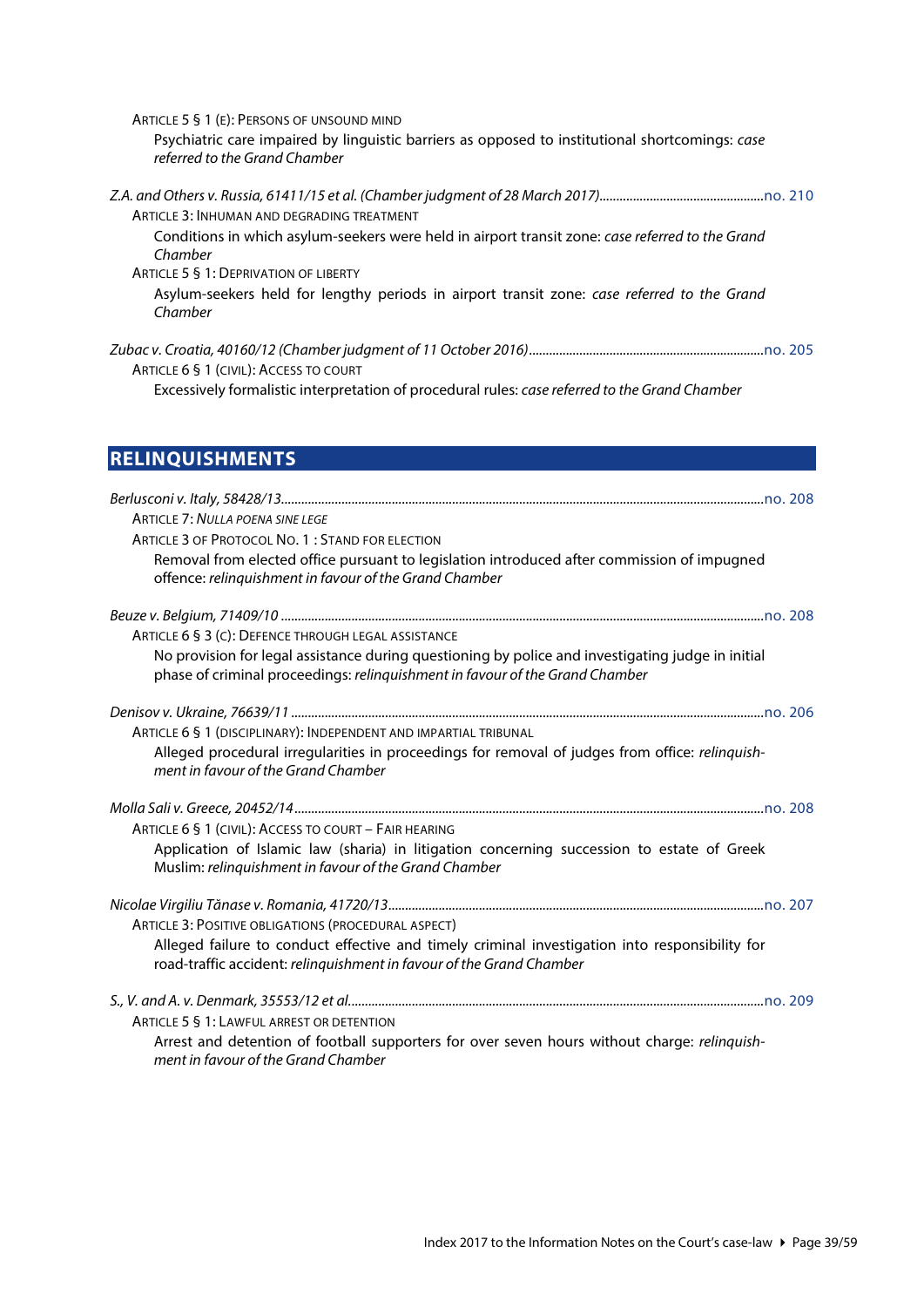# <span id="page-39-0"></span>**CASES LISTED ALPHABETICALLY BY RESPONDENT STATE**

# <span id="page-39-1"></span>**ARMENIA**

### **Grand Chamber (judgments/decisions)**

#### **Judgments**

# <span id="page-39-2"></span>**AUSTRIA**

#### **Judgments**

#### **Decisions**

<span id="page-39-3"></span>

|--|

# **AZERBAIJAN**

| <b>Grand Chamber (judgments/decisions)</b> |  |
|--------------------------------------------|--|
|                                            |  |
| <b>Judgments</b>                           |  |
|                                            |  |
| <b>Infringement proceedings</b>            |  |
|                                            |  |

#### <span id="page-39-4"></span>**BELGIUM**

| <b>Grand Chamber (referrals/relinguishments)</b> |  |
|--------------------------------------------------|--|
|                                                  |  |
|                                                  |  |
| <b>Judgments</b>                                 |  |
|                                                  |  |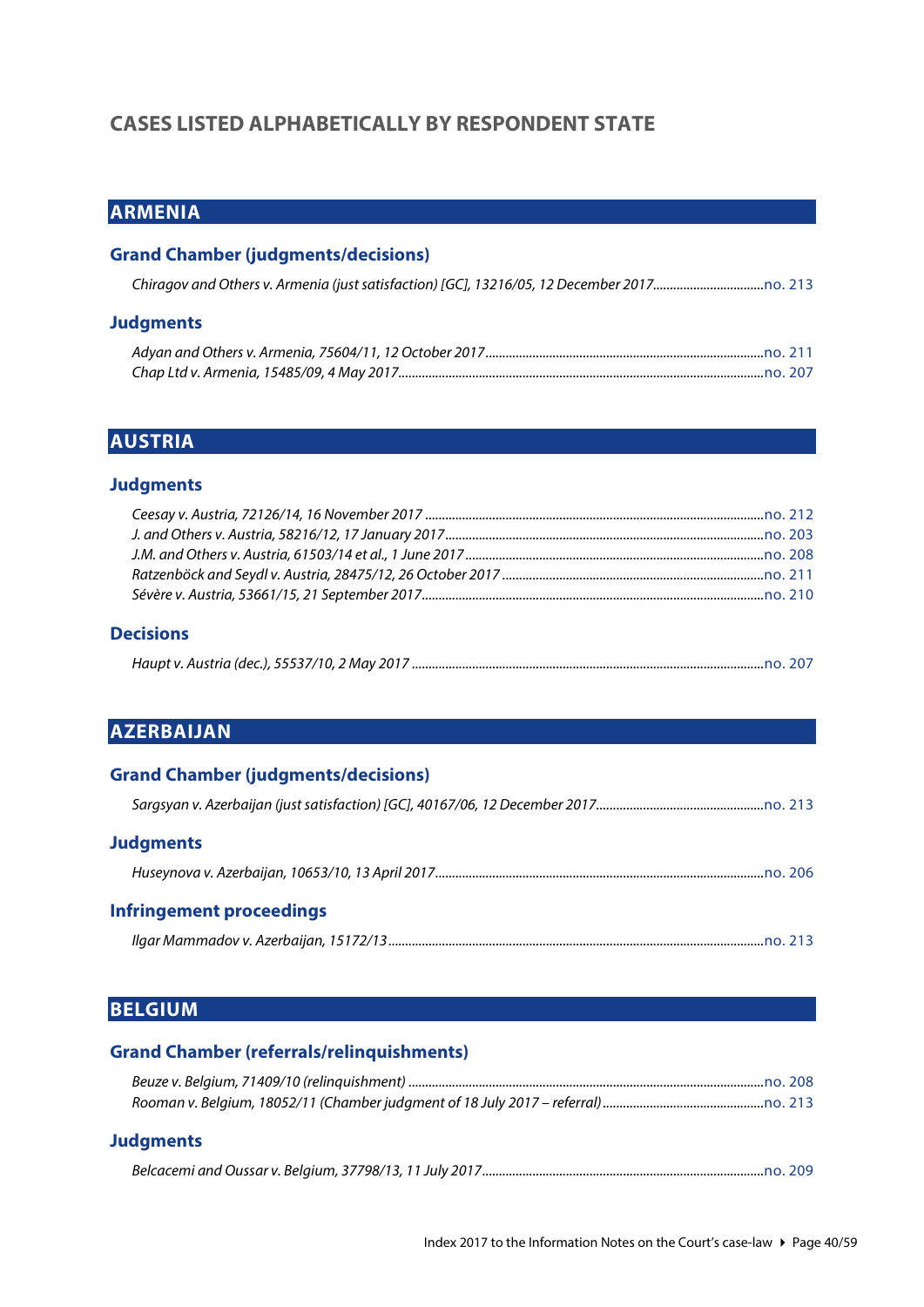#### **Decisions**

# <span id="page-40-0"></span>**BOSNIA AND HERZEGOVINA**

#### **Grand Chamber (judgments/decisions)**

*Medžlis Islamske Zajednice Brčko and Others v. Bosnia and Herzegovina [GC], 17224/11, 27 June 2017 ..*[no. 208](http://www.echr.coe.int/Documents/CLIN_2017_06_208_ENG.pdf)

#### **Judgments**

#### **Decisions**

<span id="page-40-1"></span>

|--|--|--|

# **BULGARIA**

#### **Grand Chamber (judgments/decisions)**

#### **Judgments**

#### **Decisions**

# <span id="page-40-2"></span>**CROATIA**

#### **Grand Chamber (referrals/relinquishments)**

*Zubac v. Croatia, 40160/12 (Chamber judgment of 11 October 2016 – referral)..............................................*[no. 205](http://www.echr.coe.int/Documents/CLIN_2017_03_205_ENG.pdf)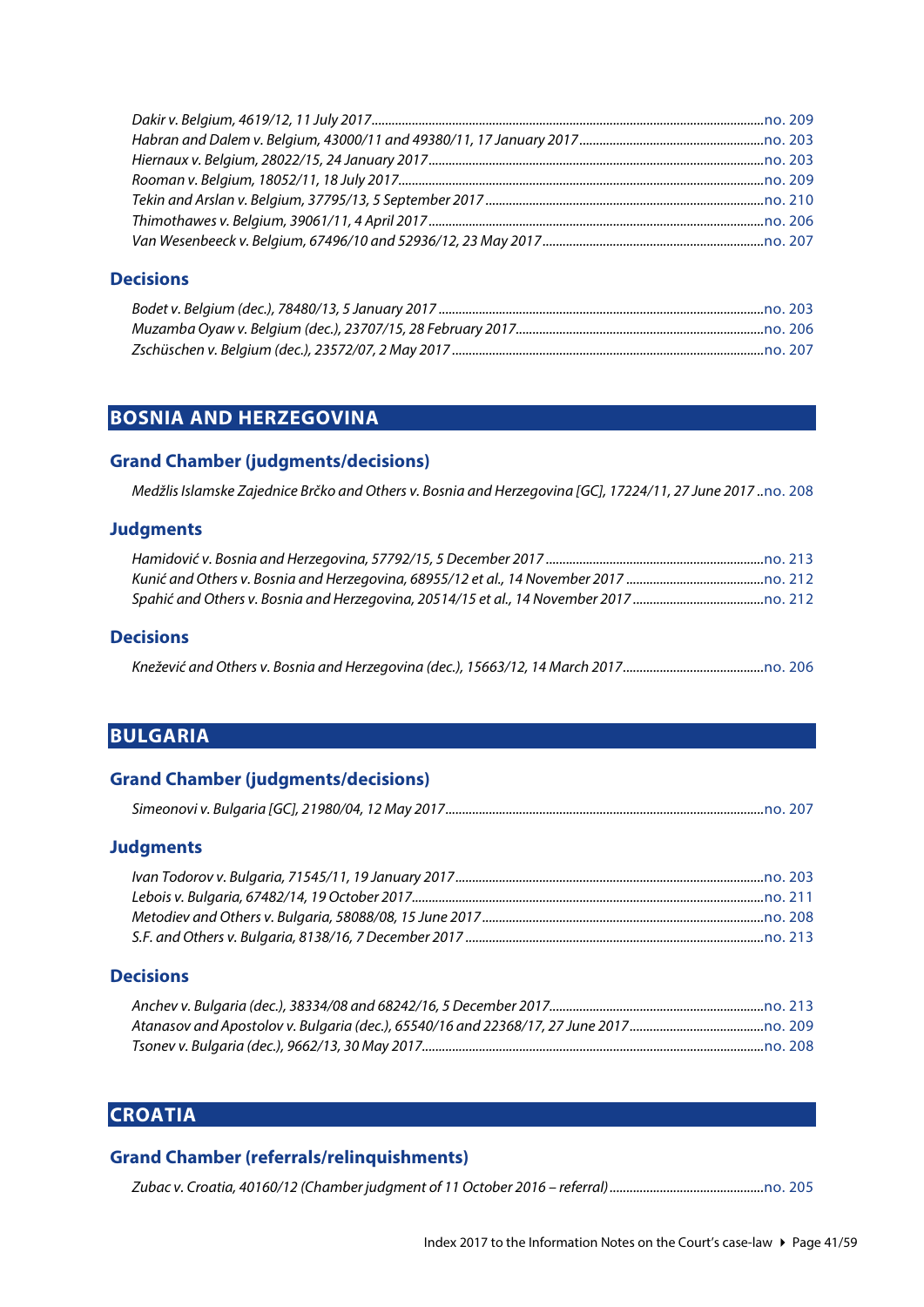#### **Judgments**

# <span id="page-41-0"></span>**CYPRUS**

#### **Grand Chamber (referrals/relinquishments)**

*Güzelyurtlu and Others v. Cyprus and Turkey, 36925/07 (Chamber judgment of 4 April 2017 – referral) ...*[no. 210](http://www.echr.coe.int/Documents/CLIN_2017_09_210_ENG.pdf)

#### **Judgments**

# <span id="page-41-1"></span>**CZECH REPUBLIC**

#### **Grand Chamber (judgments/decisions)**

<span id="page-41-2"></span>

# **DENMARK**

| <b>Grand Chamber (referrals/relinguishments)</b> |  |
|--------------------------------------------------|--|
|                                                  |  |
| <b>Judgments</b>                                 |  |
|                                                  |  |

# <span id="page-41-3"></span>**FINLAND**

#### **Grand Chamber (judgments/decisions)**

| Satakunnan Markkinapörssi Oy and Satamedia Oy v. Finland [GC], 931/13, 27 June 2017 o. 208 |
|--------------------------------------------------------------------------------------------|
|                                                                                            |

#### **Judgments**

|--|--|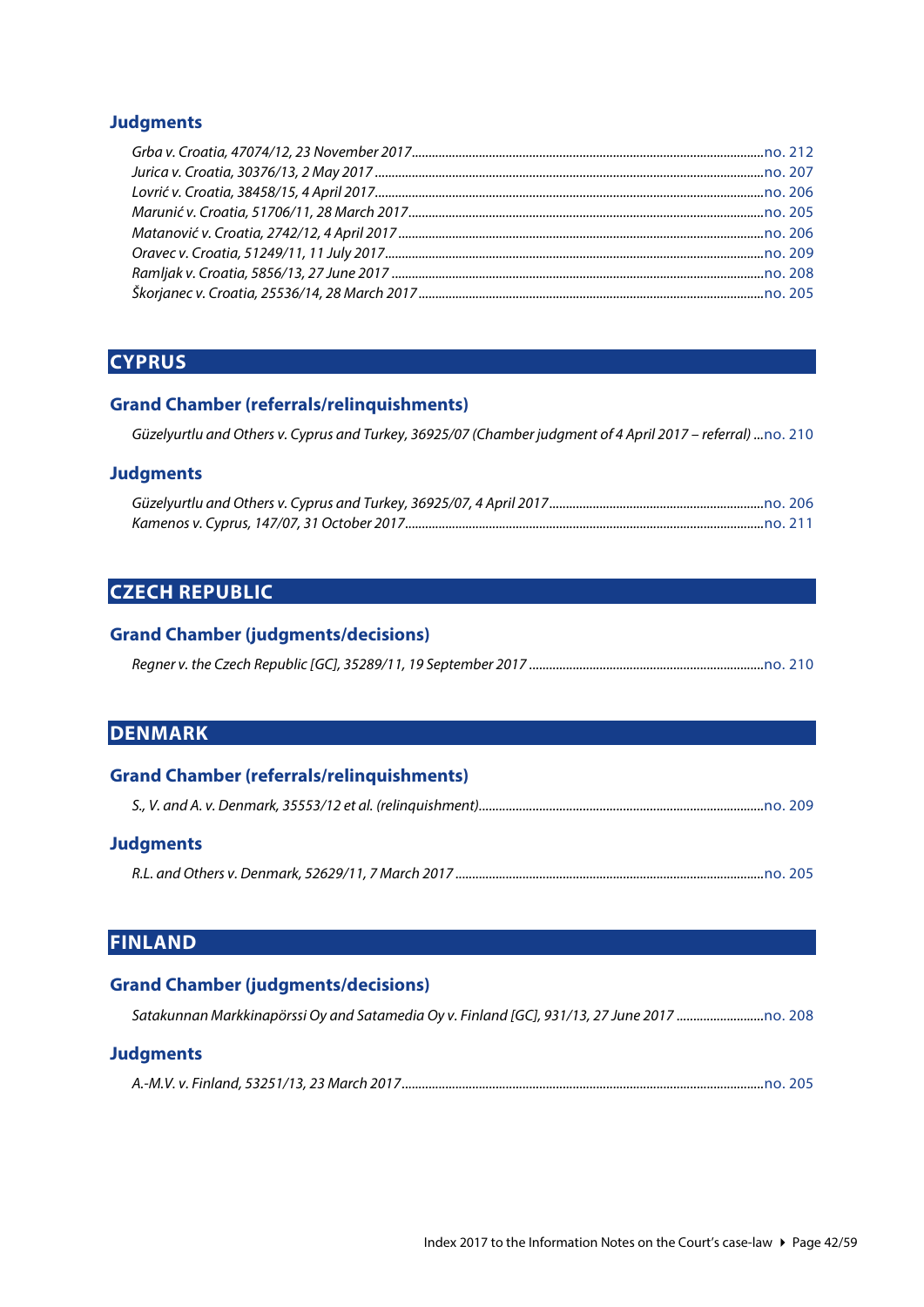# <span id="page-42-0"></span>**FRANCE**

### **Judgments**

#### **Decisions**

<span id="page-42-1"></span>

|--|--|

# **GEORGIA**

#### **Grand Chamber (judgments/decisions)**

### **Judgments**

<span id="page-42-2"></span>

|--|--|

# **GERMANY**

#### **Grand Chamber (referrals/relinquishments)**

*Ilnseher v. Germany, 10211/12 and 27505/14 (Chamber judgment of 2 February 2017 – referral)..............*[no. 207](http://www.echr.coe.int/Documents/CLIN_2017_05_207_ENG.pdf)

#### **Judgments**

# <span id="page-42-3"></span>**GREECE**

#### **Grand Chamber (referrals/relinquishments)**

|--|

#### **Judgments**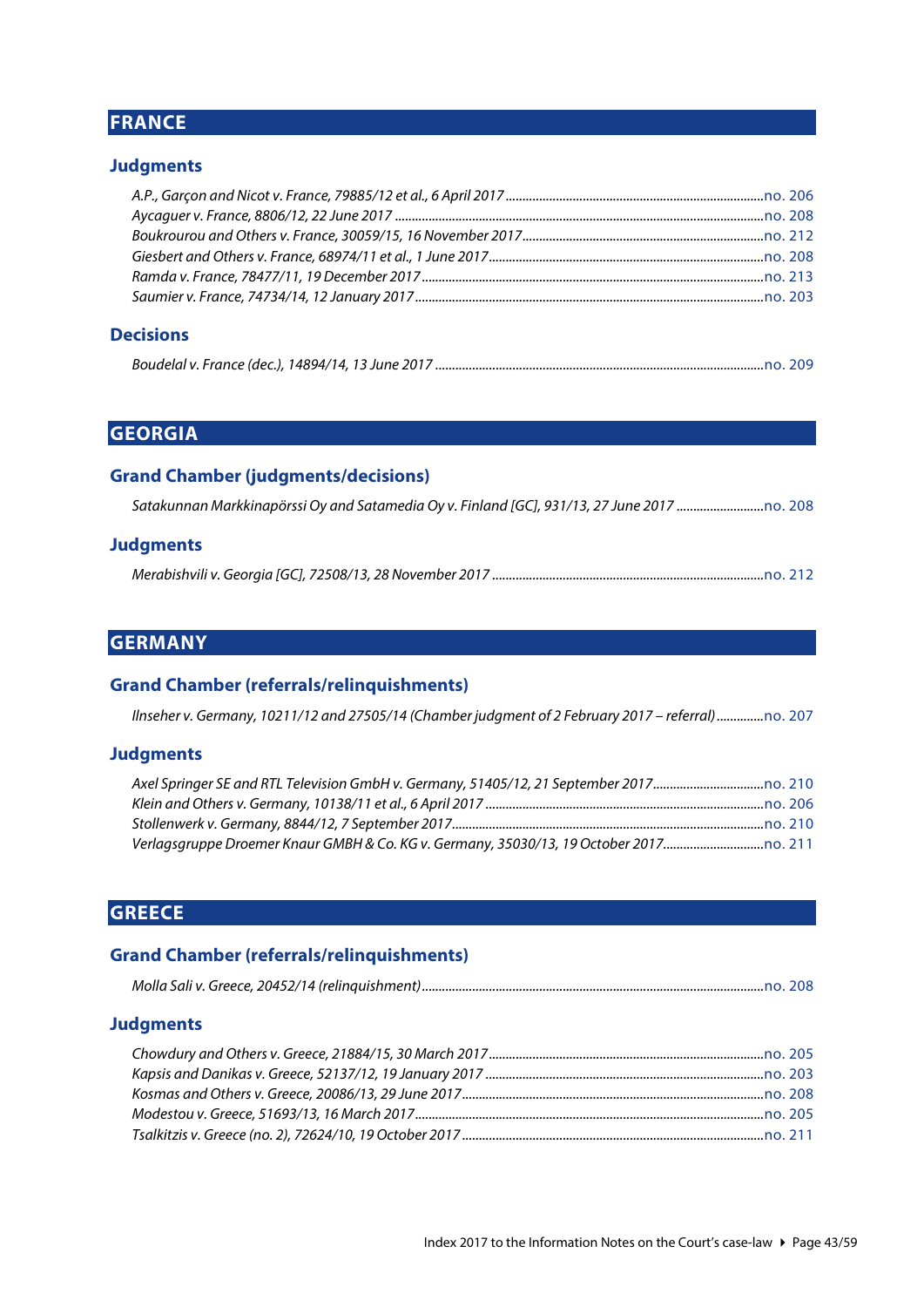### **Decisions**

# <span id="page-43-0"></span>**HUNGARY**

#### **Grand Chamber (judgments/decisions)**

#### **Grand Chamber (referrals/relinquishments)**

```
Ilias and Ahmed v. Hungary, 47287/15 (Chamber judgment of 14 March 2017 – referral) ............................no. 210
```
#### **Judgments**

#### **Decisions**

# <span id="page-43-1"></span>**ICELAND**

#### **Judgments**

# <span id="page-43-2"></span>**IRELAND**

#### **Judgments**

<span id="page-43-3"></span>

# **ITALY**

# **Grand Chamber (judgments/decisions)**

# **Grand Chamber (referrals/relinquishments)**

|--|--|--|--|--|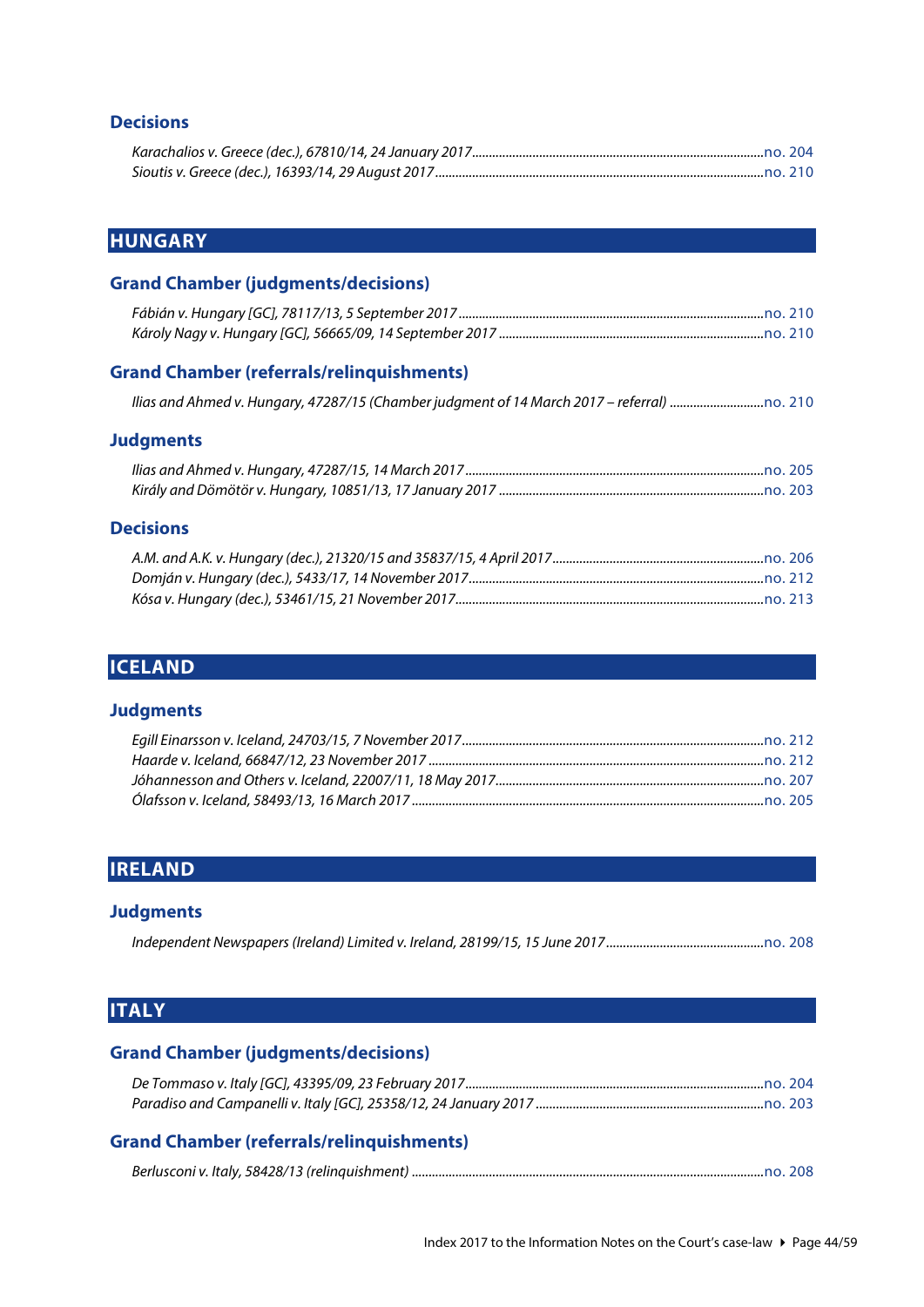# **Judgments**

### **Decisions**

<span id="page-44-0"></span>

|--|

# **LATVIA**

### **Judgments**

# <span id="page-44-1"></span>**LITHUANIA**

#### **Judgments**

# <span id="page-44-2"></span>**REPUBLIC OF MOLDOVA**

# **Judgments**

<span id="page-44-3"></span>

|--|--|--|--|

# **MONTENEGRO**

#### **Judgments**

<span id="page-44-4"></span>

|--|--|--|--|--|

# **NETHERLANDS**

| <b>Grand Chamber (judgments/decisions)</b> |  |
|--------------------------------------------|--|
|                                            |  |

|--|--|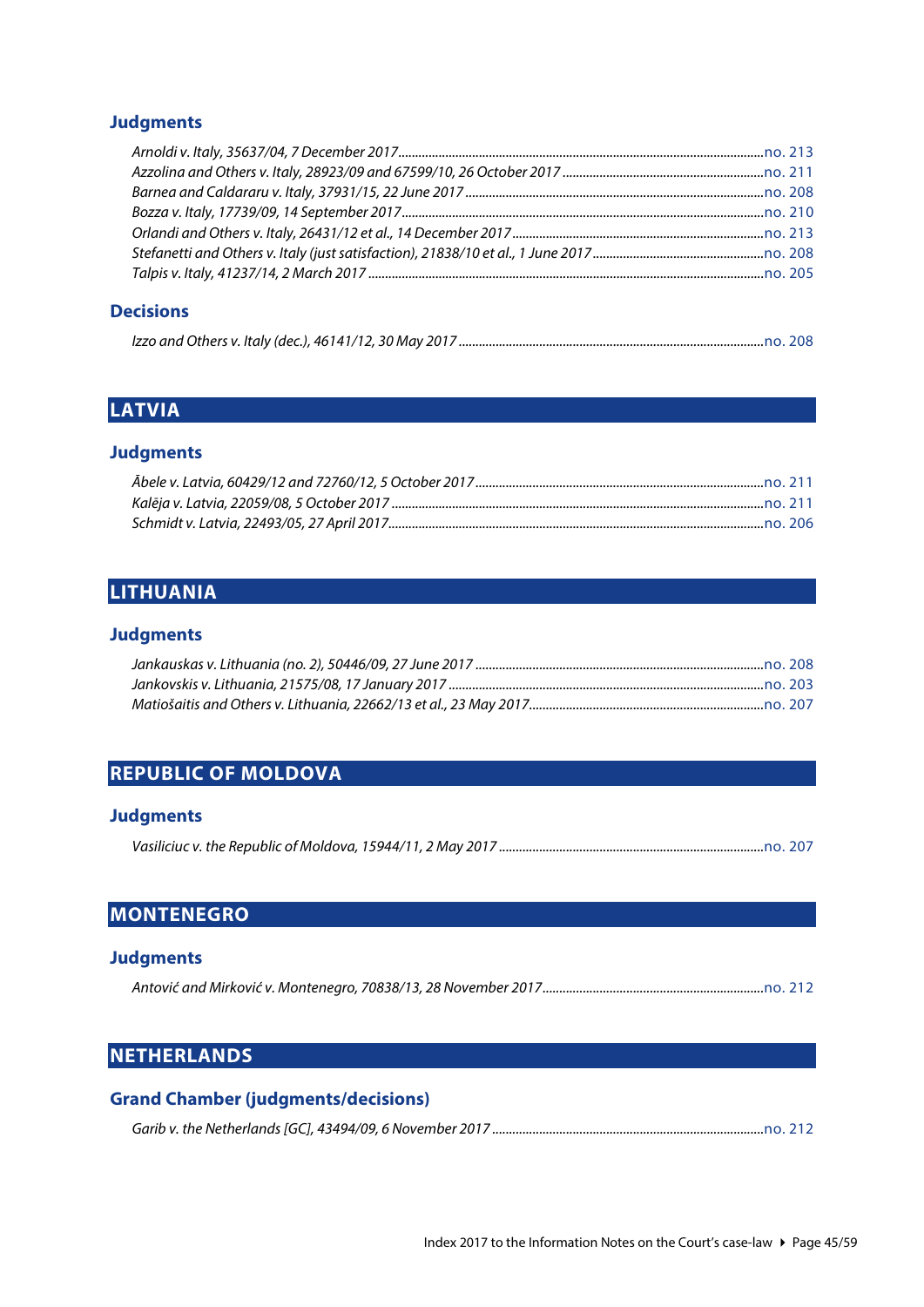### **Judgments**

#### **Decisions**

<span id="page-45-0"></span>

|--|--|

# **NORWAY**

### **Judgments**

# <span id="page-45-1"></span>**POLAND**

### **Judgments**

# **Decisions**

### **Communicated cases**

# <span id="page-45-2"></span>**PORTUGAL**

# **Grand Chamber (judgments/decisions)**

#### **Grand Chamber (referrals/relinquishments)**

|  | Fernandes de Oliveira v. Portugal, 78103/14 (Chamber judgment of 28 March 2017 - referral) o. 210 |  |  |  |
|--|---------------------------------------------------------------------------------------------------|--|--|--|
|--|---------------------------------------------------------------------------------------------------|--|--|--|

#### **Judgments**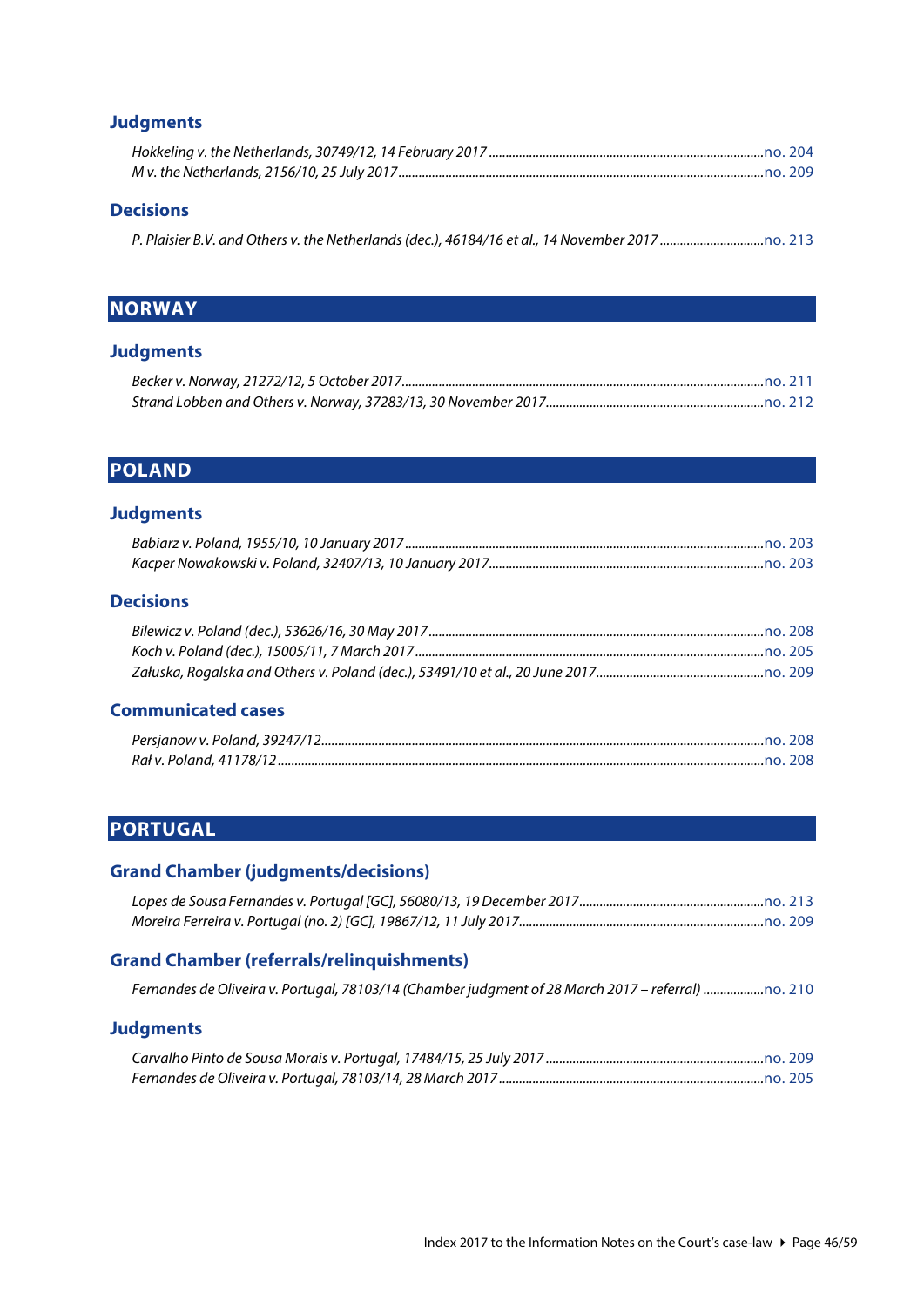# <span id="page-46-0"></span>**ROMANIA**

| <b>Grand Chamber (judgments/decisions)</b>       |  |
|--------------------------------------------------|--|
|                                                  |  |
| <b>Grand Chamber (referrals/relinquishments)</b> |  |
|                                                  |  |
| <b>Judgments</b>                                 |  |
|                                                  |  |
|                                                  |  |
|                                                  |  |
|                                                  |  |
|                                                  |  |
|                                                  |  |
|                                                  |  |
|                                                  |  |

# **RUSSIA**

# **Grand Chamber (judgments/decisions)**

<span id="page-46-1"></span>*S.C. Service Benz Com S.R.L. v. Romania, 58045/11, 4 July 2017...........................................................................*[no. 209](http://www.echr.coe.int/Documents/CLIN_2017_07_209_ENG.pdf)

#### **Grand Chamber (referrals/relinquishments)**

#### **Judgments**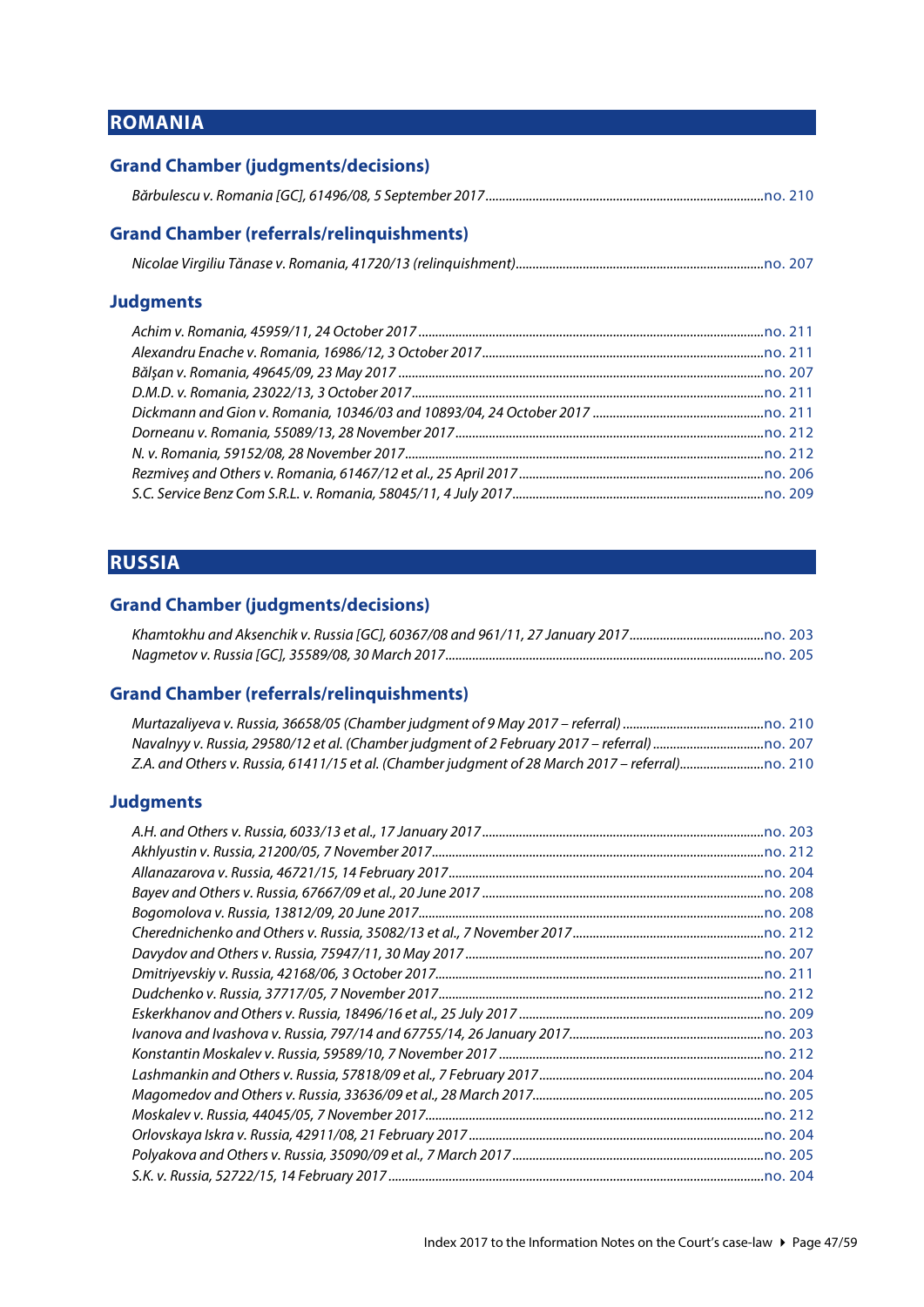### **Decisions**

<span id="page-47-0"></span>

|--|--|

# **SERBIA**

# **Judgments**

|--|--|

#### **Decisions**

# <span id="page-47-1"></span>**SAN MARINO**

# **Judgments**

<span id="page-47-2"></span>

|--|--|

# **SLOVAKIA**

#### **Judgments**

<span id="page-47-3"></span>

|--|--|

# **SLOVENIA**

# **Grand Chamber (referrals/relinquishments)**

### **Judgments**

### **Decisions**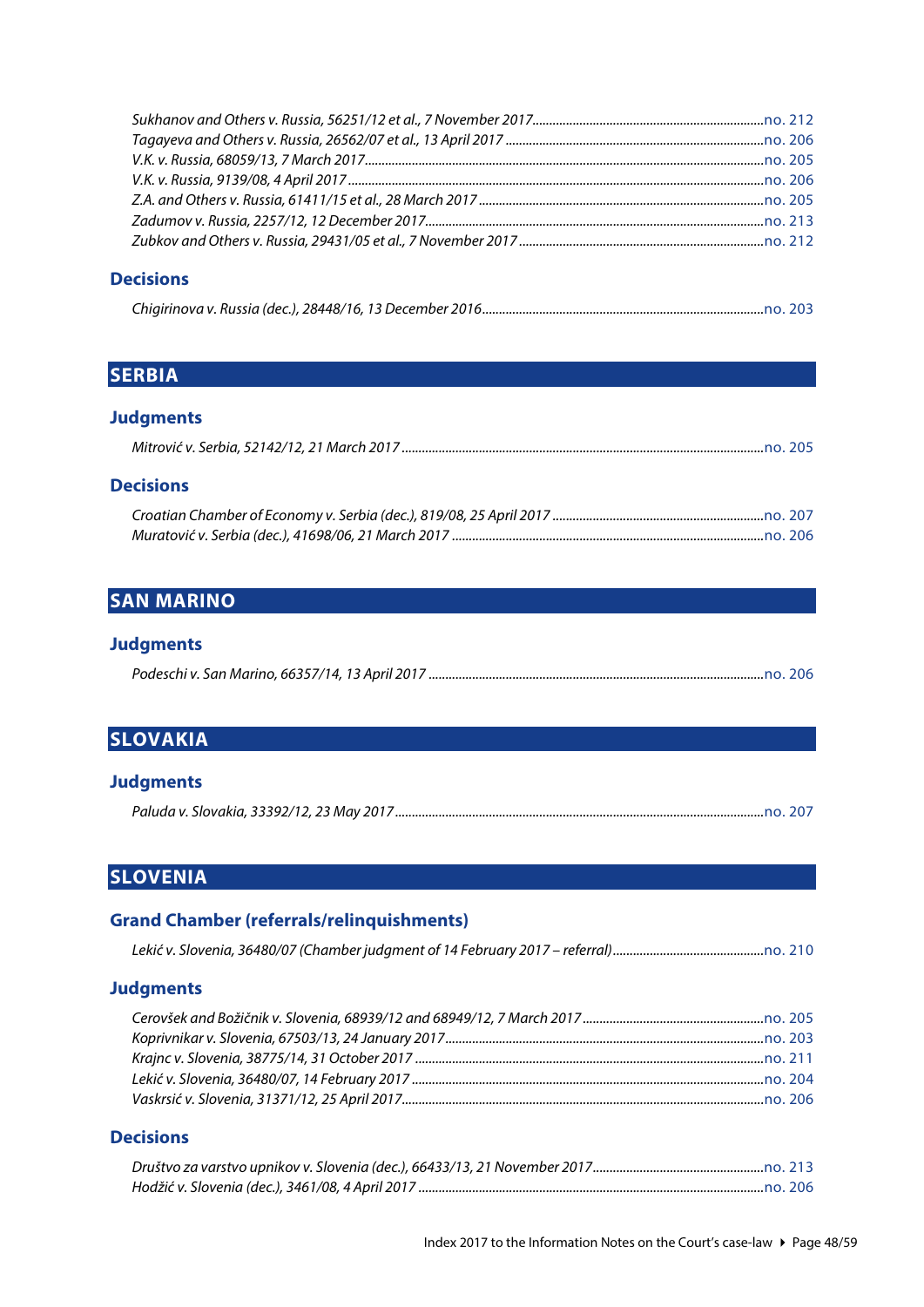# <span id="page-48-0"></span>**SPAIN**

### **Judgments**

### **Decisions**

<span id="page-48-1"></span>

|--|--|--|--|--|

# **SWEDEN**

#### **Decisions**

<span id="page-48-2"></span>

|--|

# **SWITZERLAND**

#### **Judgments**

# <span id="page-48-3"></span>**THE FORMER YUGOSLAV REPUBLIC OF MACEDONIA**

# **Judgments**

| "Orthodox Ohrid Archdiocese (Greek-Orthodox Ohrid Archdiocese of the Peć Patriarchy)" v. the former |  |
|-----------------------------------------------------------------------------------------------------|--|
|                                                                                                     |  |
| Selmani and Others v. the former Yuqoslav Republic of Macedonia, 67259/14, 9 February 2017 o. 204   |  |

# <span id="page-48-4"></span>**TURKEY**

#### **Grand Chamber (referrals/relinquishments)**

*Güzelyurtlu and Others v. Cyprus and Turkey, 36925/07 (Chamber judgment of 4 April 2017 – referral) ...*[no. 210](http://www.echr.coe.int/Documents/CLIN_2017_09_210_ENG.pdf)

#### **Judgments**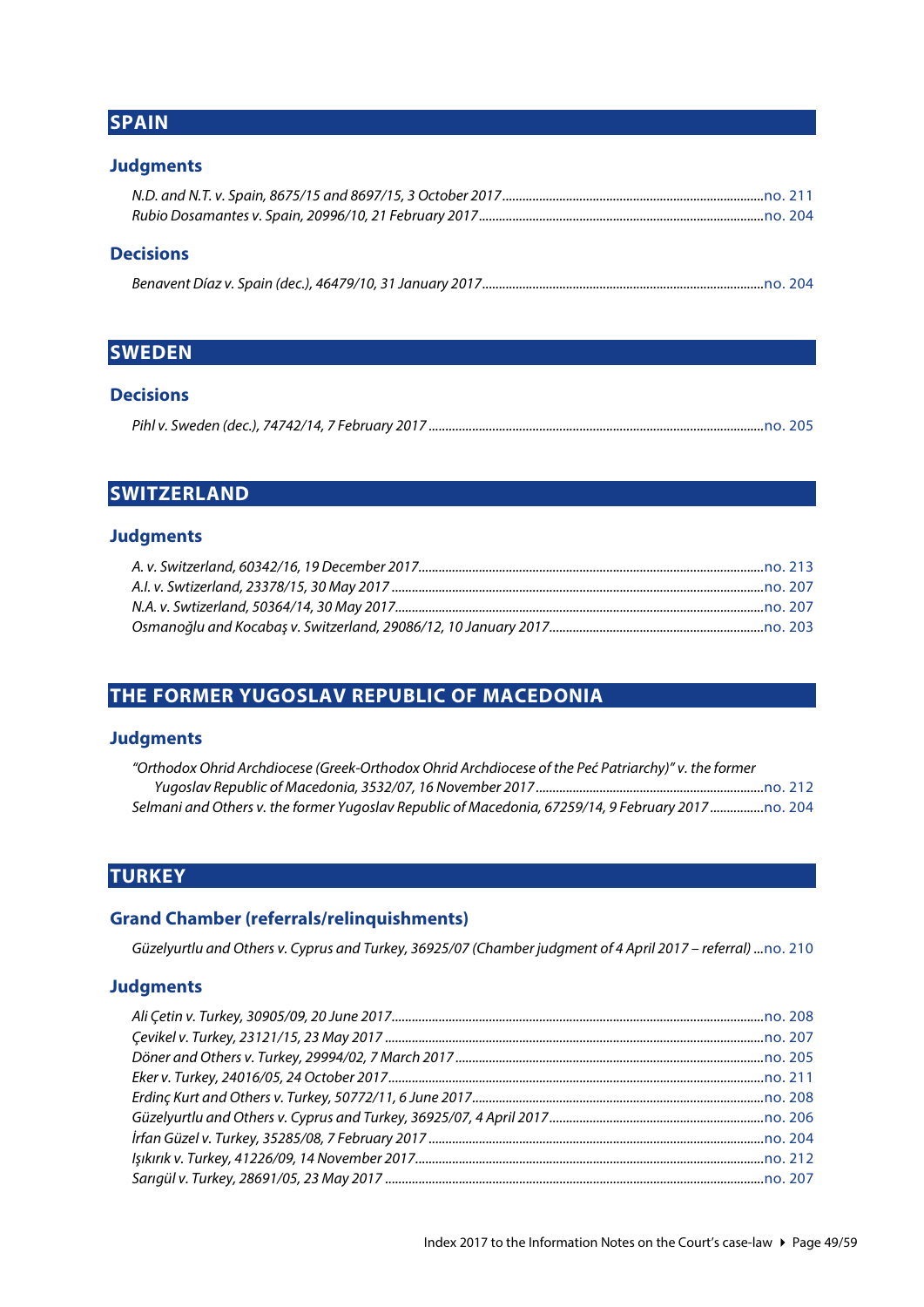#### **Decisions**

#### **Communicated cases**

<span id="page-49-0"></span>

|--|

# **UKRAINE**

### **Grand Chamber (judgments/decisions)**

*Burmych and Others v. Ukraine (striking out) [GC], 46852/13 et al., 12 October 2017*

### **Grand Chamber (referrals/relinquishments)**

|--|--|--|--|

# **Judgments**

# <span id="page-49-1"></span>**UNITED KINGDOM**

#### **Grand Chamber (judgments/decisions)**

| Harkins v. the United Kingdom (dec.) [GC], 71537/14, 15 June 2017………………………………………………………………………………………… |  |
|-----------------------------------------------------------------------------------------------------|--|
| Hutchinson v. the United Kingdom [GC], 57592/08, 17 January 2017…………………………………………………………………………………………… |  |

### **Decisions**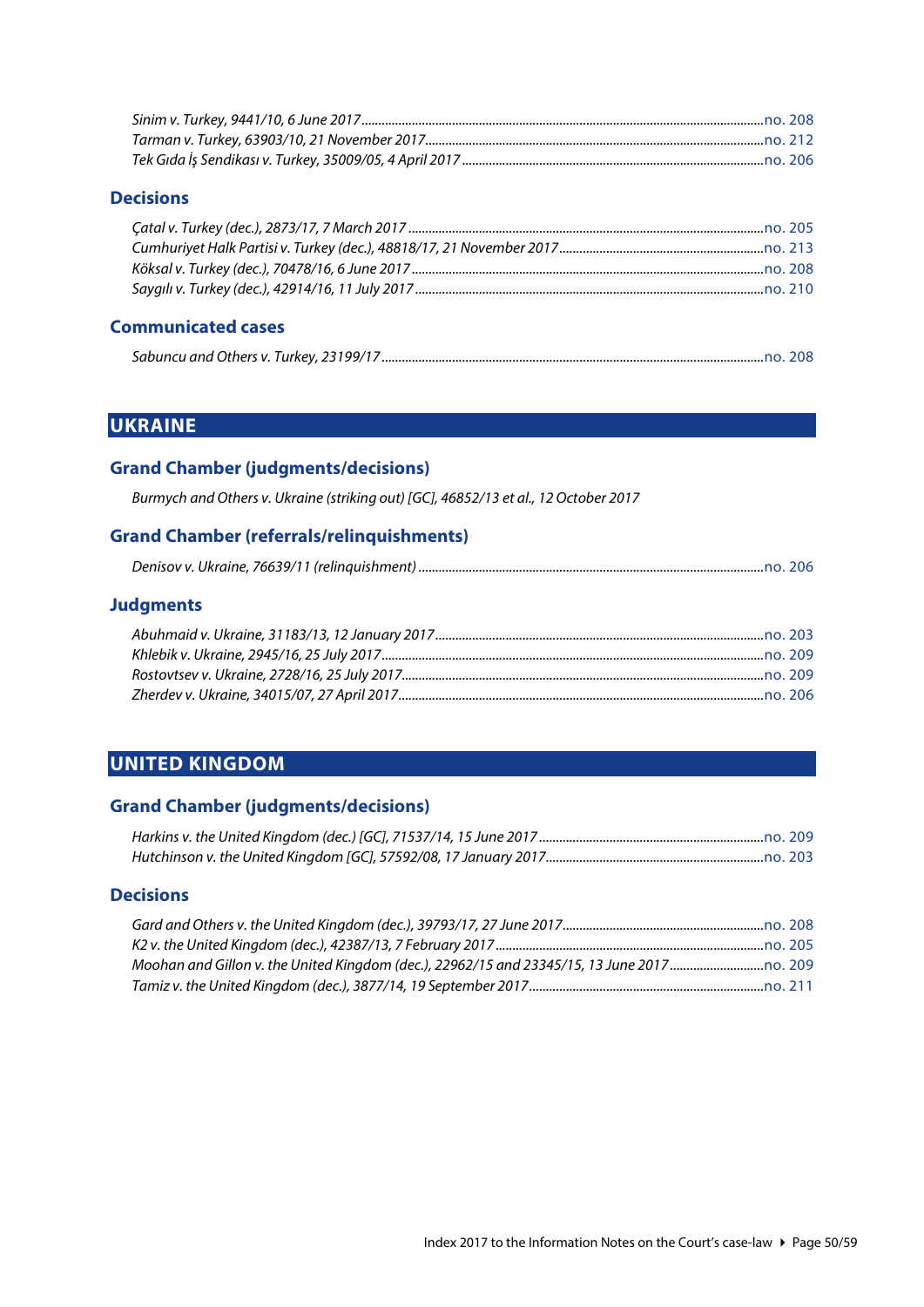# <span id="page-50-0"></span>**CASES LISTED ALPHABETICALLY BY APPLICANT**

# <span id="page-50-1"></span>**A**

# <span id="page-50-2"></span>**B**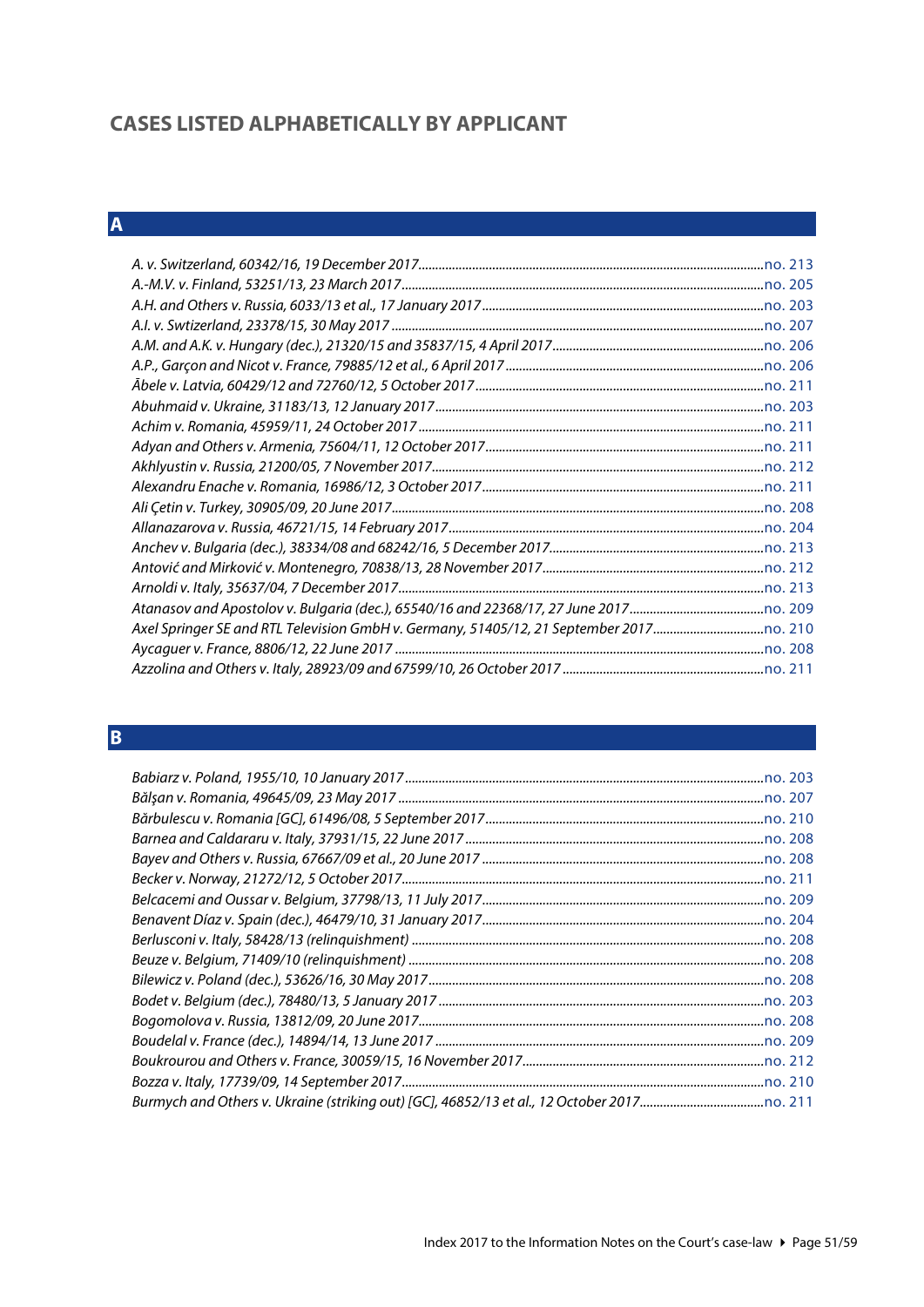# <span id="page-51-0"></span>**C**

# <span id="page-51-1"></span>**D**

# <span id="page-51-2"></span>**E**

<span id="page-51-3"></span>

| Fernandes de Oliveira v. Portugal, 78103/14 (Chamber judgment of 28 March 2017 - |                     |
|----------------------------------------------------------------------------------|---------------------|
|                                                                                  | no. 205 and no. 210 |

# <span id="page-51-4"></span>**G**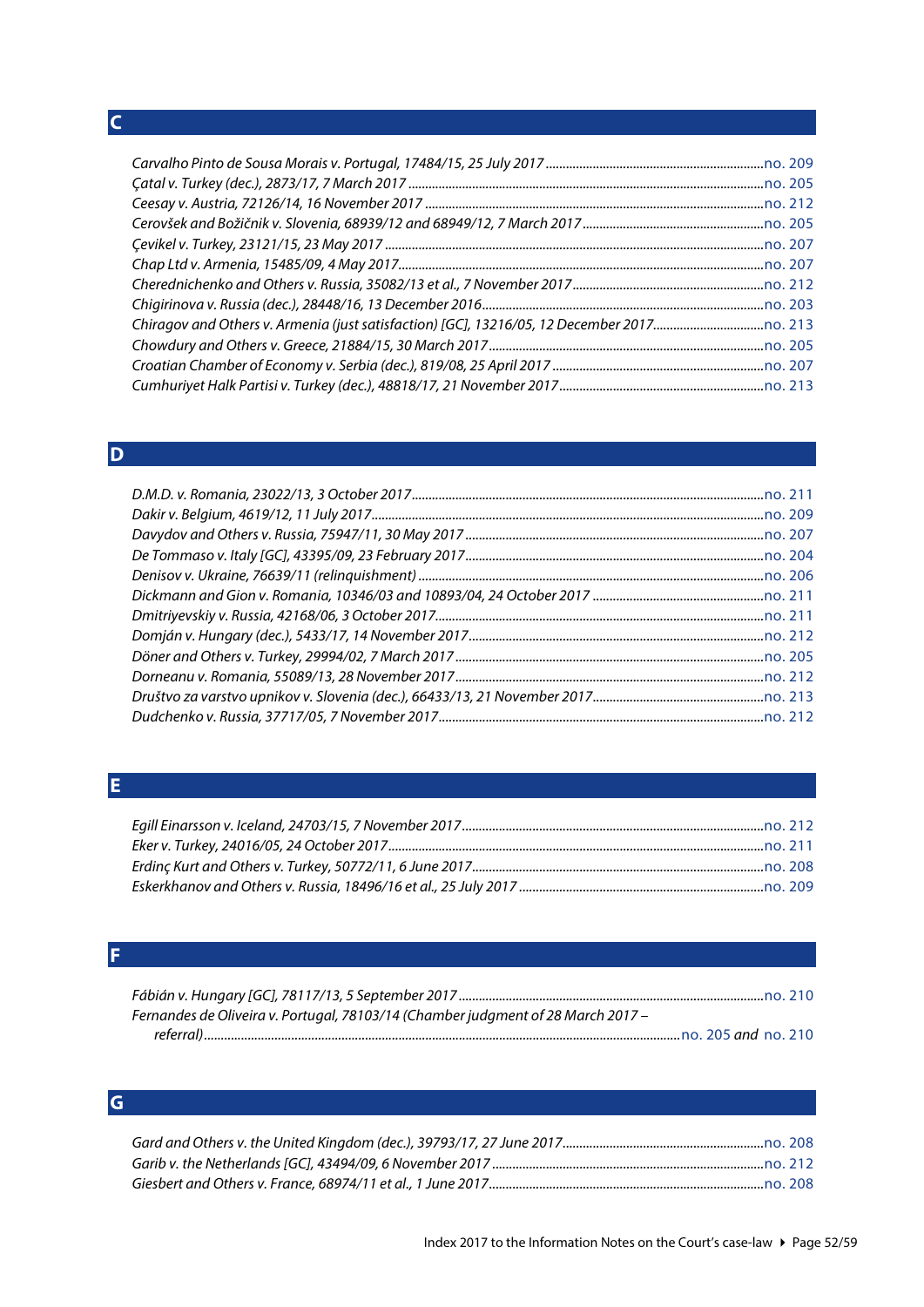| Güzelyurtlu and Others v. Cyprus and Turkey, 36925/07 (Chamber judgment of 4 April |  |
|------------------------------------------------------------------------------------|--|
|                                                                                    |  |

# <span id="page-52-0"></span>**H**

| Ilias and Ahmed v. Hungary, 47287/15 (Chamber judgment of 14 March 2017 - referral)  no. 205 and no. 210 |  |
|----------------------------------------------------------------------------------------------------------|--|
| llnseher v. Germany, 10211/12 and 27505/14 (Chamber judgment of 2 February 2017 – referral)              |  |
|                                                                                                          |  |
|                                                                                                          |  |
|                                                                                                          |  |
|                                                                                                          |  |
|                                                                                                          |  |
|                                                                                                          |  |

#### <span id="page-52-2"></span>**J**

<span id="page-52-1"></span>**I**

# <span id="page-52-3"></span>**K**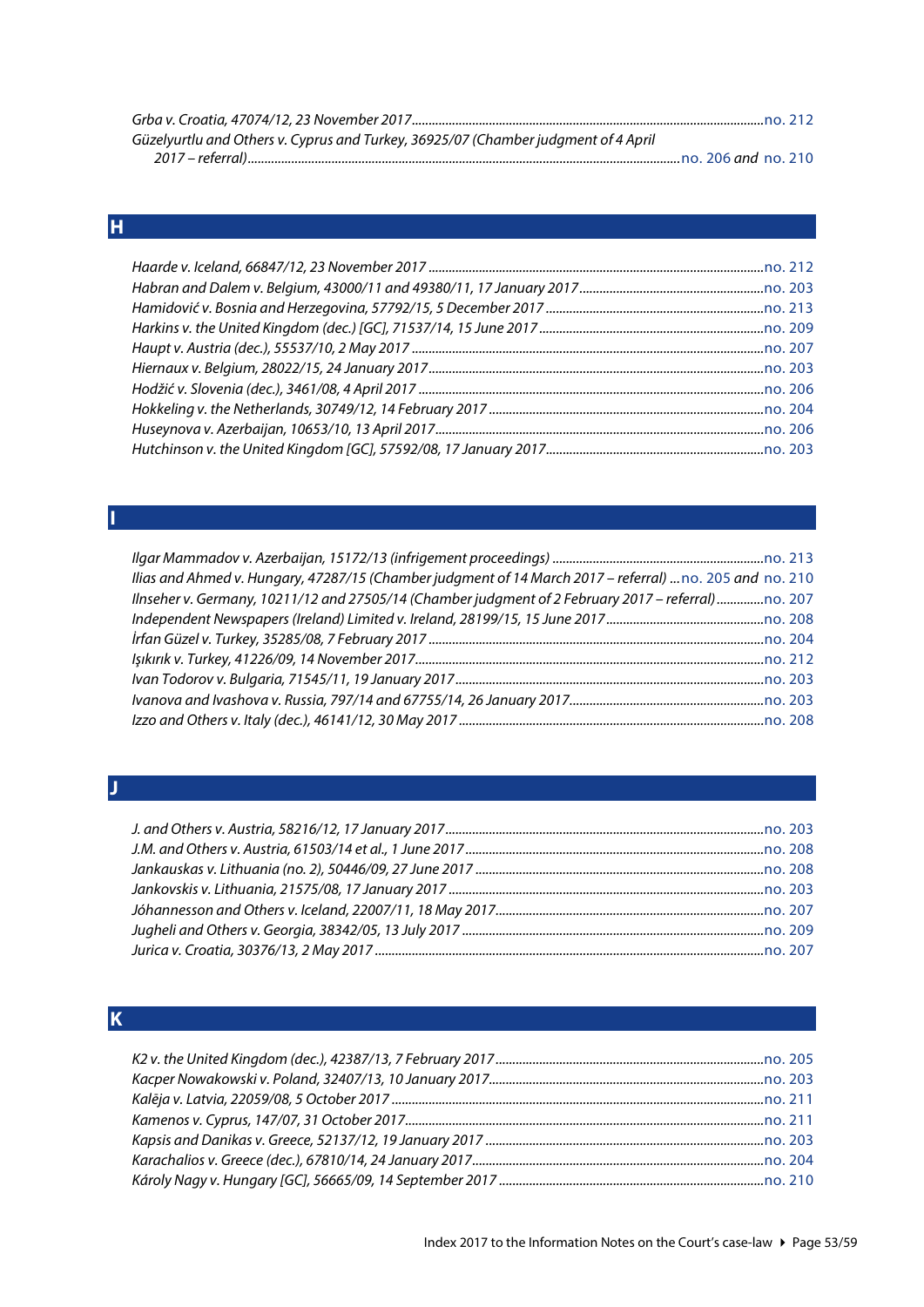<span id="page-53-0"></span>

| u                      |  |
|------------------------|--|
|                        |  |
|                        |  |
|                        |  |
| <b>Service Service</b> |  |
|                        |  |

| Lekić v. Slovenia, 36480/07 (Chamber judgment of 14 February 2017 - referral) no. 204 and no. 210 |  |
|---------------------------------------------------------------------------------------------------|--|
|                                                                                                   |  |
|                                                                                                   |  |

# <span id="page-53-1"></span>**M**

| Medžlis Islamske Zajednice Brčko and Others v. Bosnia and Herzegovina [GC], 17224/11, 27 June 2017no. 208 |
|-----------------------------------------------------------------------------------------------------------|
|                                                                                                           |
|                                                                                                           |
|                                                                                                           |
|                                                                                                           |
|                                                                                                           |
|                                                                                                           |
|                                                                                                           |
|                                                                                                           |
|                                                                                                           |
|                                                                                                           |
|                                                                                                           |
|                                                                                                           |

# <span id="page-53-2"></span>**N**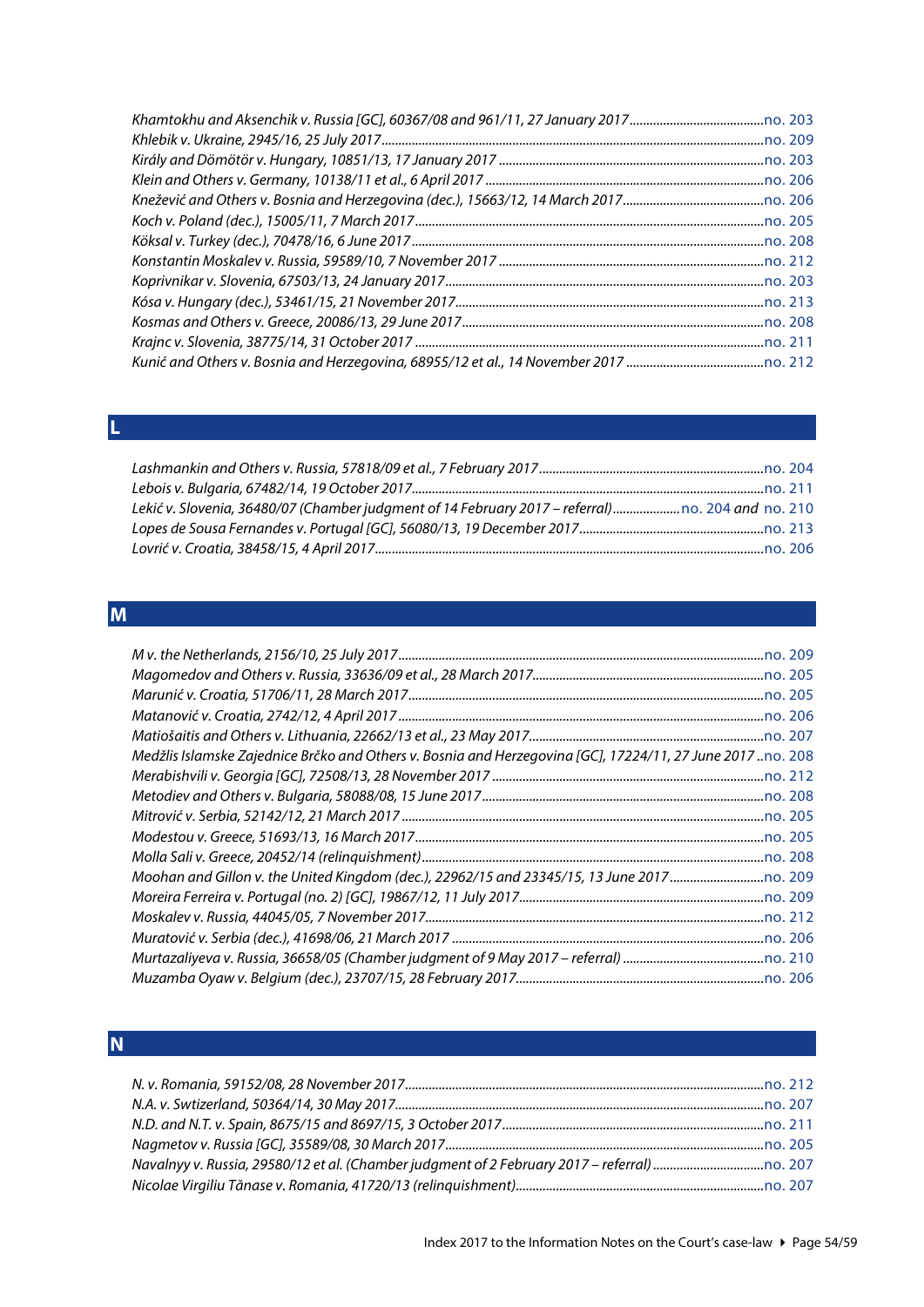<span id="page-54-0"></span>**O**

| "Orthodox Ohrid Archdiocese (Greek-Orthodox Ohrid Archdiocese of the Peć Patriarchy)" v. the former |  |
|-----------------------------------------------------------------------------------------------------|--|
|                                                                                                     |  |
|                                                                                                     |  |

# <span id="page-54-1"></span>**P**

# <span id="page-54-2"></span>**R**

| Rooman v. Belgium, 18052/11 (Chamber judgment of 18 July 2017 - referral)  no. 209 and no. 213 |  |
|------------------------------------------------------------------------------------------------|--|
|                                                                                                |  |
|                                                                                                |  |

# <span id="page-54-3"></span>**S**

| Selmani and Others v. the former Yugoslav Republic of Macedonia, 67259/14, 9 February 2017 |  |
|--------------------------------------------------------------------------------------------|--|
|                                                                                            |  |
|                                                                                            |  |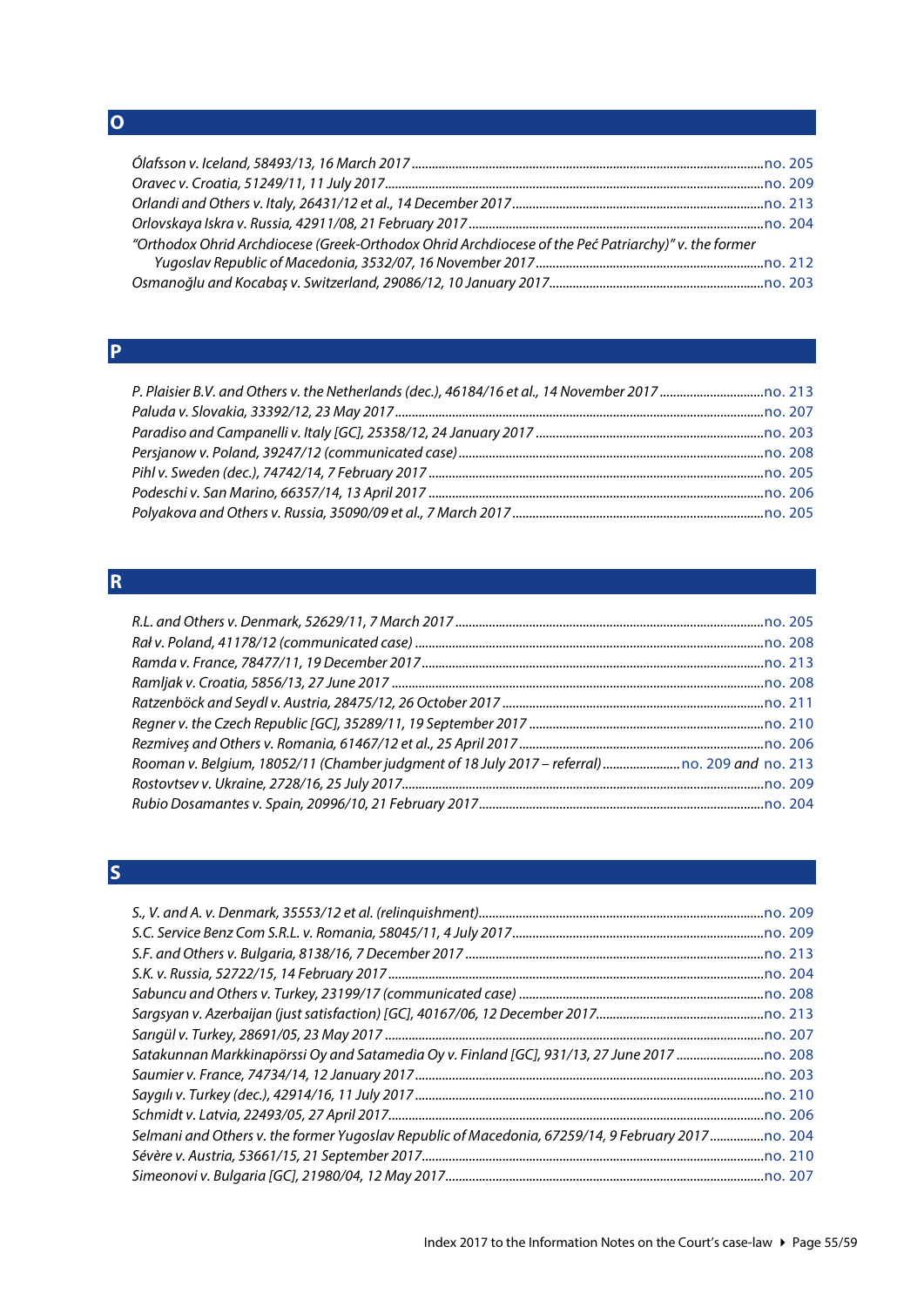# <span id="page-55-0"></span>**T**

# <span id="page-55-1"></span>**V**

# <span id="page-55-2"></span>**Z**

| Z.A. and Others v. Russia, 61411/15 et al. (Chamber judgment of 28 March 2017 - |  |
|---------------------------------------------------------------------------------|--|
|                                                                                 |  |
|                                                                                 |  |
|                                                                                 |  |
|                                                                                 |  |
|                                                                                 |  |
|                                                                                 |  |
|                                                                                 |  |
|                                                                                 |  |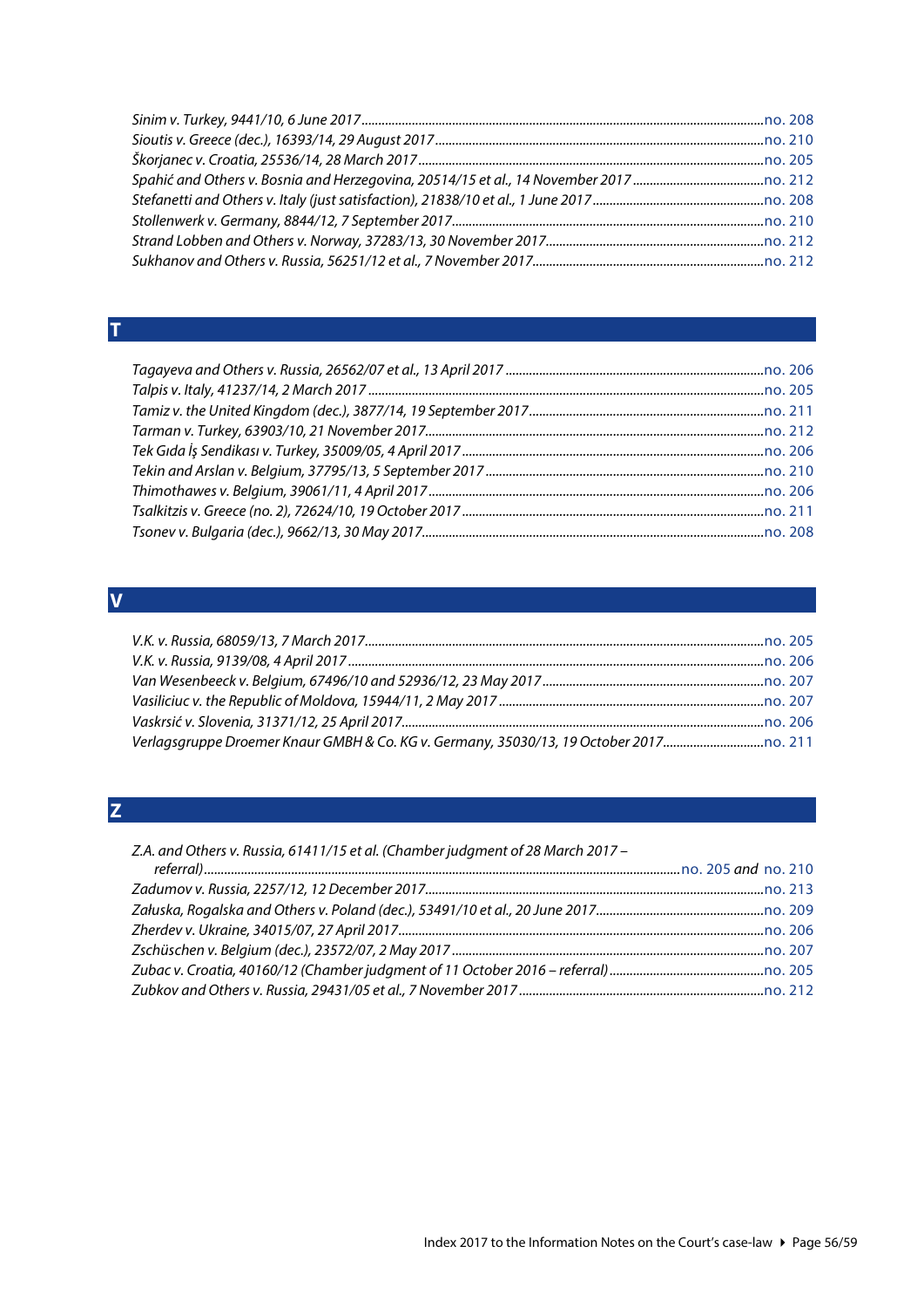# <span id="page-56-1"></span><span id="page-56-0"></span>**AFRICAN COURT ON HUMAN AND PEOPLES' RIGHTS**

*African Commission on Human and Peoples' Rights v. Kenya, No. 006/2012, 26 May 2017.................................*[no. 209](http://www.echr.coe.int/Documents/CLIN_2017_07_209_ENG.pdf) Evictions of indigenous minority ethnic group from their ancestral homes purportedly for conservation purposes

<span id="page-56-2"></span>*Ingabire Victoire Umuhoza v. the Republic of Rwanda, No. 003/2014, 24 November 2017..................................*[no. 213](http://www.echr.coe.int/Documents/CLIN_2017_12_213_ENG.pdf) Criminal conviction for alleged minimisation of the Rwandan genocide

# **COURT OF JUSTICE OF THE EUROPEAN UNION (CJEU)**

| Incompatibility with Charter of Fundamental Rights of a number of provisions of draft agree-<br>ment between Canada and the European Union on the transfer and processing of Passenger<br>Name Record data                                                                               |  |
|------------------------------------------------------------------------------------------------------------------------------------------------------------------------------------------------------------------------------------------------------------------------------------------|--|
| $-000-$                                                                                                                                                                                                                                                                                  |  |
| Achbita and Centrum voor gelijkheid van kansen en voor racismebestrijding v. G4S Secure Solutions NV,<br>Bougnaoui and Association de défense des droits de l'homme (ADDH) v. Micropole SA, C-188/15,<br>Restrictions on wearing Islamic headscarf at place of work in a private company |  |
| Berlioz Investment Fund SA v. Directeur de l'administration des contributions directes, C-682/15,<br>Equality of arms in proceedings for judicial review of tax information request by another EU<br><b>Member State</b>                                                                 |  |
| Camera di Commercio, Industria, Artigianato e Agricoltura di Lecce v. Salvatore Manni, C-398/15,<br>Limitations on right to apply for restriction of public access to personal data in companies<br>register                                                                             |  |
| Commissaire général aux réfugiés et aux apatrides v. Mostafa Lounani, C-573/14, 31 January 2017<br>Refusal to grant refugee status on ground of applicant's participation in terrorist group's<br>activities                                                                             |  |
| Gascogne Sack Deutschland GmbH and Gascogne v. European Union, T-577/14, 10 January 2017<br>Conditions and scope of EU's liability in respect of infringement of individual right to hearing<br>of cases within reasonable time                                                          |  |
| Livio Menini and Maria Antonia Rampanelli v. Banco Popolare Società Cooperativa, C-75/16,<br>Prior use of ombudsperson procedure as condition for admissibility of consumer law suits:<br>compliance with right of access to justice                                                     |  |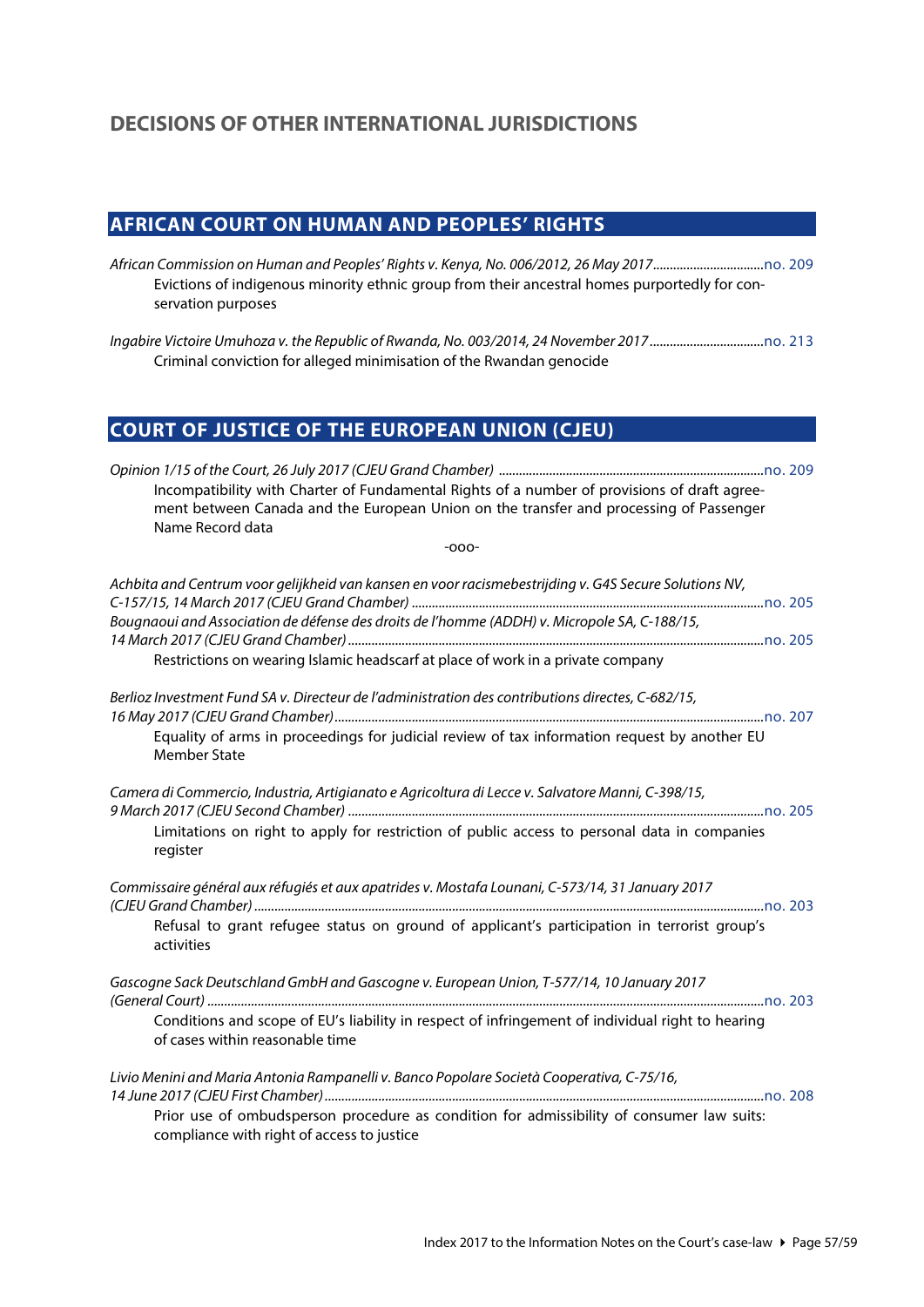| Responsibility under Dublin III Regulation for dealing with request for international protection<br>where applicant is not transferred to EU Member State initially responsible within six-month<br>time-limit                |
|-------------------------------------------------------------------------------------------------------------------------------------------------------------------------------------------------------------------------------|
| Application to embassy in non-EU State for short-term humanitarian visa with a view to<br>applying for asylum after arrival in Member State - Fundamental Rights Charter inapplicable                                         |
| Ypourgos Esoterikon and Ypourgos Ethnikis paideias kai Thriskevmaton v. Maria-Eleni Kalliri, C-409/16,<br>Law imposing minimum physical height requirement on all candidates for admission to police<br>college entrance exam |

# <span id="page-57-0"></span>**HUMAN RIGHTS REVIEW PANEL**

| D.V., E.V., G.T., Veselinovic, H.S and I.R. v. EULEX, nos. 2014-11 to 2014/17, decisions on merits, |
|-----------------------------------------------------------------------------------------------------|
| 19 October 2016                                                                                     |
|                                                                                                     |
| Enforced disappearances in Kosovo                                                                   |

# <span id="page-57-1"></span>**INTER-AMERICAN COURT OF HUMAN RIGHTS (IACtHR)**

| Contemporary forms of slavery and human trafficking                                                              |
|------------------------------------------------------------------------------------------------------------------|
| State obligations with respect to the investigation of violence against women                                    |
| Sterilisation without informed consent                                                                           |
| State obligations with respect to the rights to labour stability, association and freedom of<br>expression       |
| Duty to carry out an independent investigation into killings and sexual violence committed by<br>police officers |
| State obligations with respect to personnel under military training                                              |
| Freedom from ex post facto laws and the non-criminalisation of medical acts                                      |
| Forced disappearance during an international armed conflict                                                      |
| Protection of human rights defenders against violations of the right to life and forced dis-<br>placement        |